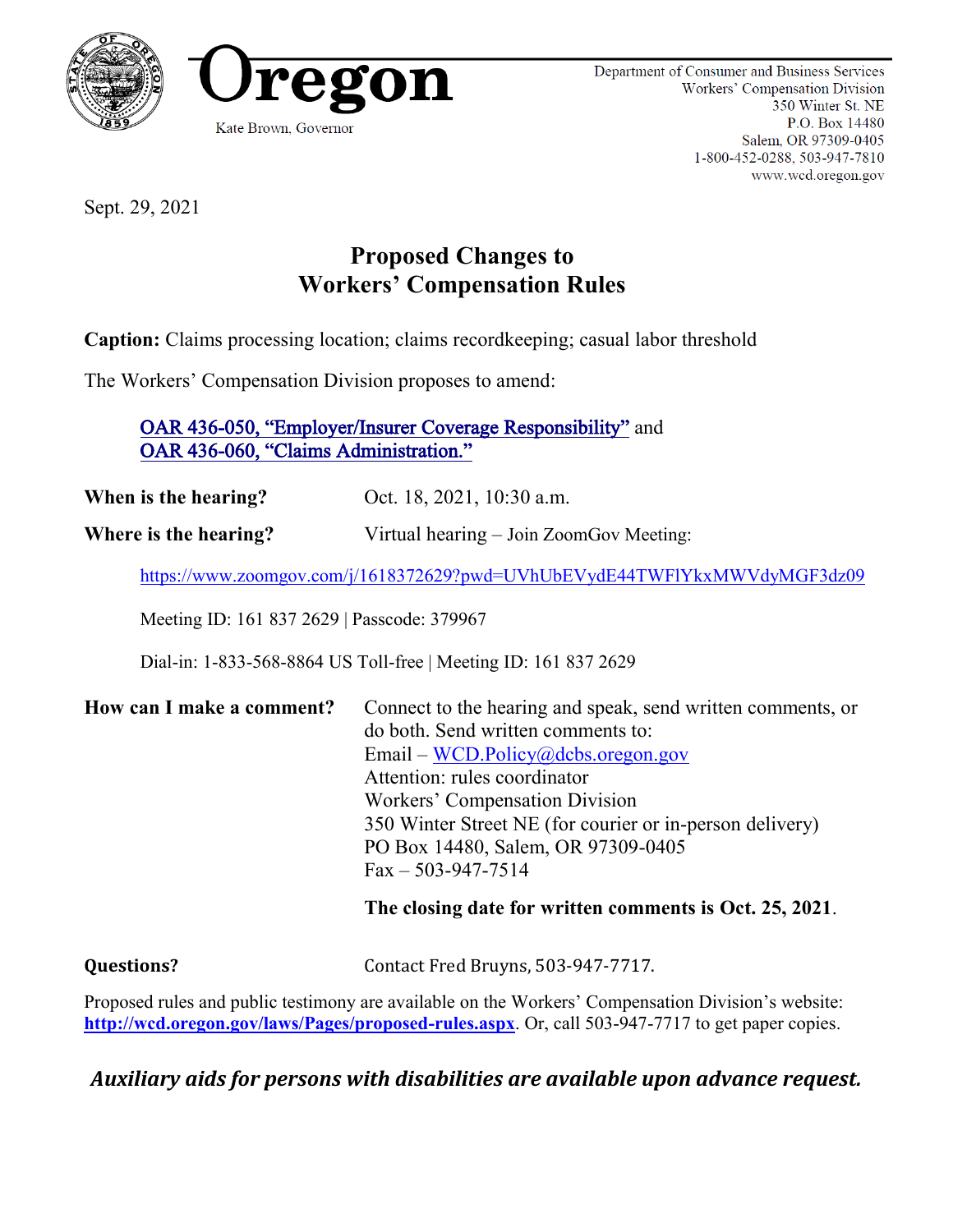# **Summary of proposed changes to OAR 436-050, "Employer/Insurer Coverage Responsibility":**

- Amended rule 0005 revises the definition of claims processing location, replacing a requirement to "keep" records with a requirement to "make records available."
- Amended rule 0040 defines "sole proprietorship," as the term is used in section (1) of the rule.
- Amended rule 0045:
	- $\triangleright$  Defines casual labor and explains that the casual labor threshold will be published by a department bulletin; and
	- $\triangleright$  Has minor wording changes to enhance clarity.
- Amended rule 0110:
	- ➢ Replaces a requirement to maintain records at the claims processing location with a requirement to make claims available from the location;
	- ➢ Establishes criteria for claims processing from remote locations, including locations outside the State of Oregon;
	- ➢ Creates a process for suspension and restoration of an insurer's authority to process claims remotely from its designated claims processing locations; and
	- ➢ Removes a provision about assessment of civil penalties that is adopted under OAR 436- 050-0500.
- Amended rule 0120:
	- ➢ Replaces a requirement to "keep" records with a requirement to "maintain" records at an Oregon claims processing location, and requires the insurer to "provide access" to those records to the director upon request; and
	- ➢ Specifies options for making physical and electronic records available, including archived records; and requires insurers to make records accessible to the director on request, either by making the records available at an Oregon claims processing location or by providing electronic access.
- Amended rule 0165 provides that Form 1810, "Surety Bond Rider" must be used for all changes to the name of the Principal.
- Amended rule 0180 provides a more specific citation to a document used in determining the claims processing administrative costs, adding "(Workers' Compensation)" to "Schedule P, Part ID (Workers' Compensation) of the Annual Statement for the previous calendar year as reported to the Insurance Commissioner …."
- Amended rule 0210:
	- $\triangleright$  Replaces a requirement to maintain records at the claims processing location with a requirement to make claims available from the location;
	- ➢ Establishes criteria for claims processing from remote locations, including locations outside the State of Oregon;
	- ➢ Creates a process for suspension and restoration of a self-insured employer's authority to process claims remotely from its designated claims processing locations; and
	- ➢ Removes a provision about assessment of civil penalties that is adopted under OAR 436- 050-0500.
- Amended rule 0220:
	- ➢ Replaces a requirement to "keep" records with a requirement to "maintain" records at an Oregon claims processing location, and requires self-insured employers to "provide access" to those records to the director upon request; and
	- ➢ Specifies options for making physical and electronic records available, including archived records, and requires self-insured employers to make records accessible to the director on request, either by making the records available at an Oregon claims processing location or by providing electronic access.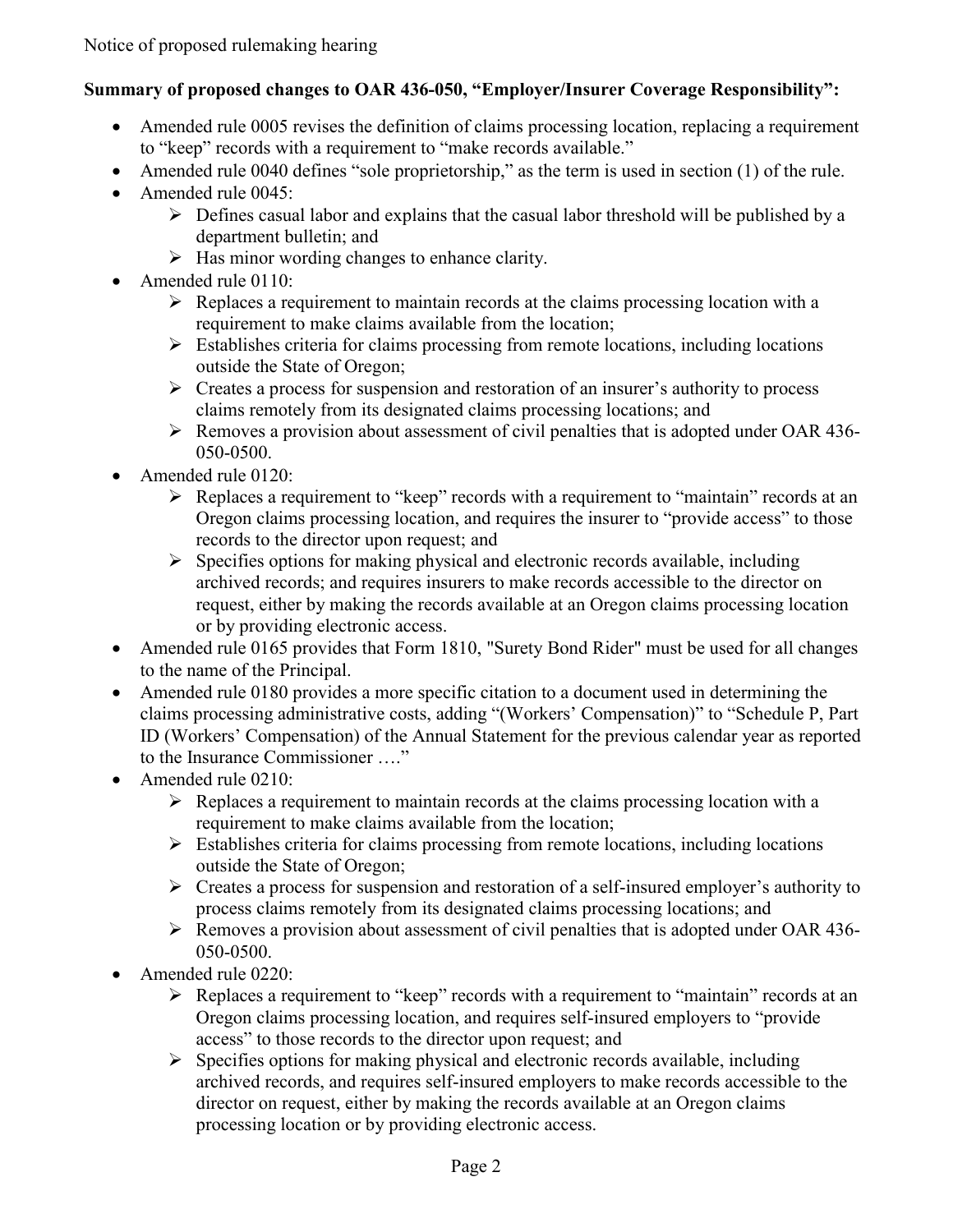- Amended rule 0230 clarifies that a self-insured employer requires the director's permission to operate an out-of-state claims processing location, rather than to process claims remotely from an Oregon location.
- Amended rule 0300 clarifies that in years when the director applies an IBNR factor greater than zero when determining the amount of a self-insured employer group's security deposit, the group is not required to maintain a common claims fund.
- Adopted rule 0500 describes the director's authority to assess a civil penalty under ORS 656.745(2) against an employer or insurer that violates ORS chapter 656, OAR 436-050, or an order of the director.

# **Summary of proposed changes to OAR 436-060, "Claims Administration":**

- Amended rule 0005 defines "date stamp."
- Amended rule 0015 requires the insurer, self-insured employer, or service company to send the worker contact information that will:
	- ➢ Reasonably lead the worker to an Oregon certified claims examiner during normal business hours; and
	- ➢ Reasonably ensure that inquiries from the worker are responded to within 48 hours, not including weekends or legal holidays.
- Amended rule 0017:
	- ➢ Amends the definition of "documents" to better align with the Workers' Compensation Board's rules on disclosure of documents under OAR 438-007-0015.
	- $\triangleright$  Specifies that an insurer or service company must date stamp each claim document in its possession on the date received;
	- $\triangleright$  Explains that the insurer may provide electronic or paper copies of documents requested under this rule, unless the worker's attorney, worker's beneficiary, or beneficiary's attorney specifically requests paper copies; and
	- $\triangleright$  Requires that if a requested claim record is lost or destroyed, the insurer must notify the director, in addition to the requester.
- Amended rule 0035 has a revised citation to a renumbered definition in rule 0005.
- Amended rule 0180 has a revised citation to a renumbered section in rule 0017.

**The agency requests public comment** on whether other options should be considered for achieving the rule's substantive goals while reducing the negative economic impact of the rule on business.

**Need for the Rule(s):** Changes are needed primarily to implement passed legislation, enrolled HB 2039 (2021 Oregon Laws chapter 21) and enrolled HB 3188 (2021 Oregon Laws chapter 257). Additional changes are needed to provide clear direction regarding maintenance and release of claim records, to enhance clarity, and to provide that an existing form must be used to report a name change of a Principal on a surety bond.

**Documents Relied Upon, and where they are available**: Rulemaking advisory committee meeting records; Enrolled House Bill 2039 (2021 Oregon Laws chapter 21); Enrolled House Bill 3188 (2021 Oregon Laws chapter 257). These documents are available for public inspection upon request to the Workers' Compensation Division, 350 Winter Street NE, Salem, Oregon 97301-3879. Please contact Fred Bruyns, rules coordinator, 503-947-7717, [WCD.Policy@oregon.gov.](mailto:WCD.Policy@oregon.gov)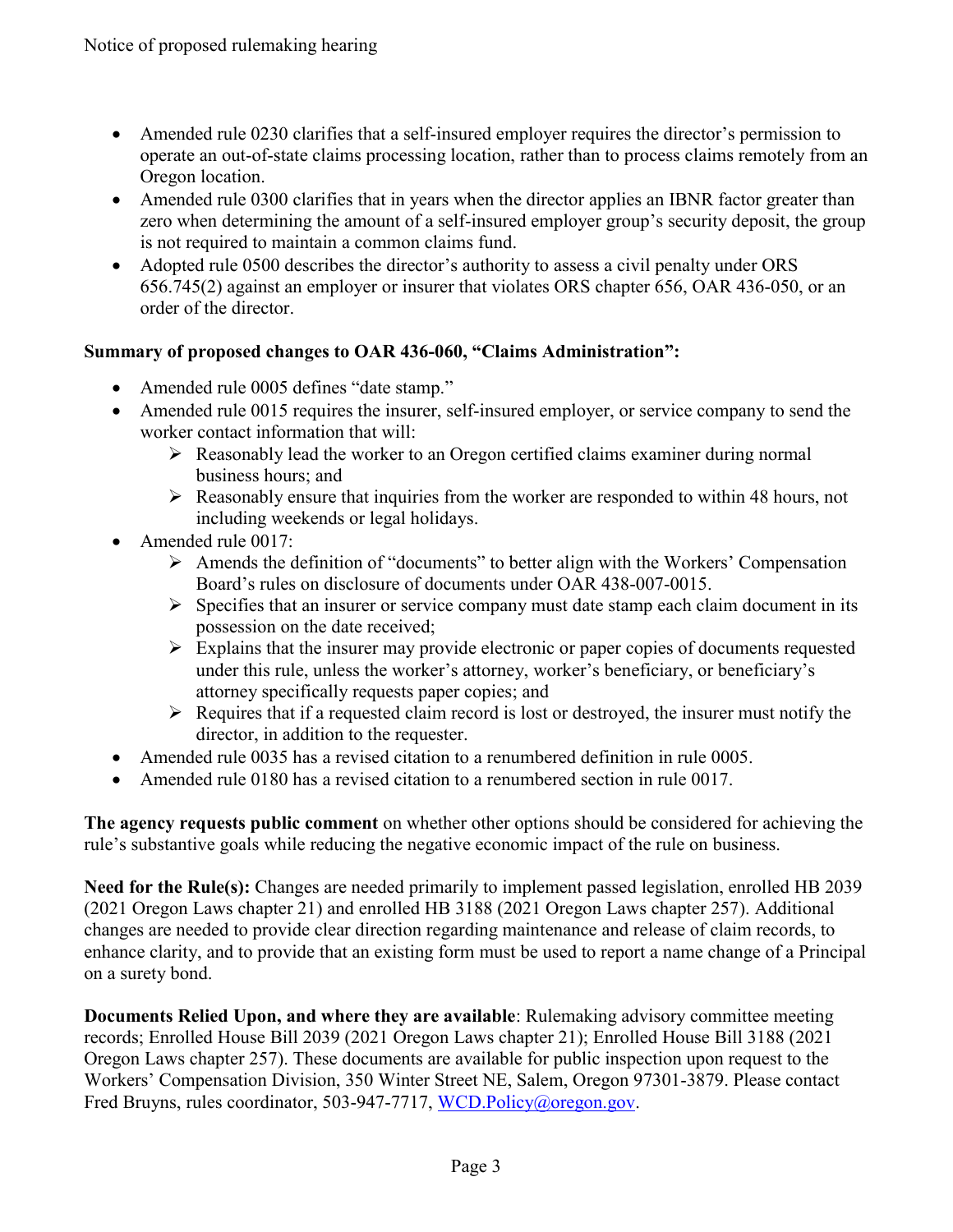Notice of proposed rulemaking hearing

**Fiscal and Economic Impact:** The agency does not anticipate that any of the proposed rule changes, if adopted, will result in significant fiscal or economic impacts to the agency.

# **Statement of Cost of Compliance:**

**1. Impact on state agencies, units of local government and the public (ORS 183.335(2)(b)(E)):**  a. The agency estimates that proposed rule changes will not increase or decrease costs to state agencies for compliance with the rule.

b. The agency estimates that proposed rule changes will not increase or decrease costs to units of local government for compliance with the rule, with the exception of some government entities that are self-insured – see 1.c. (below).

c. The agency estimates that proposed rule changes will generally not increase or decrease costs to the public for compliance with the rule. However, the requirement that the insurer, self-insured employer, or service company send contact information to the worker that will reasonably lead the worker to an Oregon certified claims examiner during normal business hours, and reasonably ensure that inquiries from the worker are responded to within 48 hours, not including weekends or legal holidays, may add a small cost for companies that do not already meet these requirements. The agency does not have data it can use to project the actual costs, but invites testimony from affected companies.

# **2. Cost of compliance effect on small business (ORS 183.336):**

# **a. Estimate the number of small businesses and types of business and industries with small businesses subject to the rule:**

Insurers and self-insured employers are generally not small businesses, but as many as ten service companies are small businesses and are subject to these rules.

# **b. Projected reporting, recordkeeping and other administrative activities required for compliance, including costs of professional services:**

The requirement to send contact information to the worker as described in 1.c. (above) may add a small cost for companies that do not already meet these requirements.

# **c. Equipment, supplies, labor and increased administration required for compliance:**

The agency does not project additional costs for equipment, supplies, labor, or increased administration required for compliance with proposed rule changes.

**How were small businesses involved in the development of this rule?** The agency sent invitations to more than 4,000 stakeholders, including representatives of small businesses, to participate on a rulemaking advisory committee and to submit agenda topics. The advisory committee included members representing the interests of small businesses.

**Administrative Rule Advisory Committee consulted?**: Yes **If not, why?**

Sally Coen Sept. 29, 2021 Printed name Date

**Mailing distribution:** US Mail – WCD S, U, AT, CE, EG, NM, CI, EC | agency email lists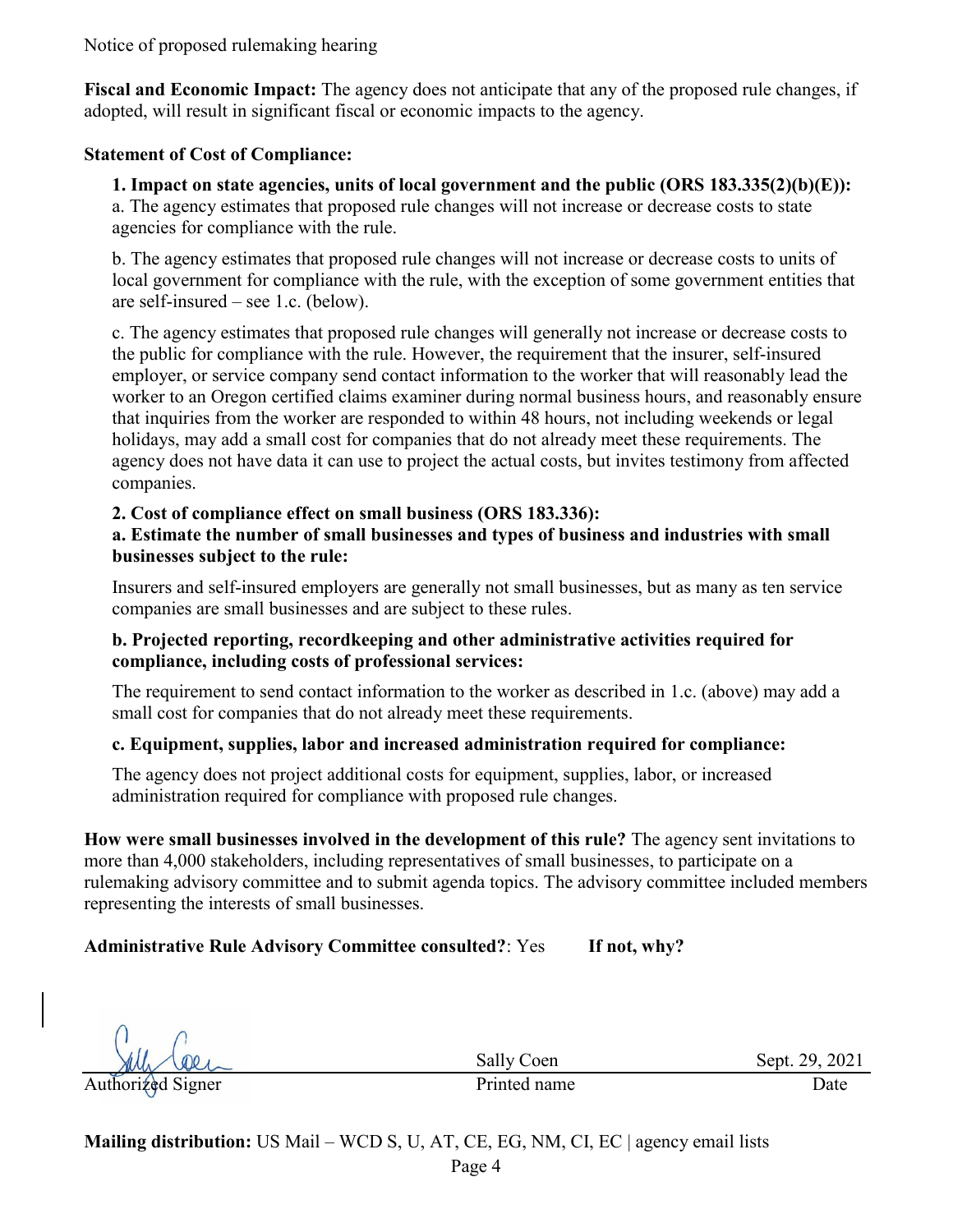<span id="page-4-0"></span>

# **F Employer/Insurer Coverage Responsibility Oregon Administrative Rules Chapter 436, Division 050**

# *Proposed Effective Jan. 1, 2022*

**TABLE OF CONTENTS**

| Rule            | Page                                                                                                                             |
|-----------------|----------------------------------------------------------------------------------------------------------------------------------|
|                 |                                                                                                                                  |
| <b>COVERAGE</b> |                                                                                                                                  |
|                 | 436-050-0040 Responsibility for Providing Coverage When a                                                                        |
|                 |                                                                                                                                  |
| <b>INSURERS</b> |                                                                                                                                  |
|                 | 436-050-0110 Notice of Insurer's Place of Business in State;                                                                     |
|                 | 436-050-0120 Records Insurers Must Maintain; Removal and Disposition 10                                                          |
|                 |                                                                                                                                  |
|                 |                                                                                                                                  |
|                 | 436-050-0180 Determination of Amount of Self-Insured Employer's Deposit;                                                         |
|                 | 436-050-0210 Notice of Self-Insurer's Place of Business in State;                                                                |
|                 | 436-050-0220 Records Self-Insured Employer Must Maintain;<br>Period to be Retained, Removal and Disposition 25                   |
| 436-050-0230    | Out-of-State Recordkeeping and Claims Processing by Self-Insured<br>Employer; Conditions and Procedure for Permit; Revocation 26 |
|                 | 436-050-0300 Self-Insured Employer Group, Common Claims Fund 28                                                                  |
|                 |                                                                                                                                  |

**HISTORY LINES**: These rules include only the most recent "History" lines. The history line shows when the rule was last revised and its effective date. To obtain a comprehensive history for OAR chapter 436, please call the Workers' Compensation Division, 503-947-7627, or visit the division's website: [http://wcd.oregon.gov/laws/Documents/Rule\\_history/436\\_history.pdf.](http://wcd.oregon.gov/laws/Documents/Rule_history/436_history.pdf)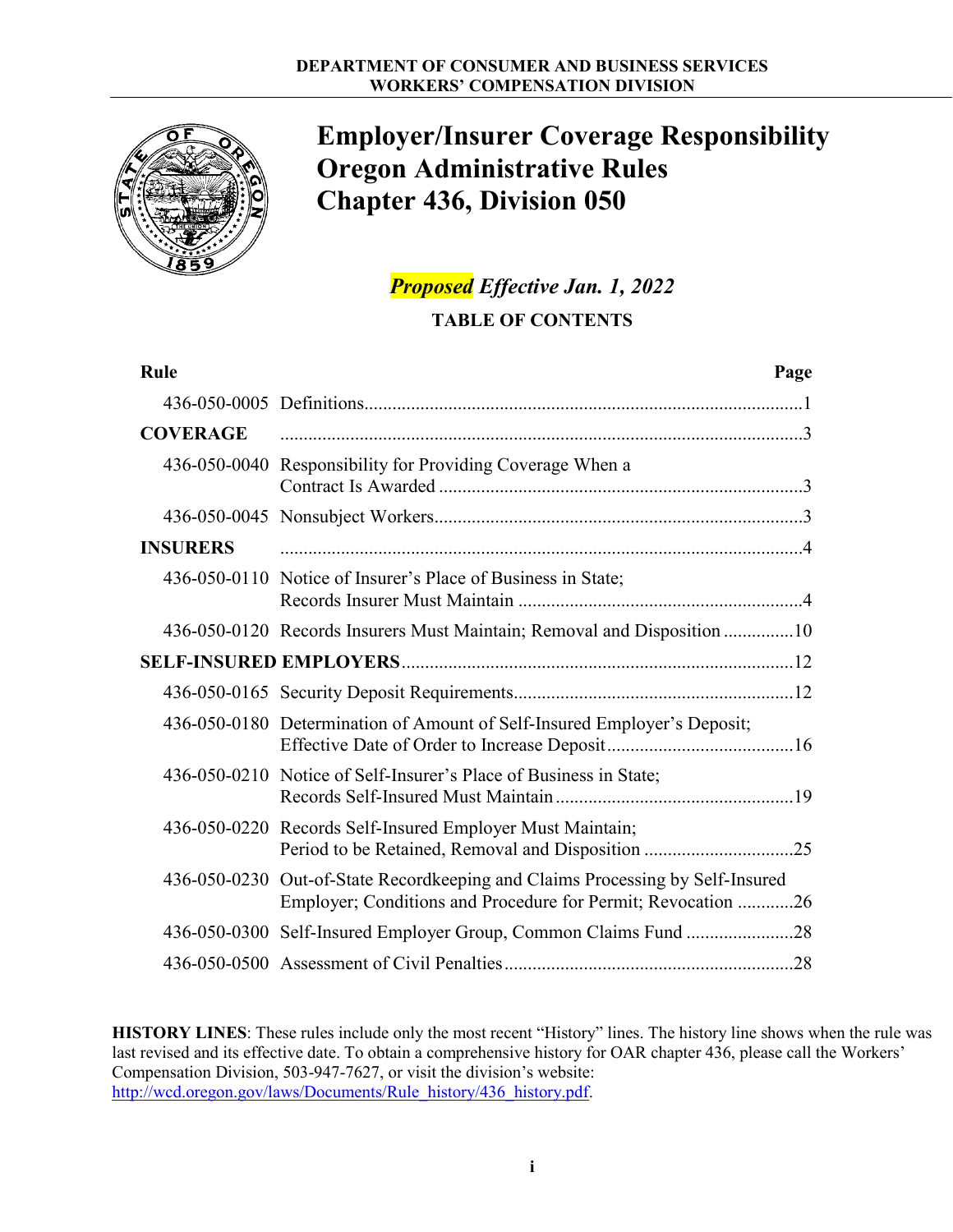Blank page for two-sided printing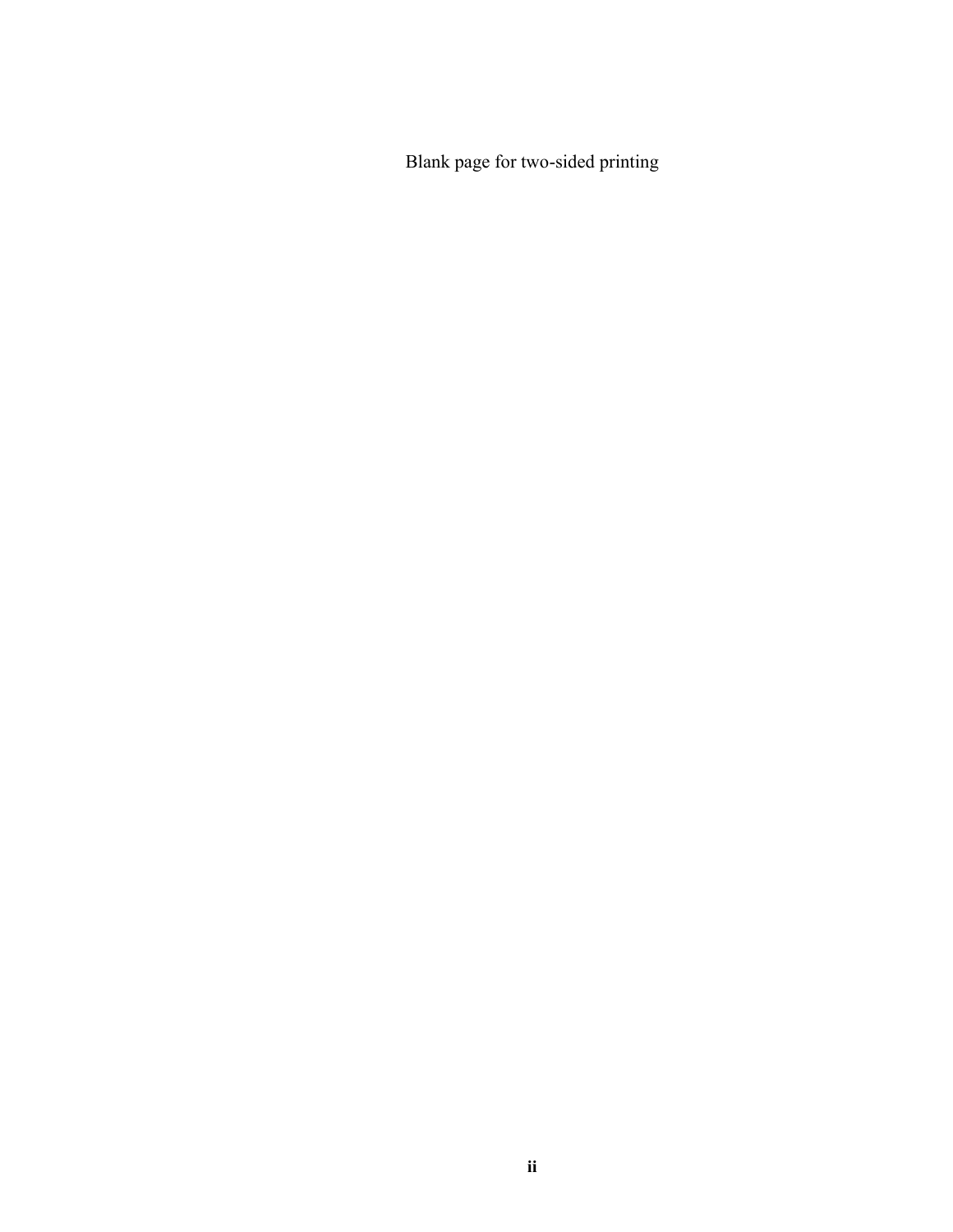# **OREGON ADMINISTRATIVE RULES CHAPTER 436, DIVISION 050**

**NOTE:** Revisions are marked as follows: new text deleted text.

# <span id="page-6-0"></span>**436-050-0005 Definitions**

Unless a term is defined elsewhere in these rules, the definitions of ORS chapter 656 are incorporated by reference and made a part of these rules. For the purpose of these rules, unless the context requires otherwise:

**(1) "Assigned claims agent"** means an entity selected by the director to process the claims of a non-complying employer under ORS 656.054.

**(2) "Audited financial statement"** means a financial statement audited by an outside accounting firm.

**(3) "Board"** means the Workers' Compensation Board and includes its Hearings Division.

**(4) "Cancel"** or **"cancellation,"** in relation to an insurance policy, means ending the policy at a date before its expiration date.

**(5) "Claims processing location"** means a place of business maintained or operated by an insurer, self-insured employer, self-insured employer group, or service company to process claims and keep make records available as required by ORS 731.475 and 656.455. "Claims processing location" does not include a post office box, commercial mail receiving agency, virtual office, or the place of residence of an employee of the insurer, self-insured employer, self-insured employer group, or service company.

**(6) "Days"** means calendar days unless otherwise specified.

**(7) "Default"** means failure of an employer, insurer, or self-insured employer to pay the moneys due to the director under ORS 656.506, 656.612, and 656.614 at such intervals as the director directs.

**(8) "Director"** means the director of the Department of Consumer and Business Services or the director's designee.

**(9) "Division"** means the Workers' Compensation Division of the Department of Consumer and Business Services.

**(10) "Governmental subdivision"** means a city, county, special district as defined in ORS 198.010, intergovernmental agency created under ORS 225.050, school district as defined in ORS 255.005, public housing authority created under ORS chapter 456, or regional council of governments created under ORS chapter 190.

**(11) "Insurer"** means the State Accident Insurance Fund Corporation or an insurer authorized under ORS chapter 731 to transact workers' compensation insurance in Oregon.

**(12) "Nonrenewal"** means the insurer's decision not to renew a policy at its expiration date.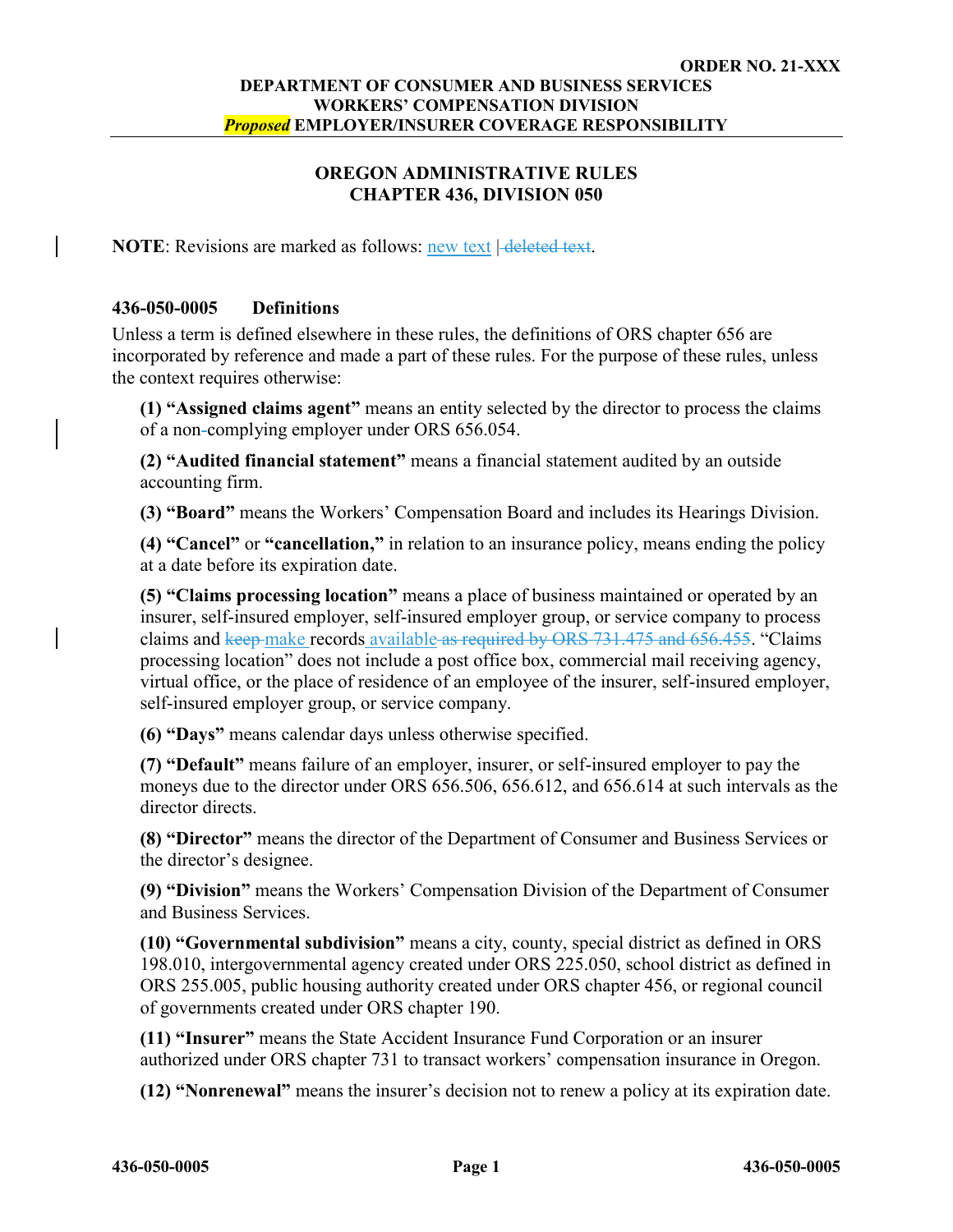**(13) "Person"** means an individual, partnership, corporation, joint venture, limited liability company, association, government agency, sole proprietorship, or other business entity allowed to do business in the State of Oregon.

**(14) "Premium"** means the monetary consideration for an insurance policy.

**(15) "Premium assessments"** means moneys due the director under ORS 656.612 and 656.614.

**(16) "Principal"** means the entity whose liability is secured by a surety bond.

**(17) "Process claims"** means the determination of compensability and management of workers' compensation claims by an Oregon certified claims examiner.

**(18) "Proof of coverage"** has the meaning provided under OAR 436-162-0005.

**(19) "Reinstatement"** means the continuation or reestablishing of workers' compensation insurance coverage under a workers' compensation insurance policy that was previously canceled.

**(20) "Renewal"** or **"renew"** means the issuance of a policy succeeding a previously issued policy or the issuance of a certificate or notice extending the terms of an existing policy for a specified period beyond its expiration date.

**(21) "Self-insured employer"** means an employer certified under ORS 656.430 as having met the qualifications of a self-insured employer under ORS 656.407.

**(22) "Self-insured employer group"** means five or more employers certified under ORS 656.430 as having met the qualifications of a self-insured employer under ORS 656.407.

**(23) "Service company"** means the contracted agent for an insurer, self-insured employer, or self-insured employer group authorized to process claims and make payment of compensation on behalf of the insurer, self-insured employer, or self-insured employer group.

**(24) "State"** means the state of Oregon.

**(25) "Written"** means information communicated in writing, and includes electronic records.

Statutory authority: ORS 656.726(4) Statutes implemented: ORS 656.726(4) Hist: Amended 11/14/18 as WCD Admin. Order 18-061, eff. 1/1/19 Amended 12/17/19 as Admin. Order 19-057, eff. 1/1/20 Amended xx/xx/xx as Admin. Order 21-xxx, eff. 1/1/22 See also: [http://wcd.oregon.gov/laws/Documents/Rule\\_history/436\\_history.pdf](http://wcd.oregon.gov/laws/Documents/Rule_history/436_history.pdf)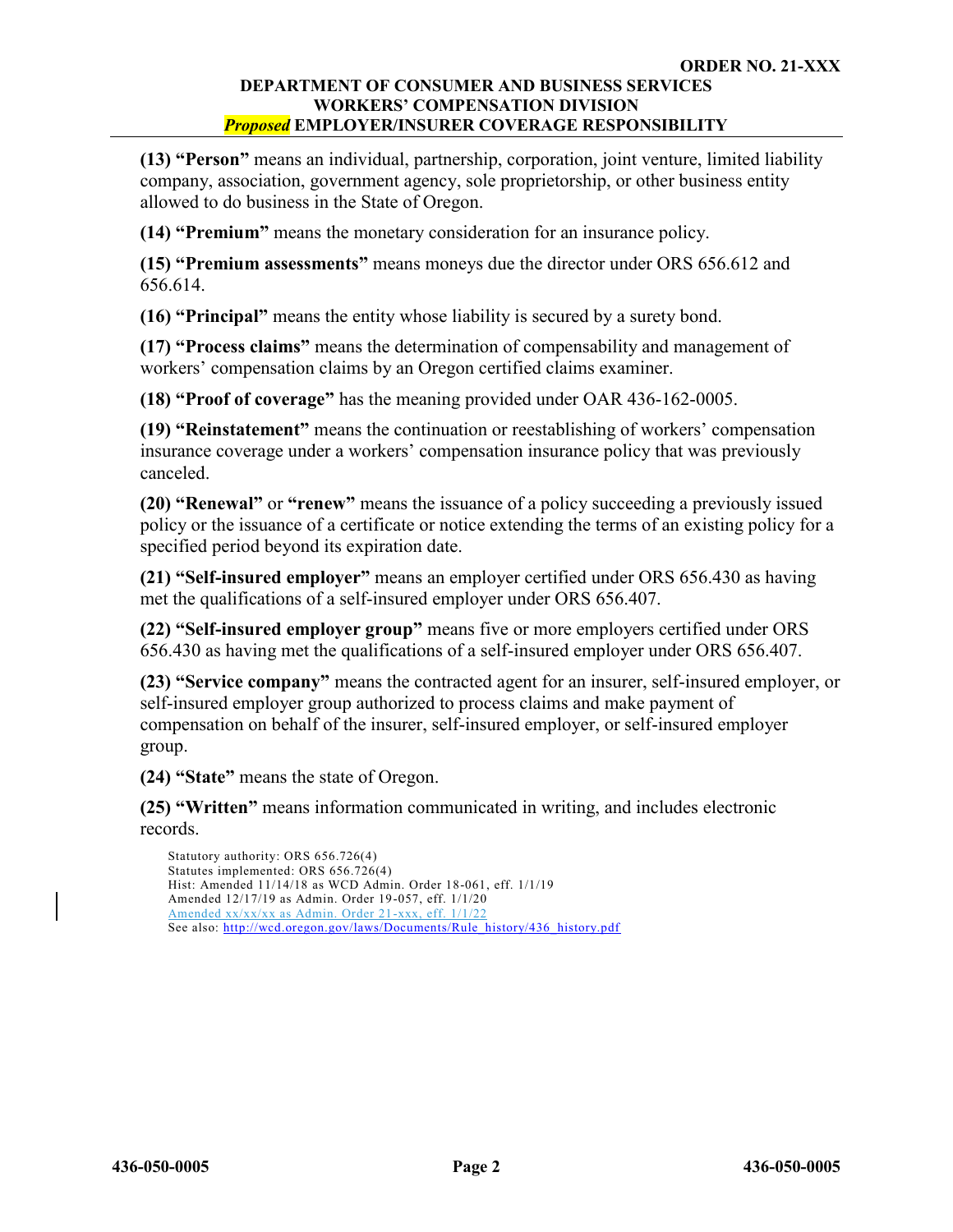# **COVERAGE**

### <span id="page-8-1"></span><span id="page-8-0"></span>**436-050-0040 Responsibility for Providing Coverage When a Contract Is Awarded**

**(1)** If a person, including a person that is a sole proprietorship, that is responsible to provide coverage for an individual performing labor under ORS 656.029, fails to comply with ORS 656.017, that person is considered a noncomplying employer. As used in this section, "sole proprietorship" means a business entity or individual who performs labor without the assistance of others.

**(2)** As used in ORS 656.029, "the performance of labor where such labor is a normal and customary part or process of the person's trade or business" includes the day-to-day activities or operations which are necessary to successfully carry out the business or trade.

**(3)** A person contracting to pay remuneration for professional real estate activity as defined in ORS chapter 696, to a qualified real estate broker as defined in ORS 316.209, is not an employer of the qualified real estate broker, and is not required to provide coverage under ORS 656.017.

Statutory authority: ORS 656.726(4) Statutes implemented: ORS 656.029 and 656.037 Hist: Amended 11/28/16 as WCD Admin. Order 16-054, eff. 1/1/17 Amended xx/xx/xx as Admin. Order 21-xxx, eff. 1/1/22 *See also the Index to Rule History: http://wcd.oregon.gov/laws/Documents/Rule\_history/436\_history.pdf*

# <span id="page-8-2"></span>**436-050-0045 Nonsubject Workers**

For the purposes of clarifying terms used in ORS 656.027:

**(1)** "**Private employment contract**" means a contract under which a worker is directly employed by the owner of the private home. As used in this section, **"owner of the private home"** means:

**(a)** Any person who occupies and owns, leases, or rents the private home;

**(b)** Any person related by blood, marriage, or Oregon registered domestic partnership to a person described under subsection (a); or

**(c)** Any person who, by direction of a person described under subsection (a), or by order of a court, has become responsible for managing the household affairs of that person.

**(1) "Casual labor"** means any employment where the work in any 30-day period, without regard to the number of workers employed, involves a total labor cost lower than the dollar amount published in Bulletin ### {to be assigned}.

**(2)** "**Home health worker**" does not include a worker employed by a home health agency, as defined in ORS 443.014, or in-home care agency, as defined in OAR 333-536-0005.

**(33)** A "**pPerson performing foster parent or adult foster care duties**" means:

**(a)** A person performing foster parent duties, including, but not limited to: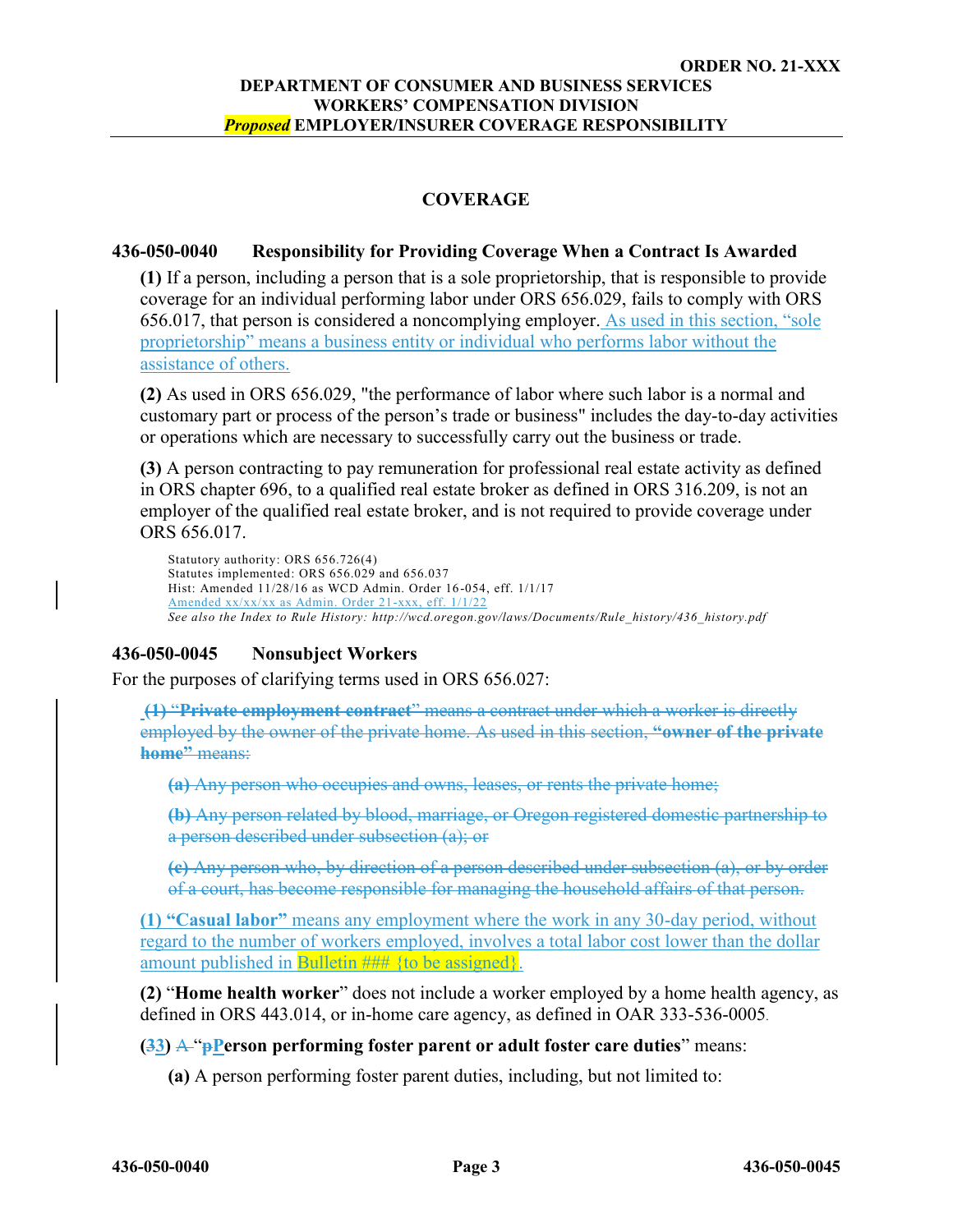**(A)** Any person certified as a foster parent by the Oregon Department of Human Services under ORS chapter 418; or

**(B)** Any person employed by a certified foster parent in the operation of a foster home as defined in ORS chapter 418; or

**(b)** A person performing adult foster care duties, including, but not limited to:

**(A)** Any person operating an adult foster home licensed under ORS 443.705 to 443.825; or

**(B)** Any person employed by the operator to perform services that assist the residents of the adult foster home.

**(c)** An "**adult Adult foster home**,", as used in subsection (b), means any family home or facility, licensed under ORS 443.705 to 443.825, in which room, board, and 24-hour care services are provided, for compensation, to five or fewer adults who are not related to the operator by blood or marriage.

**(4)** "**Private employment contract**" means a contract under which a worker is directly employed by the owner of the private home. As used in this section, **"owner of the private home"** means:

**(a)** Any person who occupies and owns, leases, or rents the private home;

**(b)** Any person related by blood, marriage, or Oregon registered domestic partnership to a person described under subsection (a); or

**(c)** Any person who, by direction of a person described under subsection (a), or by order of a court, has become responsible for managing the household affairs of that person.

Statutory authority: ORS 656.726(4) Statutes implemented: ORS 656.027 Hist: Amended 12/17/19 as Admin. Order 19-057, eff. 1/1/20 Amended xx/xx/xx as Admin. Order 21-xxx, eff. 1/1/22 *See also the Index to Rule History: [http://wcd.oregon.gov/laws/Documents/Rule\\_history/436\\_history.pdf.](http://wcd.oregon.gov/laws/Documents/Rule_history/436_history.pdf)* 

# **INSURERS**

# <span id="page-9-1"></span><span id="page-9-0"></span>**436-050-0110 Notice of Insurer's Place of Business in State; Coverage Records Insurer Must Keep in OregonMaintain**

# **(1) Oregon claims processing location required.**

Except as described in section (4) of this rule, every insurer that is authorized to issue workers' compensation policies to Oregon subject employers must establish and maintain at least one designated Oregon claims processing location as required by ORS 731.475, subject to the following:

**(a)** The insurer must conduct all claims processing activities necessary to meet the requirements of ORS chapter 656 and OAR chapter 436 from its designated claims processing locations, including, but not limited to:

**(A)** Processing claims;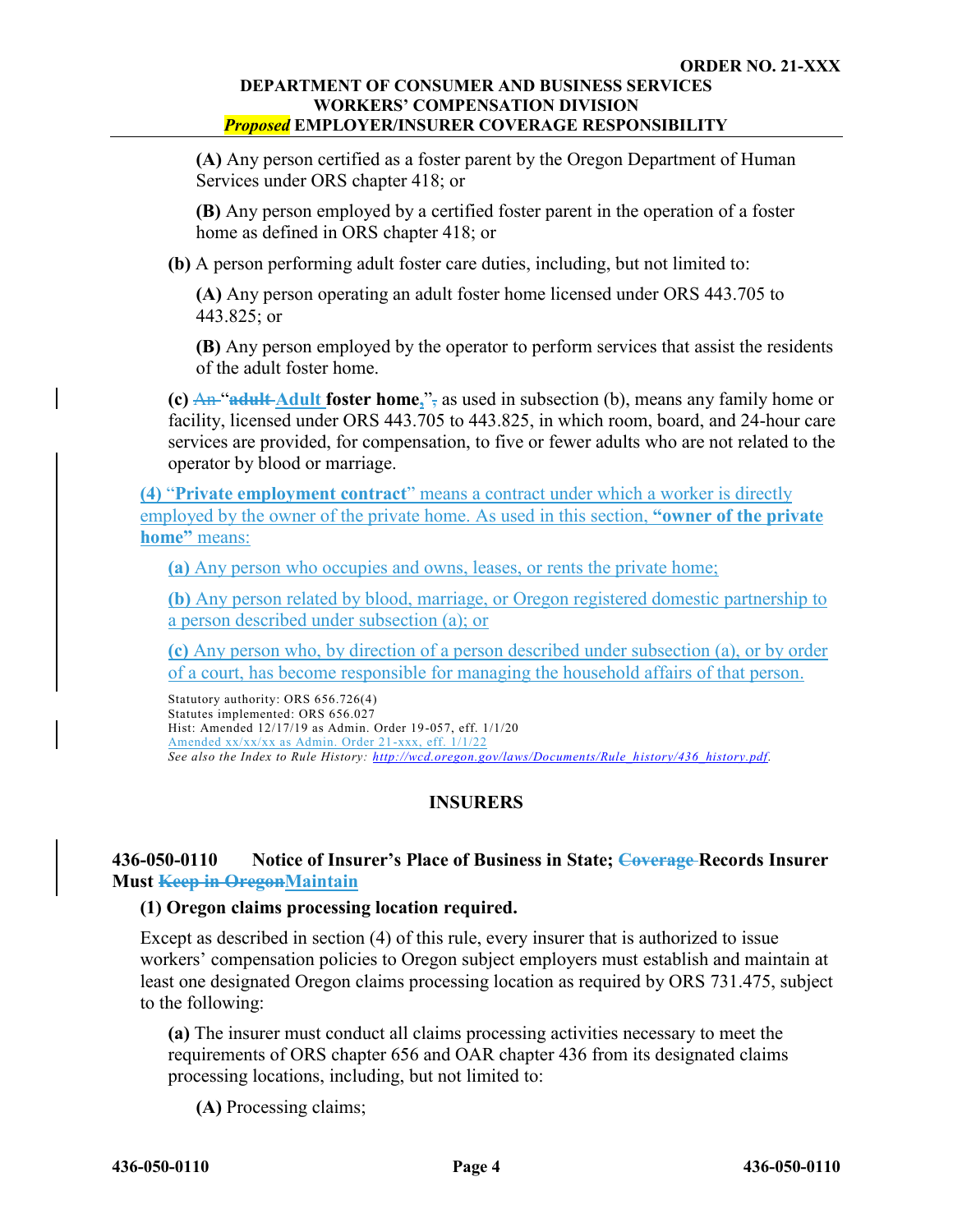**(B)** Maintaining Making available all records required under OAR 436-050-0120; and

**(C)** Responding to specific claims processing inquiries;

**(b)** At the director's request, the insurer must:

**(A)** Make claims processing locations must be made accessible during regular business hours or other reasonable times to accommodate periodic audits and examination of records; or

**(B**) Provide the director electronic access to the records to be audited or examined.and

**(c)** The insurer may not process or maintain records of claims subject to ORS chapter 656 remotely. As used in this subsection, to **"process claims remotely"** means to process claims outside of an insurer's Oregon claims processing location, including at the place of residence of an employee of the insurer, as directed from the Oregon claims processing location. at any location outside of the state, subject to the following:

**(A)** The insurer may not process claims at places of business outside of Oregon that are maintained or operated by the insurer or a service company, except as follows:

**(Ai)** The insurer may receive claim reports at locations outside of the stateOregon if claims are forwarded to an Oregon claims processing location for processing; and

**(Bii)** Payments may be made from outside of the stateOregon as directed from the Oregon claims processing location.

**(B)** The director may suspend an insurer's authority to process claims remotely, subject to the following:

**(i)** The director may suspend an insurer's authority to process claims remotely when:

**(I)** The director finds the insurer has repeatedly violated ORS chapter 656 or OAR chapter 436; and

**(II)** The director has reason to believe that the violations are related to the insurer's practice of processing claims remotely.

**(ii)** The director will not suspend an insurer's authority to process claims remotely until the insurer has been given notice and the opportunity to be heard through a show-cause hearing with the director. During the show-cause hearing, the insurer will be provided an opportunity to:

**(I)** Present evidence regarding the proposed order to suspend the insurer's authority to process claims remotely; and

**(II)** Give reason why the insurer should be permitted to continue processing claims remotely.

**(iii)** If the director suspends an insurer's authority to process claims remotely, the insurer may not process claims remotely for a specified period of time, up to two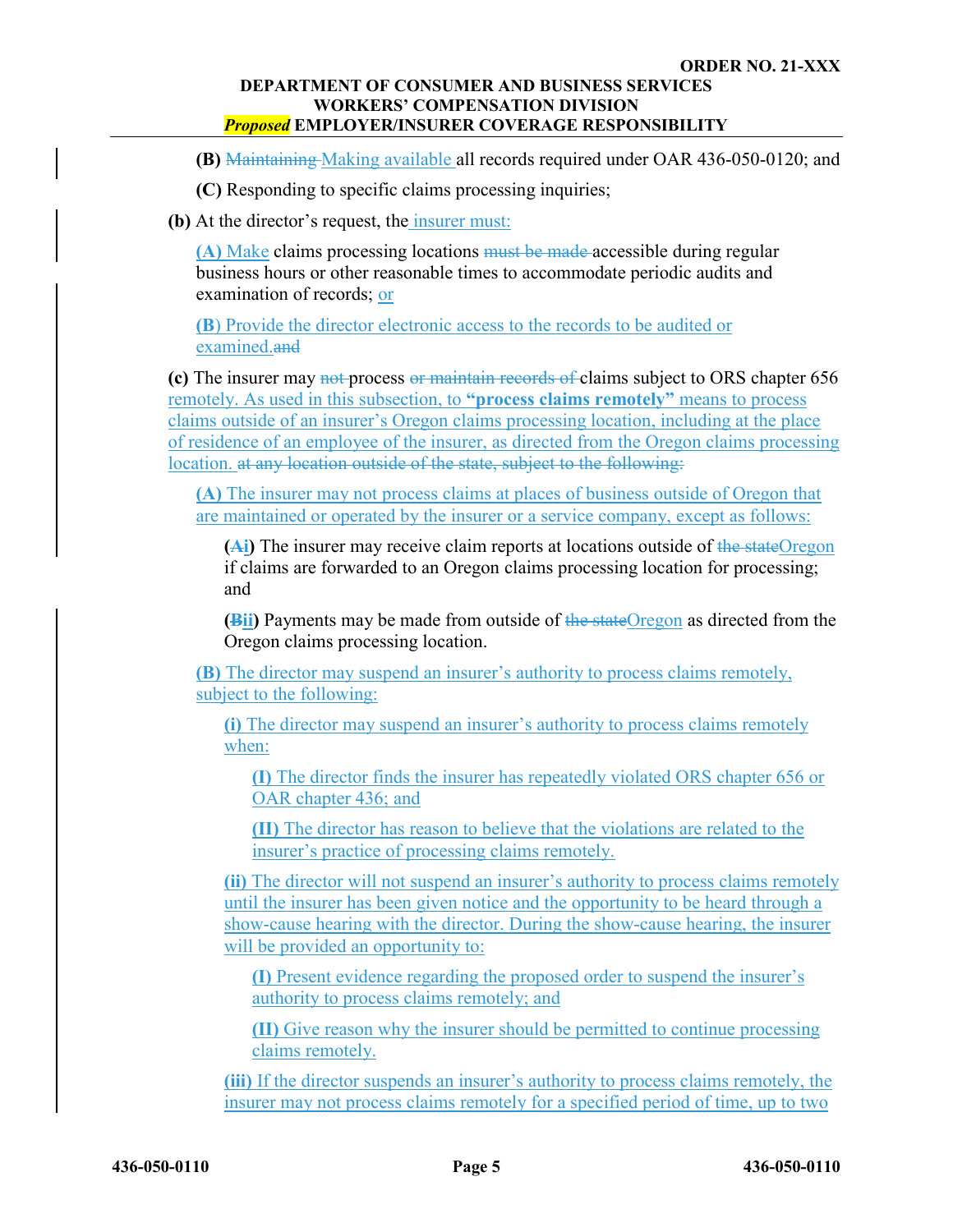### years.

**(iv)** The insurer may request the director restore the insurer's authority to process claims remotely by submitting a plan demonstrating its ability and commitment to comply with ORS chapter 656 and OAR chapter 436.

**(v)** The insurer may request a hearing on an order of suspension issued under this rule under OAR 436-050-0008(4).

### **(2) Notice of insurer's business in Oregon.**

The insurer must give the director notice of its business in Oregon, subject to the following:

**(a)** The notice must be filed with the director not more than 30 days after the insurer is authorized and starts writing workers' compensation insurance policies for Oregon subject employers;

- **(b)** The notice must include:
	- **(A)** The insurer's:

**(i)** Legal name;

**(ii)** Federal Employer Identification Number;

**(iii)** Identification numbers assigned by the National Association of Insurance Commissioners and the National Council on Compensation Insurance; and

**(iv)** Certificate of Authority number issued by the director;

**(B)** The insurer's principal place of business, including its street and mailing addresses, telephone number, and a general email address that is monitored on a regular basis, where the director can direct general inquiries;

**(C)** A primary contact at the insurer's principal place of business, including the contact's name, title, phone number, fax number, and email address;

**(D)** If the insurer maintains an Oregon claims processing location:

**(i)** The street and mailing addresses, and telephone number of the claims processing location; and

**(ii)** The name, title, phone number, fax number, and email address of a primary contact for the claims processing location;

**(E)** Contact information for:

**(i)** A designated person or position within the company who will assure payment of penalties and resolution of collections issues; and

**(ii)** A designated person or position within the company who can respond to workers' compensation policy and proof of coverage filing inquiries;

**(F)** If the insurer uses more than one Oregon claims processing location, or locations operated by service companies as described in section (4) of this rule:

**(i)** The name of each service company, if applicable;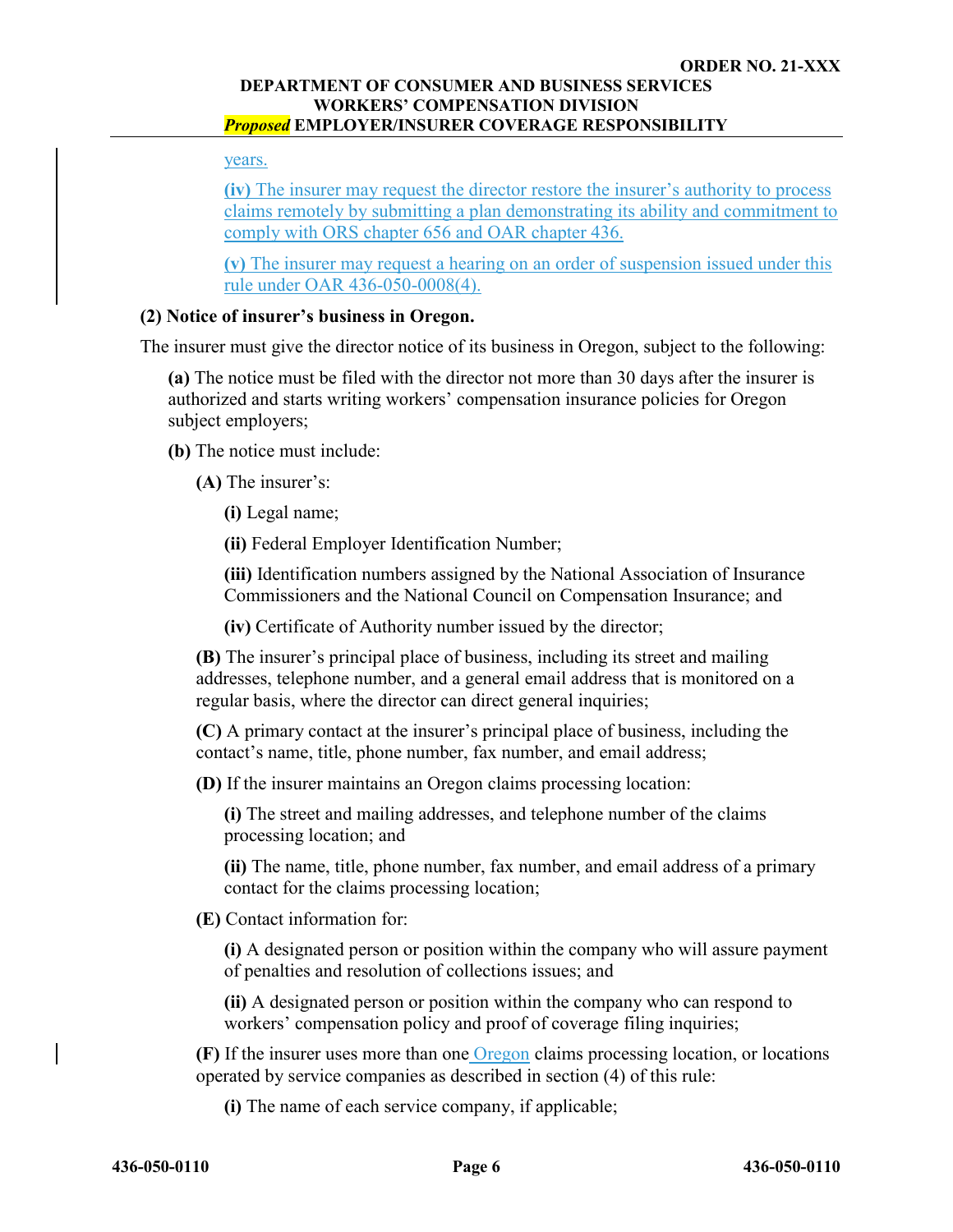**(ii)** The street and mailing addresses of each claims processing location; and

**(iii)** The name, title, phone number, and email address of a contact person at each claims processing location; and

**(G)** Any other information requested by the director;

**(c)** The information provided under this section must reasonably lead an inquirer to an Oregon certified claims examiner who can respond to inquiries regarding workers' compensation policies, claim filing, claims processing, and claims processing location information within 48 hours, not including weekends or legal holidays; and

**(d)** The insurer may use [Form 1352](https://wcd.oregon.gov/WCDForms/1352.doc), "Insurer's notification of business in Oregon," to satisfy the requirement of this section.

### **(3) Changes in information.**

An insurer must notify the director of a change in any of the information required under section (2) of this rule, subject to the following:

**(a)** The notice must be filed at least 30 days before the effective date of the change; and

**(b)** The insurer may use [Form 5188](https://wcd.oregon.gov/WCDForms/5188.doc), "Insurer Contact Update," to satisfy the requirements of this section.

### **(4) Service companies.**

In lieu of, or in addition to, establishing and maintaining its own claims processing locations in Oregon, the insurer may use Oregon claims processing locations operated by service companies to satisfy the requirements of section (1) of this rule. If an insurer elects to use claims processing locations operated by one or more service companies with respect to all or any portion of its business:

**(a)** Each service company must be incorporated in or authorized to do business in Oregon;

**(b)** The insurer must provide the director with a copy of the service agreement between the insurer and each service company for approval. The director must approve the service agreement before the service company begins processing the insurer's Oregon claims, regardless of the agreement's effective date. To be approved, the service agreement must:

**(A)** Be an agreement for claims processing services between the underwriting insurer and a service company, and must not be between any other third parties;

**(B)** Identify the insurer by company name, or if the agreement includes multiple insurers related by ownership, by the name of the group if it includes all affiliates;

**(C)** Identify the service company by name;

**(D)** Describe the claims processing services to be provided;

**(E)** Identify the effective date of the agreement;

**(F)** Identify the termination date of the agreement, if any;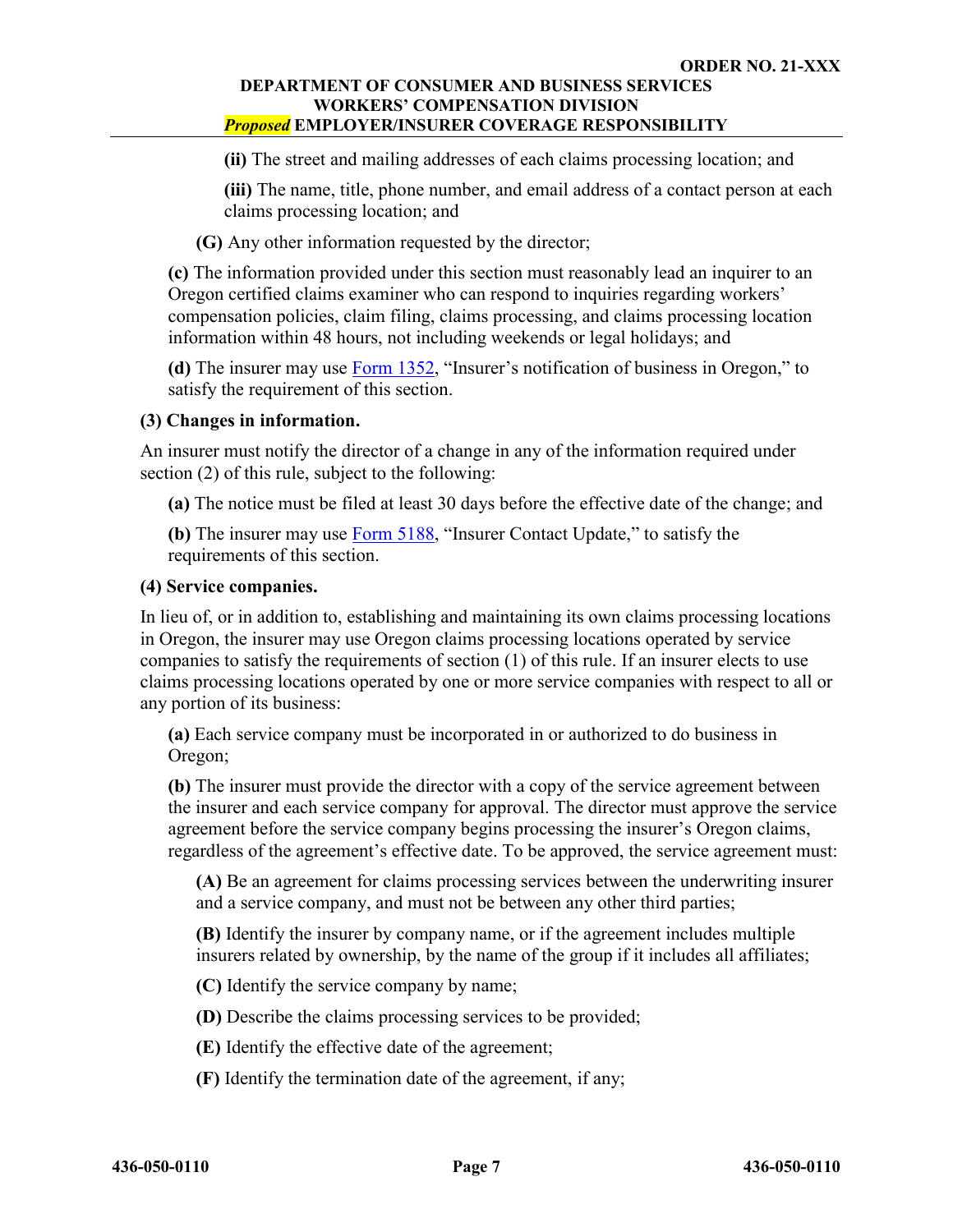**(G)** Grant the service company a power of attorney to act for the insurer in workers' compensation coverage and claims proceedings under ORS chapter 656, subject to the following:

**(i)** The power of attorney must be effective the same date of the service agreement;

**(ii)** The power of attorney must not be revocable before all claims processing services provided under the service agreement have concluded;

**(iii)** The power of attorney must be applicable to all claims processed under the agreement, and may not have unspecified limitations; and

**(iv)** The service agreement must use language that clearly grants power of attorney to the service company, such as the words "power of attorney" or "attorney-in-fact"; and

**(H)** Contain only those provisions for workers' compensation activities that are allowed in Oregon, subject to the following:

**(i)** The director may approve an agreement that contains provisions for activities not allowed in Oregon if the agreement or an addendum provides that any services or provisions not allowed under Oregon workers' compensation law will not be applied when processing Oregon claims; and

**(ii)** The director may require existing agreements that contain provisions for activities not allowed in Oregon to be amended accordingly;

**(c)** Each service company must notify the director of its business in Oregon, subject to the following:

**(A)** The notice must include the service company's location, mailing address, telephone number, email address, and any other contact information requested by the director;

**(B)** The notice must be filed before the insurer begins using a place of business operated by the service company as a claims processing location; and

**(C)** The service company may use [Form 4929](https://wcd.oregon.gov/WCDForms/4929.doc), "Service Company's Notification of Business in Oregon," to satisfy the requirements of this subsection; and

**(d)** The insurer or service company must notify the director of a change in any of the information required under subsection (4)(c) of this rule, subject to the following:

**(A)** The notice must be filed at least 30 days before the effective date of the change; and

**(B)** The insurer may use **Form 5215**, "Service Company Contact Update," to satisfy the requirements of this subsection.

# **(5) Limit on claims processing locations.**

The insurer may not have more than eight Oregon claims processing locations at any time. For the purposes of this section: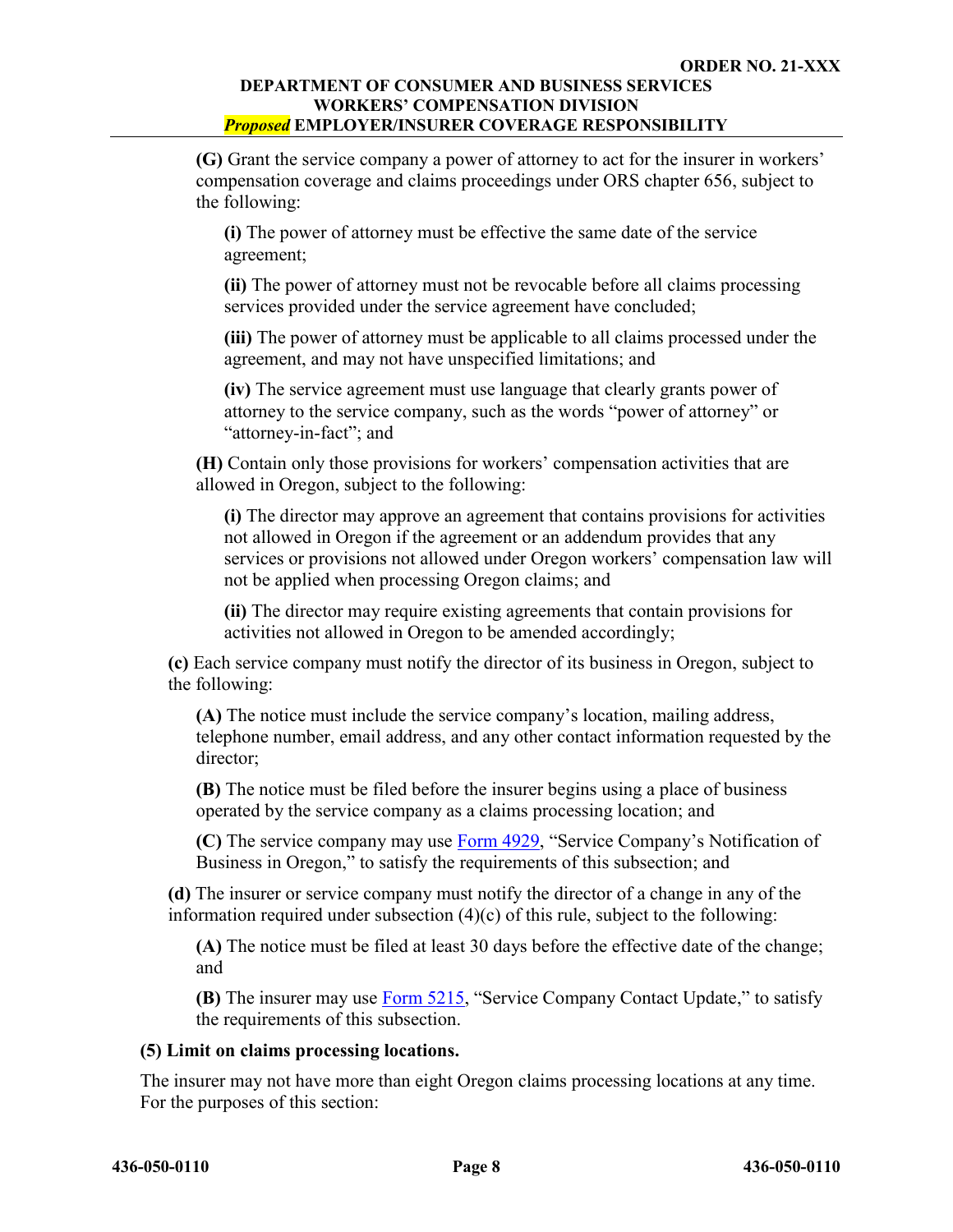**(a)** Each of the following is considered to be one claims processing location:

**(A)** Each physical location where the insurer processes claims or maintains records; and

**(B)** Each physical location where a service company processes the insurer's claims or maintains records; and

**(b)** If more than one entity, including the insurer or a service company, processes claims at the same physical location, each entity must be counted as a separate claims processing location.

### **(6) Changes in claims processing locations.**

If an insurer intends to change the location where claims are processed or records of claims are stored, the insurer must, at least 10 days before the change is effective:

**(a)** Provide notice of the change to any worker, the estate of any deceased worker, or any worker's beneficiary, with an open or active claim that will be processed at the new location, subject to the following:

**(A)** The notice must include contact information for the new claims processing location, including the name and title of a contact person, telephone number, email address, and mailing address; and

**(B)** The insurer must send a copy of the notice to the worker's attorney, if the worker is represented, and to the worker's attending physician;

**(b)** Provide notice of the change to the director, subject to the following:

**(A)** The notice must include:

**(i)** Contact information for the current claims processing location, including the name of the claims processor, the name and title of a contact person, mailing address, telephone number, and email address;

**(ii)** Contact information for the new claims processing location, including the name of the claims processor, the name and title of a contact person, street and mailing address, if different, telephone number, and email address;

**(iii)** The effective date of the transfer; and

**(iv)** Any other information requested by the director; and

**(B)** The notice must specify if all or a portion of the insurer's claims will be transferred, and if closed and denied claims will be included. If only a portion of the insurer's claims will be transferred, the notice must include a listing of the claims being transferred that identifies, for each claim:

**(i)** The underwriting insurer;

**(ii)** The employer;

- **(iii)** The claimant's name;
- **(iv)** The date of injury; and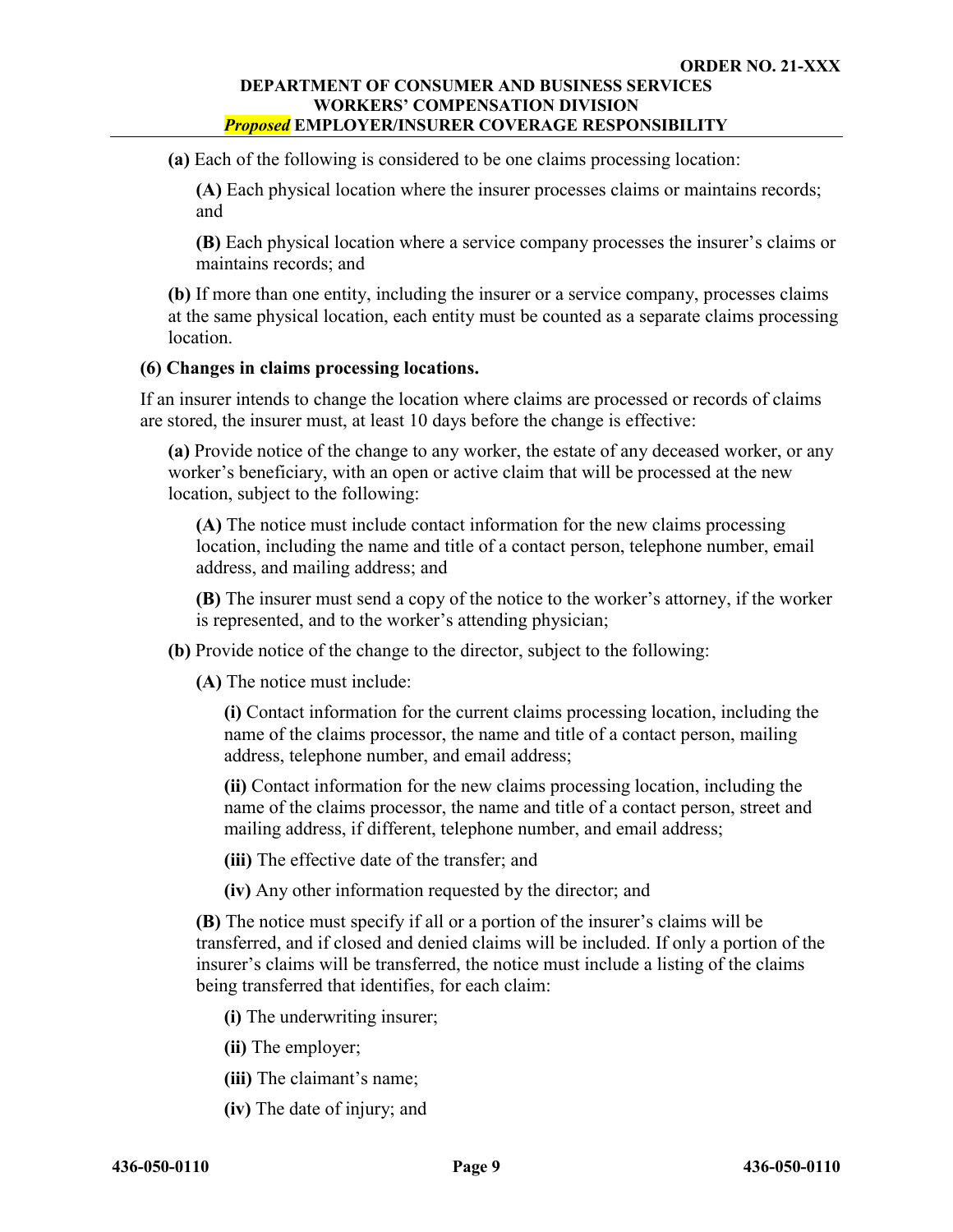**(v)** The sending processor's claim number; and

**(c)** The insurer may use [Form 5042](https://wcd.oregon.gov/WCDForms/5042.doc), "Claim Move Notice," to satisfy the requirements of this section.

#### **(7) Civil penalties.**

The director may assess a civil penalty against an insurer that does not comply with the requirements of this rule.

Statutory authority: ORS 731.475 and 656.726(4) Statutes implemented: ORS 731.475 Hist: Amended 11/14/18 as WCD Admin. Order 18-061, eff. 1/1/19 Amended xx/xx/xx as Admin. Order 21-xxx, eff. 1/1/22 *See also the Index to Rule History: http://wcd.oregon.gov/laws/Documents/Rule\_history /436\_history.pdf*

# <span id="page-15-0"></span>**436-050-0120 Records Insurers Must Keep in OregonMaintain; Removal and Disposition**

#### **(1) Claims rRecords insurers must keep in Oregonmaintain.**

Each insurer is required to keep maintain the following records of Oregon claims for compensationOregon workers' compensation claims in this state, and to make those the records available at an Oregon claims processing location, and to provide the director access to the records to the director upon request:

**(a)** Written records used and relied upon in processing each claims;

**(b)** A written record of all payments made as a result of any claim including documentation of:

**(A)** The amount of the payment;

**(B)** The date the payment was issued;

**(C)** The date the payment was mailed or delivered; and

**(D)** An explanation of the time period between the date the payment was issued and the date the payment was mailed or delivered, if any;

**(c)** Written records of the approval or denial of claims for supplemental temporary disability benefits under ORS 656.210(5);

**(d)** Written records that show its insured employers have complied with ORS 656.017; and

**(e)** Written records, or copies of records, of claims processed by prior service companies.

**(2) Removal of claims records.Availability of records.**

An insurer may must remove the following make records available by one or more of the following methods from this state, under the conditions described in this section:

**(a)** By making the records electronically accessible from an Oregon claims processing location in real time.

**(b)** By keeping physical copies of the records at an Oregon claims processing location; or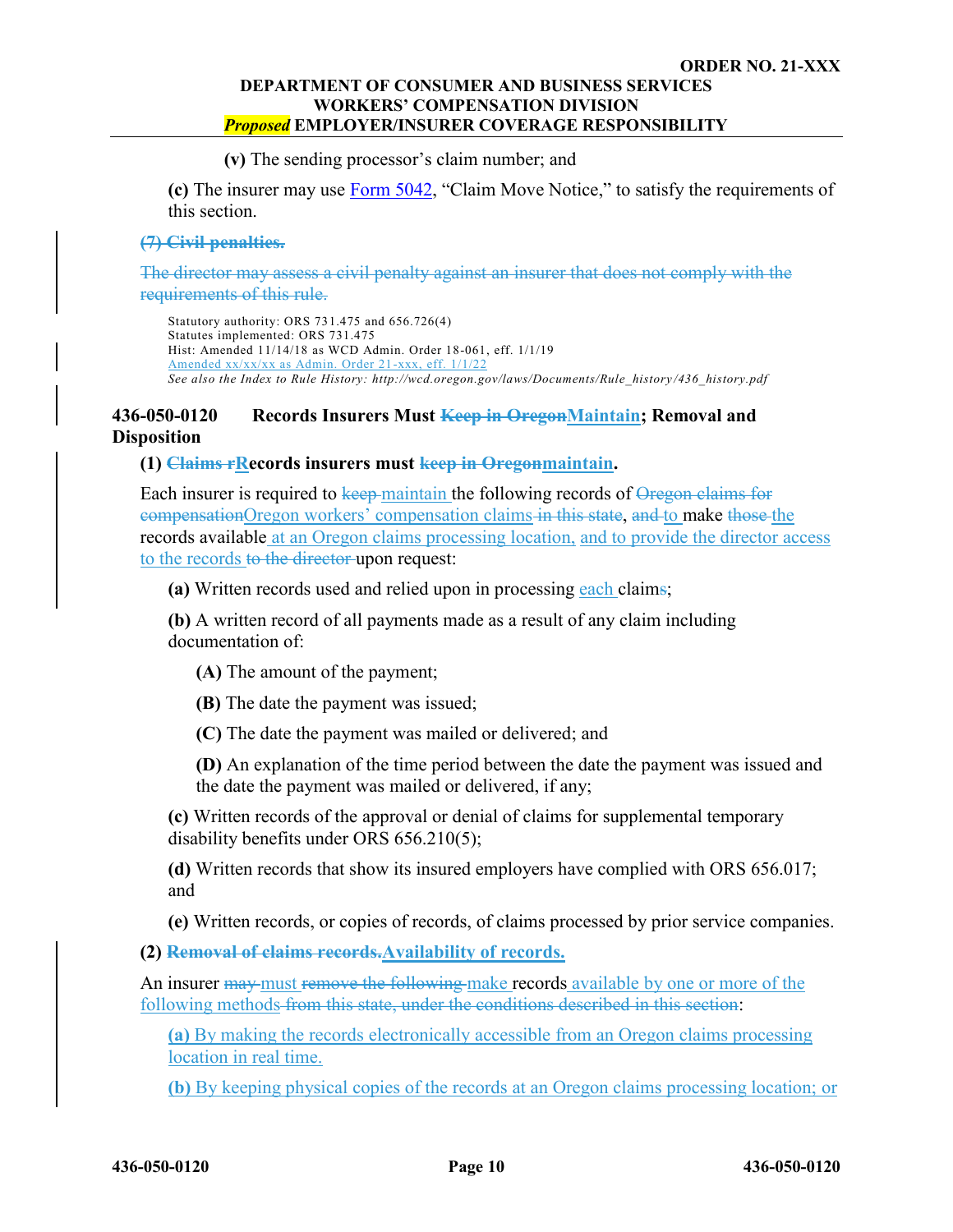**(c)** By archiving physical copies of the records at a location other than an Oregon claims processing location, under the following conditions:

**(aA)** Records of a denied claim may be removed from this statearchived after all the appellate procedures have been exhausted and the denial is final by operation of law; and

**(bB)** Records of any claim for a compensable injury, including a denied claim that is found to be compensable, may be removed from this state archived after the expiration of the aggravation rights or not less than one year following the final payment of compensation, whichever is the last to occur.

### **(3) Destruction of claims records.**

The insurer may destroy claims records when the insurer can verify that all potential for benefits to the worker or the worker's beneficiaries is gone.

### **(4) Proof of coverage records insurer must keep in Oregon.**

The records relating to proof of coverage that insurers are required to keep make available in the stateOregon include:

**(a)** A written record of each workers' compensation insurance policy and related endorsements, reinstatements, or cancellations issued as required under the workers' compensation law;

**(b)** Written records of premiums due and premiums collected by the insurer from its insured employers as a result of coverage issued under the workers' compensation law; and

**(c)** Written records that segregate and show specifically for each employer the amounts due from the employer and all money collected and paid by the insurer for premiums for insurance coverage, premium assessments, and any other moneys due the director or required to be paid to the director.

# **(5) Disposal of proof of coverage records.**

If all payments have been made, proof of coverage records may be disposed of after the later of:

**(a)** The next examination of the insurer by the Division of Financial Regulation under ORS 731.300; or

**(b)** January 1 of the year following three calendar years after the cancellation or nonrenewal of the workers' compensation insurance policy.

```
Statutory authority: ORS 731.475, and 656.726(4)
Statutes implemented: ORS 731.475
Hist: Amended 11/14/18 as WCD Admin. Order 18-061, eff. 1/1/19
Amended xx/xx/xx as Admin. Order 21-xxx, eff. 1/1/22
See also the Index to Rule History: http://wcd.oregon.gov/laws/Documents/Rule_history/436_history.pdf
```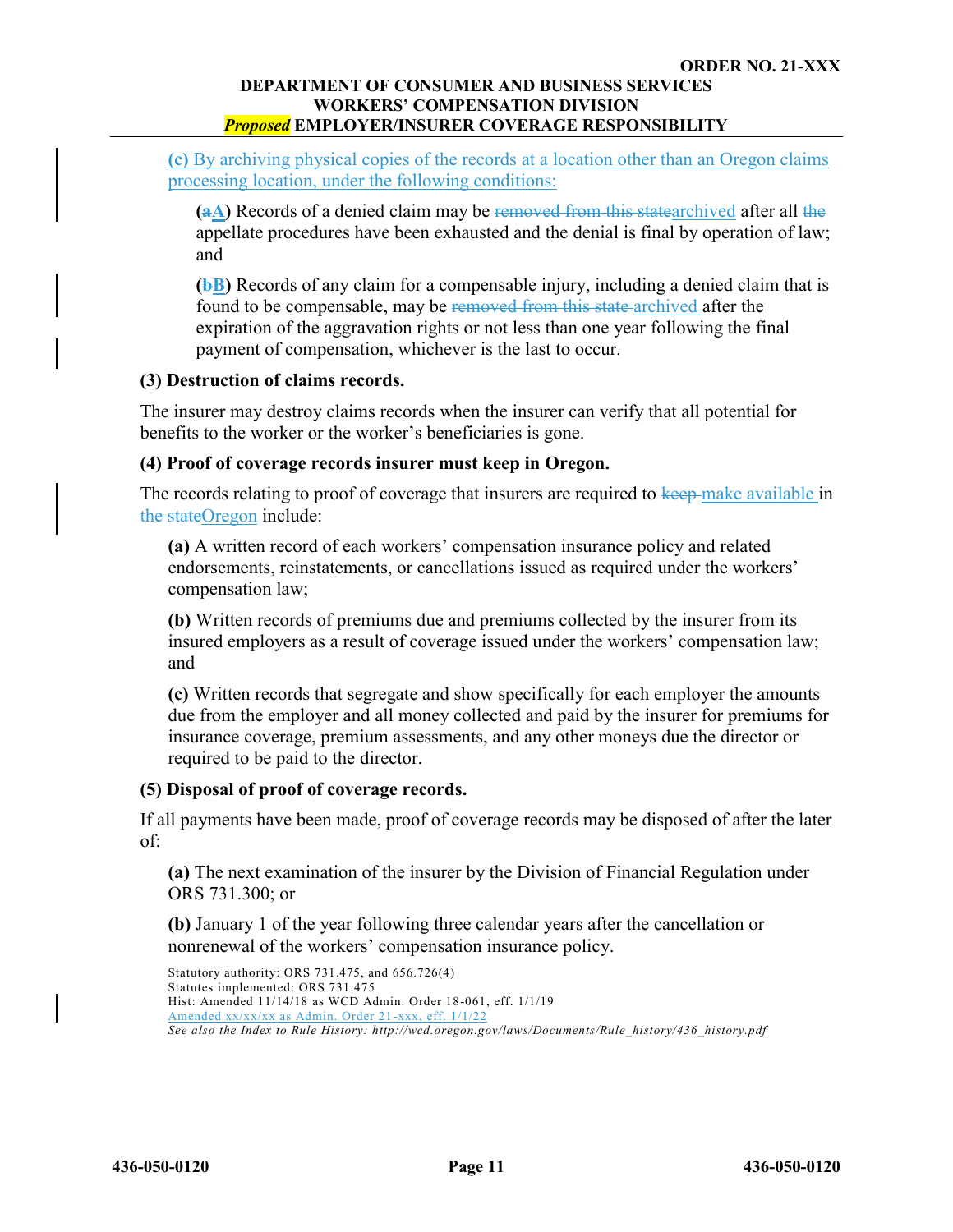### **SELF-INSURED EMPLOYERS**

### <span id="page-17-1"></span><span id="page-17-0"></span>**436-050-0165 Security Deposit Requirements**

### **(1) Adoption of standards.**

The director adopts, by reference, the International Standby Practices 1998 (ISP98), ICC Publication No. 590.

**(a)** This publication may be purchased from the International Chamber of Commerce website at **<https://2go.iccwbo.org/>**; and

**(b)** Copies of this publication are available for review during regular business hours at the Workers' Compensation Division, 350 Winter Street NE, Salem OR 97301.

### **(2) Required security deposit.**

Each self-insured employer is required to provide a security deposit that is acceptable to the director as detailed in **[Bulletin 147](https://wcd.oregon.gov/Bulletins/bul_147.pdf)**. Under the conditions and requirements of this rule, the director may accept:

**(a)** An irrevocable standby letter of credit (ISLOC); or

**(b)** A surety bond.

### **(3) Irrevocable standby letters of credit.**

An ISLOC may be approved by the director as all or part of the security deposit. The director may approve the ISLOC under the following conditions:

**(a)** The ISLOC must be issued or confirmed by an Oregon state-chartered bank or a federally chartered bank from which funds will be immediately payable on demand;

**(A)** Except for federally chartered instrumentalities of the United States operating under the authority of the Farm Credit Act of 1971, as amended, the bank issuing the ISLOC must, at the time of issuance, have a long-term certificate of deposit rating of:

**(i)** "Aaa", "Aa", or "A" in the current monthly edition of "Moody's Statistical Handbook" prepared by Moody's Investors Service Inc., New York; or

**(ii)** "AAA", "AA" or "A" in the current quarterly edition or monthly supplement of "Financial Institutions Ratings" prepared by Standard & Poor's Corporation, New York;

**(B)** An ISLOC issued by a bank that does not meet the rating requirement of paragraph (A) at the time of issuance will only be accepted with a confirming ISLOC issued by an Oregon state-chartered bank or federally chartered bank that meets the rating requirement of paragraph  $(A)$ . The confirming ISLOC must state that the confirming bank is primarily obligated to pay on demand the full amount of the ISLOC regardless of reimbursement from the bank whose ISLOC is being confirmed;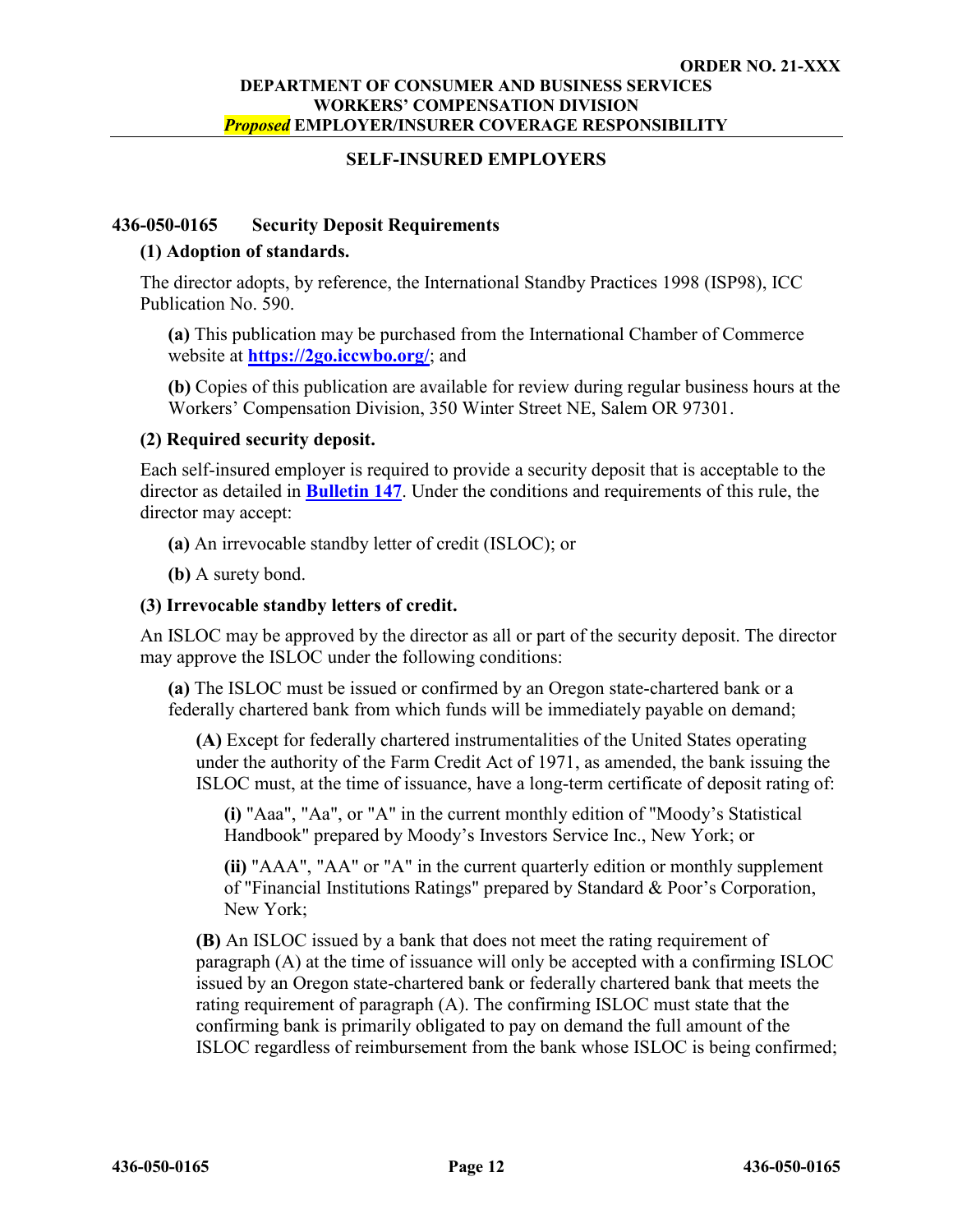**(C)** If a bank's rating falls below the rating requirement of paragraph (A) subsequent to the issuance of the ISLOC, the self-insured employer must, within 60 days of the publication of the lower rating:

**(i)** Replace the ISLOC with a new ISLOC issued by an Oregon state-chartered bank or a federally chartered bank with an acceptable rating;

**(ii)** Have the ISLOC confirmed by an Oregon state-chartered bank or a federally chartered bank that has an acceptable rating;

**(iii)** Replace the ISLOC with a surety bond of equal amount that is approved by the director as substitute security, if the surety bond covers all workers' compensation liabilities and obligations that would have been covered by the ISLOC; or

**(iv)** Obtain a policy of paid-up insurance that is accepted by the director in accordance with OAR 436-050-0200(5), if the certification of the self-insured employer has been canceled or revoked;

**(b)** [Form 3640,](https://wcd.oregon.gov/WCDForms/3640.doc) "Irrevocable Standby Letter of Credit," must be used for the ISLOC;

**(c)** The ISLOC must be issued under the legal name or assumed business name of the self-insured employer as registered with the Oregon Secretary of State;

**(d)** The ISLOC must state that it will be automatically extended, without amendment, for one year from the expiration date or any subsequent expiration date, unless the bank gives the director written notice, by registered mail or overnight delivery, at least 60 days before the expiration date, that the bank has elected not to extend the ISLOC for another period;

**(e)** The ISLOC must state that if the issuing bank or any confirming bank is closed at the time of expiration of the ISLOC for any reason that would prevent delivery of a demand notice during its normal hours of operation, the ISLOC will be automatically extended for a period of 30 days commencing on the next day of operation;

**(f)** The ISLOC must be able to be called immediately if:

**(A)** The self-insured employer has defaulted in payment of its workers' compensation liabilities or obligations, or in payments due to the director under ORS chapter 656;

**(B)** The self-insured employer has filed for bankruptcy;

**(C)** The self-insured employer has failed to renew the ISLOC or provide acceptable substitute security at least 15 days before the expiration date of the ISLOC; or

**(D)** The self-insured employer has failed to provide additional or replacement security after being ordered to do so by the director, notwithstanding written notice to the self-insured employer;

**(g)** The funds provided by the ISLOC must be available by presentation of the beneficiary's sight draft drawn on the issuing bank, payable within three business days, when accompanied by one of the statements contained in subsection (f), signed by the director;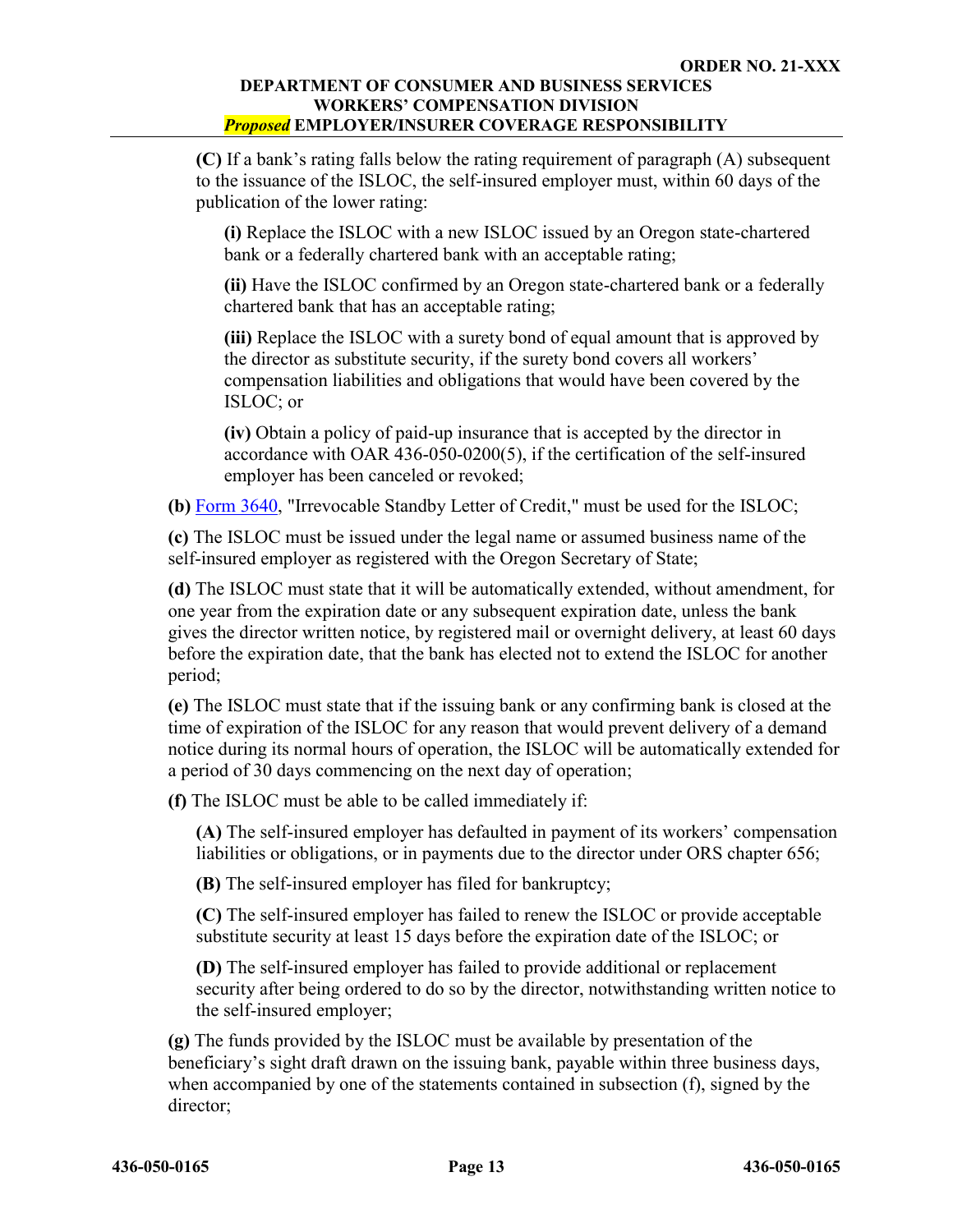**(h)** The ISLOC must not be subject to any qualifications or conditions by the issuing bank or confirming bank and must state that it is each bank's individual obligation, which is in no way contingent upon reimbursement;

**(i)** The ISLOC must state that:

**(A)** The funds provided by the ISLOC are not construed to be an asset of the selfinsured employer; and

**(B)** If legal proceedings are initiated by any party with respect to the payment of any ISLOC, it is agreed that such proceedings will be subject to Oregon courts and Oregon law;

**(j)** The ISLOC must state that payment of any amount under the ISLOC will be made by wire transfer to a department account with the State Treasurer at a designated bank. Wire transfers must be in the name of the "Department of Consumer and Business Services In Trust For [the legal name of the certified self-insured employer]";

**(k)** The ISLOC must conform to and reference the International Standby Practices 1998 (ISP98), ICC Publication No. 590;

**(l)** The ISLOC must state that all bank charges for the ISLOC will be for the account of the applicant;

**(m)** The ISLOC must state that any amendment to the ISLOC must be approved by the beneficiary before the amendment is effective;

**(n)** The self-insured employer that submits the ISLOC must provide an accompanying [Form 3529,](https://wcd.oregon.gov/WCDForms/3529.doc) "Memorandum of Understanding," affirming the self-insured employer's acceptance of the following:

**(A)** The ISLOC is provided to the director in place of, or in addition to, a surety bond or other form of security acceptable to the director under this rule;

**(B)** The ISLOC will be automatically extended without amendment for one year from the expiration date, or any subsequent expiration date, unless, at least 60 days before the expiration date, the bank notifies the director in writing that the ISLOC will not be renewed;

**(C)** The ISLOC may be replaced with an ISLOC or surety bond of equal amount that is accepted by the director as substitute security, or a policy of paid-up insurance that is accepted by the director in accordance with OAR 436-050-0200(5), if the new ISLOC, surety bond, or policy of paid-up insurance covers all workers' compensation liabilities and obligations that would have been covered by the ISLOC;

**(D)** The ISLOC can be called immediately, at the director's discretion, if the director receives notice that the ISLOC will not be renewed; if the self-insured employer fails to pay its workers' compensation liabilities, obligations, or payments due to the director under ORS chapter 656; if the self-insured employer files bankruptcy; if the self-insured employer fails to renew the ISLOC or provide acceptable substitute security at least fifteen days before the expiration date of the ISLOC; or if the director has ordered the self-insured employer to provide additional or replacement security,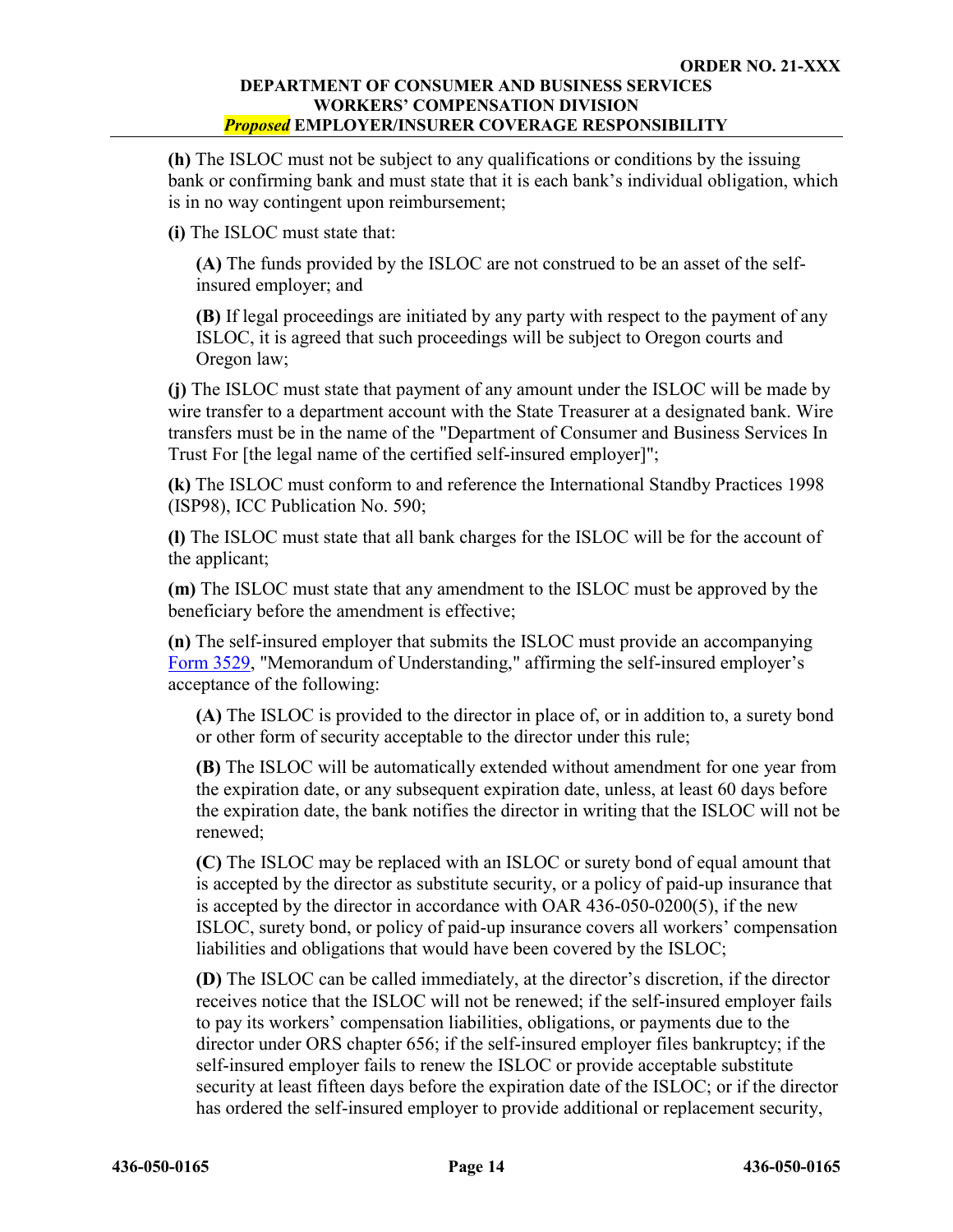and neither has been provided, notwithstanding written notice to the self-insured employer; and

**(E)** If legal proceedings are initiated by any party with respect to payment of any ISLOC, the proceedings will be subject to the jurisdiction of Oregon courts and application of Oregon law.

### **(4) Surety bonds.**

A surety bond may be approved by the director as all or part of the security deposit.

**(a)** The director may approve the surety bond under the following conditions:

**(A)** The surety bond must be issued by a surety company authorized under ORS chapter 731 to transact surety business in Oregon;

**(B)** The surety company or its parent must have and maintain an acceptable credit rating in accordance with the following:

**(i)** Standard and Poor's Insurer Financial Strength Rating of A or better; or

**(ii)** A.M. Best Company Financial Strength Rating of B+ or better;

**(C)** [Form 824,](https://wcd.oregon.gov/WCDForms/824.doc) "Surety Bond," must be used for the surety bond;

**(D)** The surety bond must be issued under the legal name or assumed business name of the self-insured employer as registered with the Oregon Secretary of State;

**(E)** The surety bond must be continuous in form;

**(F)** The surety bond must state that it may only be terminated by the surety company by giving the director and the Principal written notice. The notice must state that the termination will be effective on a date not less than thirty days after the date the notice is received by the director. Termination of a surety bond in no way limits the liability of the surety for defaults of the Principal's liability or obligations under ORS chapter 656 before the effective date of the termination;

**(G)** The surety bond must state that the liability of the surety company may only be discharged in the event that the surety bond is released in writing by the director. The director may release a surety bond when:

**(i)** The Principal provides substitute security that is accepted by the director in lieu of the surety bond to be released, covering all past, present, existing, and potential liability of the Principal under ORS chapter 656, in an amount required by the director; or

**(ii)** If the certification of the self-insured employer has been canceled or revoked, the self-insured employer obtains a policy of paid-up insurance that is accepted by the director in accordance with OAR 436-050-0200(5).

**(H)** The surety bond and all surety bond riders must be executed by the surety company's attorney-in-fact. The attorney-in-fact's appointment and power of attorney must accompany the surety bond and all riders submitted. The power of attorney must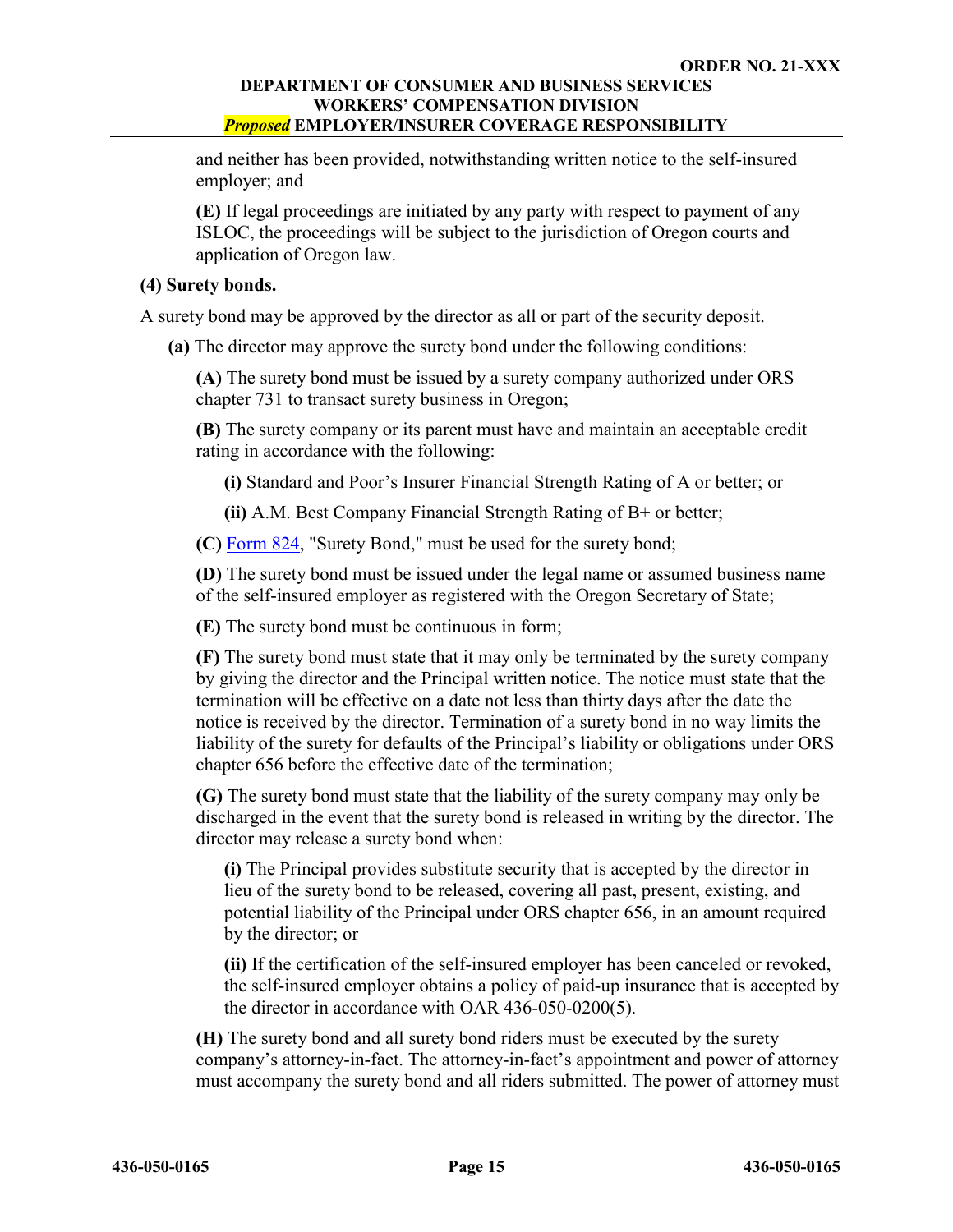authorize the attorney-in-fact to execute the surety bond in the amount of the penal sum of the bond.

**(b)** [Form 1810,](https://wcd.oregon.gov/WCDForms/1810.doc) "Surety Bond Rider" must be used for all department-required increases or authorized decreases in the penal sum of the surety bond and all changes to the name of the Principal. The surety bond rider is not effective until it is accepted by the department.

**(c)** The surety bond must be replaced by the self-insured employer with an acceptable type of security deposit within 30 days after notice from the department that the Surety has been placed in conservatorship, is seized, declares insolvency, or has a current credit rating below the ratings required in subsection (a)(B).

### **(5) Government securities, certificates of deposit, or time deposit accounts.**

Government securities, certificates of deposit, or time deposit accounts will not be accepted as security deposits for certified self-insured employers who must increase their security deposit or for employers whose self-insurance certification was granted after January 1, 2004.

**(a)** Government securities, certificates of deposit, or time deposit accounts that were accepted by the director as a self-insured employer's or a self-insured employer group's required security deposit before January 1, 2004, may remain as the security deposit until the maturity date of those investments. At that time, the government securities, certificates of deposit, or time deposit accounts pledged to the department as security deposits must be replaced by a surety bond or ISLOC acceptable to the director.

**(b)** A self-insured employer that has government securities, certificates of deposit, or time deposit accounts as all or part of its security deposit must complete [Form 4023,](https://wcd.oregon.gov/WCDForms/4023.doc) "Security Agreement and Notice to Intermediary," granting the department a security interest in and control over those financial assets.

Statutory authority: ORS 656.430 and 656.726(4) Statutes implemented: ORS 656.430 Hist: Amended 12/17/19 as Admin. Order 19-057, eff. 1/1/20 Amended xx/xx/xx as Admin. Order 21-xxx, eff. 1/1/22 *See also the Index to Rule History: http://wcd.oregon.gov/laws/Documents/Rule\_history/436\_history.pdf*

# <span id="page-21-0"></span>**436-050-0180 Determination of Amount of Self-Insured Employer's Deposit; Effective Date of Order to Increase Deposit**

# **(1) Indicated security deposit.**

Except for self-insured cities, counties, or qualified self-insured employer groups who are exempted under ORS 656.407(3) and OAR 436-050-0185, each self-insured employer is required to maintain a security deposit with the director in an amount determined by the director, subject to the following:

**(a)** The deposit will not be less than the greater of:

**(A)** \$100,000;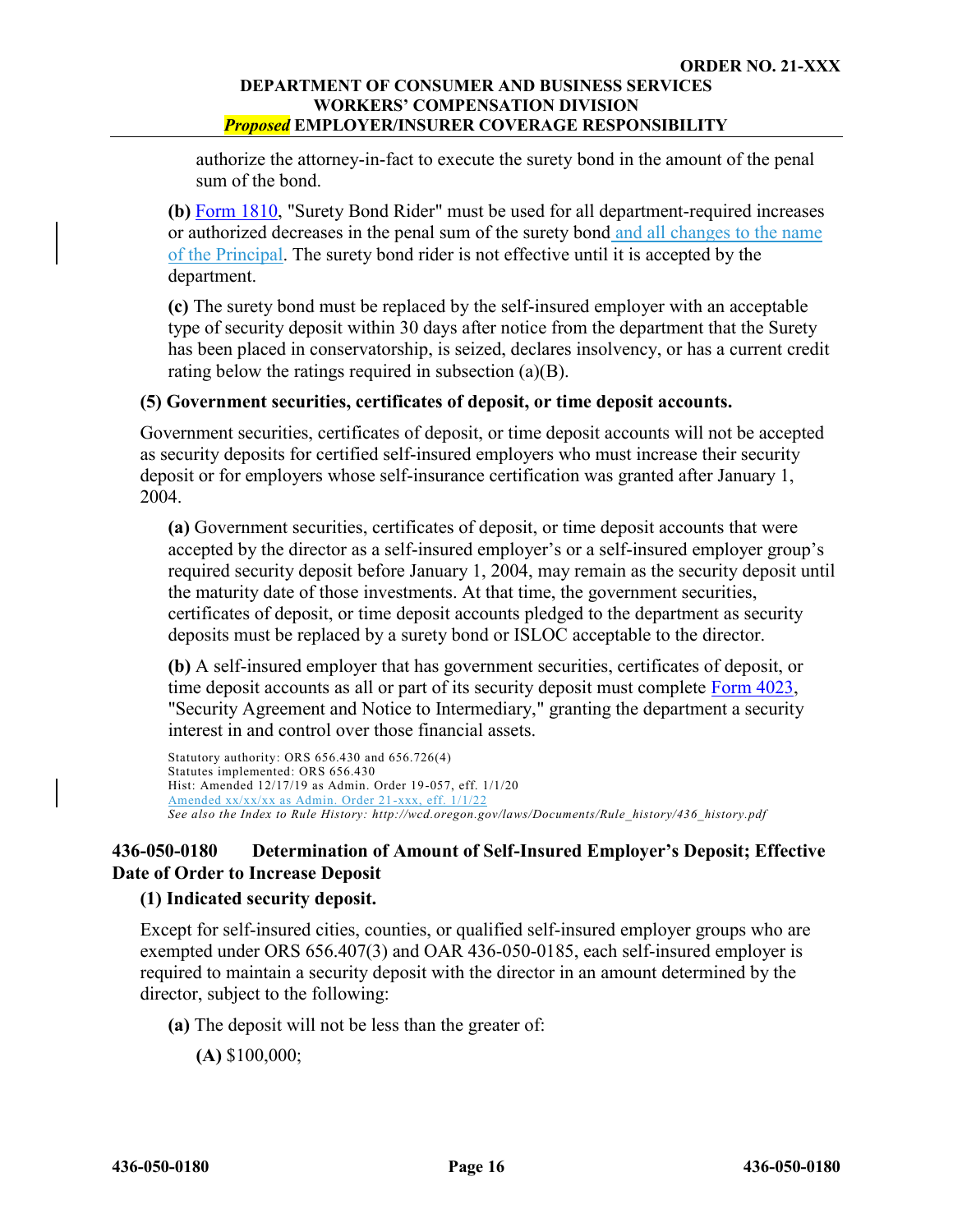**(B)** Future claim liability, including losses incurred but not reported (IBNR), a claims processing administrative cost, and the anticipated assessments payable to the director for the employer's next fiscal year; or

**(C)** The annual incurred losses for the self-insured employer's last fiscal year, including IBNR, a claims processing administrative cost, and anticipated assessments payable to the director for the employer's next fiscal year;

**(b)** If the employer is applying for self-insurance, the amount of the initial deposit must not be less than the greater of:

**(A)** The anticipated assessments payable to the director for the employer's next fiscal year, plus an amount equal to 65 percent of the annual premium the employer would pay if carrier-insured using the applicable occupational base rate premium, as such rate is applied to the anticipated payroll of the employer's Oregon operations for the employer's next fiscal year;

**(B)** \$300,000 plus \$30,000 additional for each \$100,000 the employer's net worth is below \$2 million; or

**(C)** The amount of the approved self-insured retention level for the employer's excess workers' compensation insurance;

**(c)** Assessments payable to the director referred to in this section include moneys and assessments due under ORS 656.506, 656.612, and 656.614;

**(d)** Claims processing administrative costs will be determined by developing a percentage rate to be applied against the employer's unpaid losses;

**(A)** The rate will be based on the information contained in Schedule P, Part ID (Workers' Compensation) of the Annual Statement for the previous calendar year as reported to the Insurance Commissioner by SAIF Corporation and the 20 private insurers who had the highest earned premium reported for the preceding calendar year; and

**(B)** The rate will be computed annually to be effective for the subsequent fiscal year. The rate will be 105 percent of the median of ratios determined as follows for each of these insurers:

**(i)** "**Loss expenses unpaid"** for losses incurred in the latest eight years, divided by

**(ii) "Losses unpaid"** for losses incurred in the latest eight years; and

**(e)** Under this section, "Incurred but not reported" (IBNR) will be calculated by applying a loss development factor determined by the director against the employer's incurred losses.

# **(2) Financial strength adjustment.**

If the self-insured employer received a financial strength rating equal to "moderate" under OAR 436-050-0150(5) or OAR 436-050-0260(12), the amount of the deposit determined under section (1) will be increased by the following percentage factors: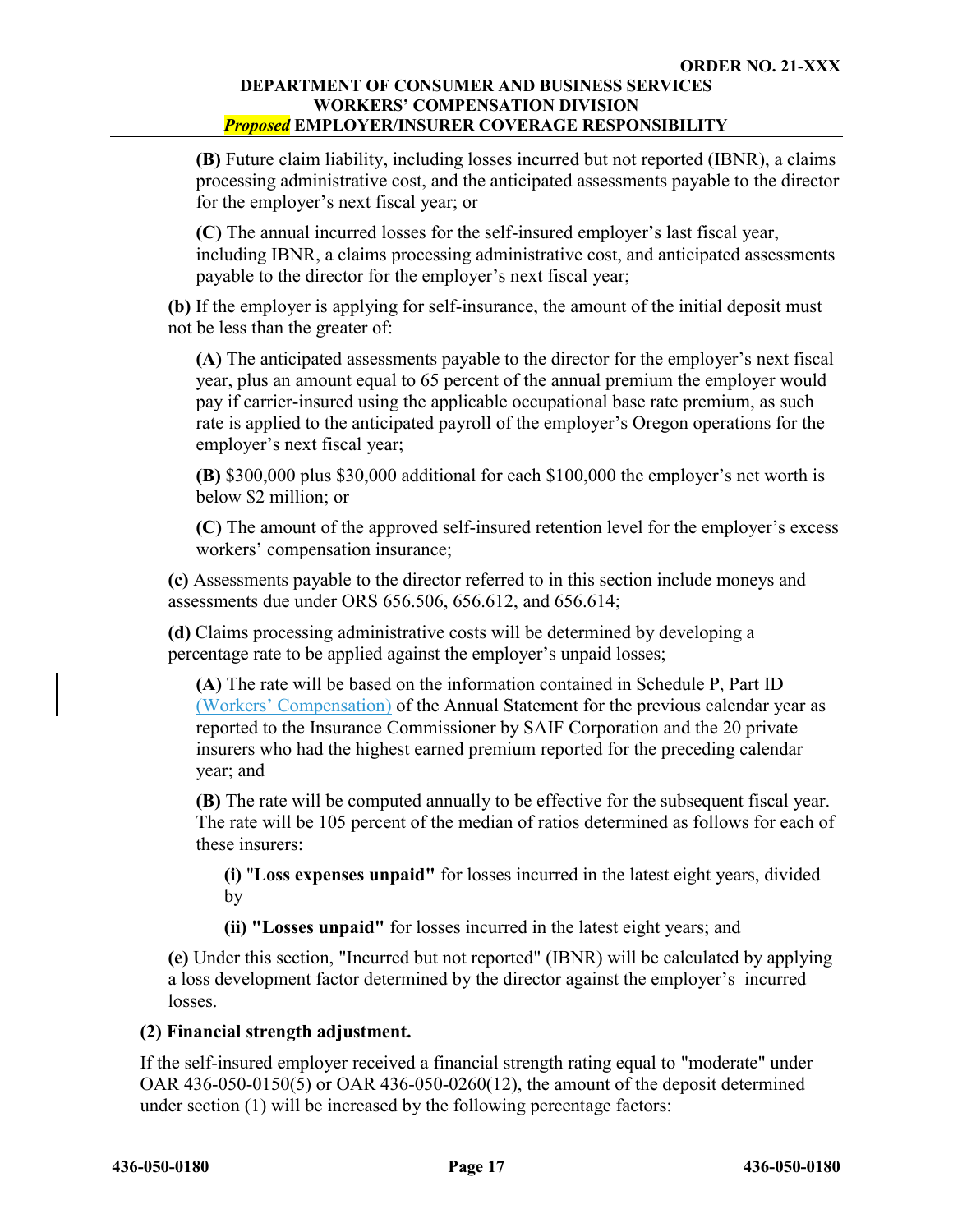- **(a)** 12 total combined points = no change in calculated deposit;
- **(b)** 11 total combined points = no change in calculated deposit;
- **(c)** 10 total combined points  $= 5\%$ ;
- **(d)** 9 total combined points  $= 10\%$ ;
- **(e)** 8 total combined points = 15%; or
- **(f)** 7 total combined points  $= 20\%$ .

### **(3) Certified actuarial study.**

A self-insured employer may request for its security deposit amount to be determined based on a recommended loss reserve level established by a certified actuarial study in place of the calculations under sections (1) and (2) of this rule. The director may base a self-insured employer's security deposit amount on a certified actuarial study under the following conditions:

**(a)** The actuarial study must be certified by an actuary who is a member in good standing of the American Academy of Actuaries;

**(b)** The actuarial study must be submitted to the director within seven days after the date of the director's notice establishing the security deposit amount calculated under sections (1) and (2) of this rule;

**(c)** The actuarial study must include an estimate or range of estimates of future claim liability and state what provisions for adverse claim development are included in these estimates;

**(d)** The actuarial study must identify the confidence levels associated with the recommended loss reserve level or loss reserve range;

**(e)** The actuarial study must include a statement of future claim liability, including the employer's incurred but not reported (IBNR) losses;

**(f)** Subject to the minimum requirements of ORS 656.407 and this rule, upon the director's review and acceptance of the study, the amount of the security deposit will be based on:

**(A)** The actuarially sound recommended loss reserve level if a single estimate is provided; or

**(B)** The 75% confidence level estimate, if an actuarially sound loss reserve range is provided; and

**(g)** If there is probable cause to believe the recommended loss reserve level or range is not actuarially sound, the director will determine the security deposit under sections (1) and (2) of this rule. Probable cause includes, but is not limited to:

**(A)** The actuarial study not containing a statement by the actuary that the recommended loss reserve level or range is actuarially sound;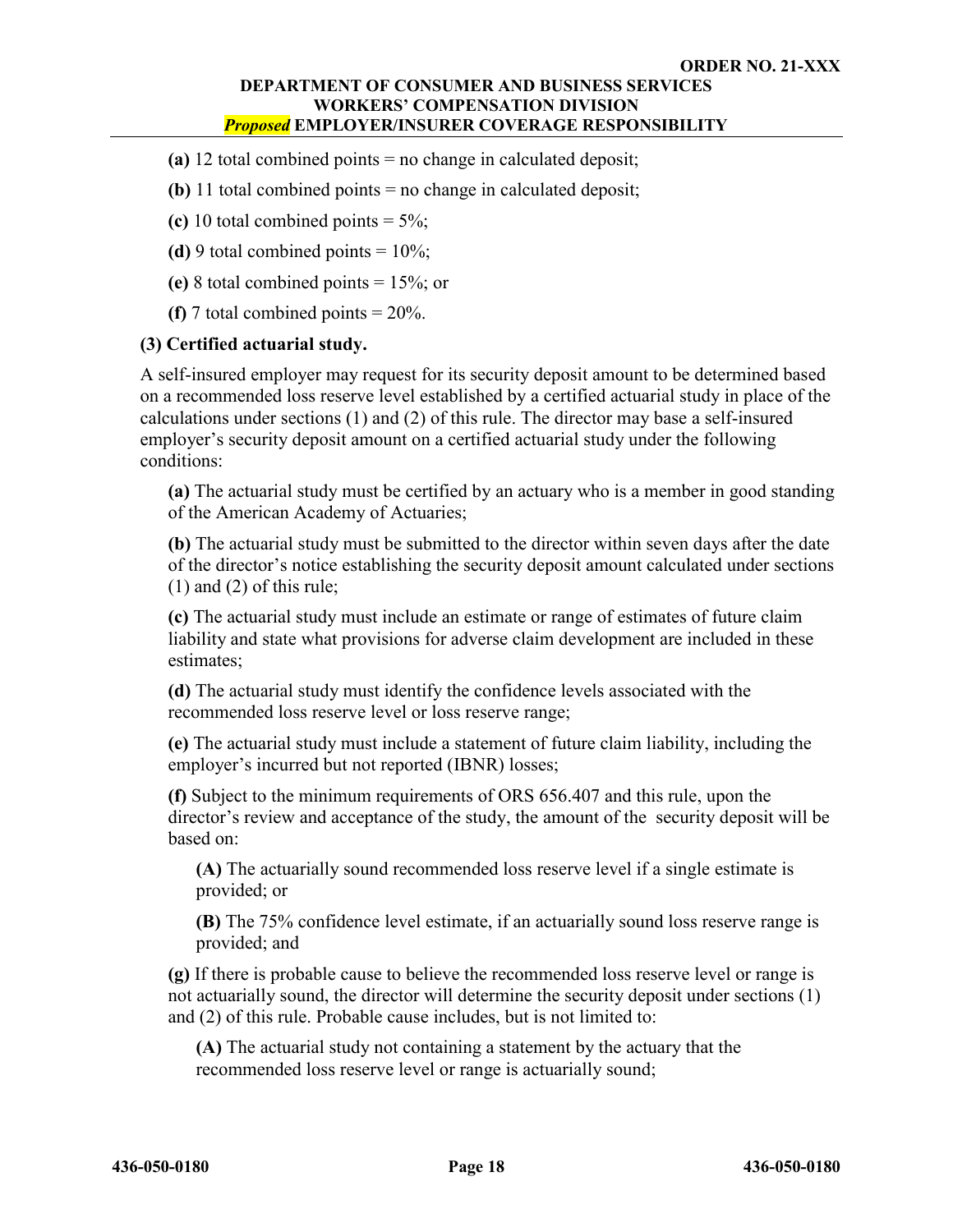**(B)** The actuarial study containing a disclaimer regarding the actuary's qualifications or ability to determine the adequacy of the loss reserve level for current or future liabilities; or

**(C)** The recommended loss reserve level or entire recommended loss reserve range being less than the 75 percent confidence level estimate established in the actuarial study.

# **(4) Additional factors for security deposit amount.**

In determining the amount of the self-insured employer's security deposit the director will take the following factors into consideration:

**(a)** The financial ability of the employer to pay compensation and other payments due;

**(b)** The employer's probable continuity of operation;

**(c)** The employer's financial viability, as determined by the director under OAR 436-050- 0150 or OAR 436-050-0260;

**(d)** Retention and limitation levels of the employer's excess insurance in relation to the employer's financial status;

**(e)** Changes in the employer's business including, but not limited to, mergers or acquisitions, changes in employment level, nature of employment, incurred claims costs, or material growth in self-insured exposure;

**(f)** The balance of the Self-Insured Employer Adjustment Reserve or the Self-Insured Employer Group Adjustment Reserve; and

**(g)** The employer's credit rating issued by a nationally recognized statistical ratings organization;

# **(5) Time frame for compliance.**

A self-insured employer must comply with an order of the director to the self-insured employer to increase the amount of its deposit within 30 days of the order. Failure to comply with this rule may result in the assessment of civil penalties, revocation of the employer's certification of self-insurance, or both.

Statutory authority: ORS 656.407, and 656.726(4) Statutes implemented: ORS 656.407 Hist: Amended 12/14/17 as WCD Admin. Order 17-061, eff. 1/1/18 Amended xx/xx/xx as Admin. Order 21-xxx, eff. 1/1/22 *See also the Index to Rule History: http://wcd.oregon.gov/laws/Documents/Rule\_history/436\_history.pdf*

# <span id="page-24-0"></span>**436-050-0210 Notice of Self-Insurer's Place of Business in State; Records Self-Insured Must Keep in OregonMaintain**

### **(1) Oregon claims processing location required.**

Except as described in section (4) of this rule and OAR 436-050-0230, every self-insured employer must establish and maintain at least one designated Oregon claims processing location as required by ORS 656.455, subject to the following: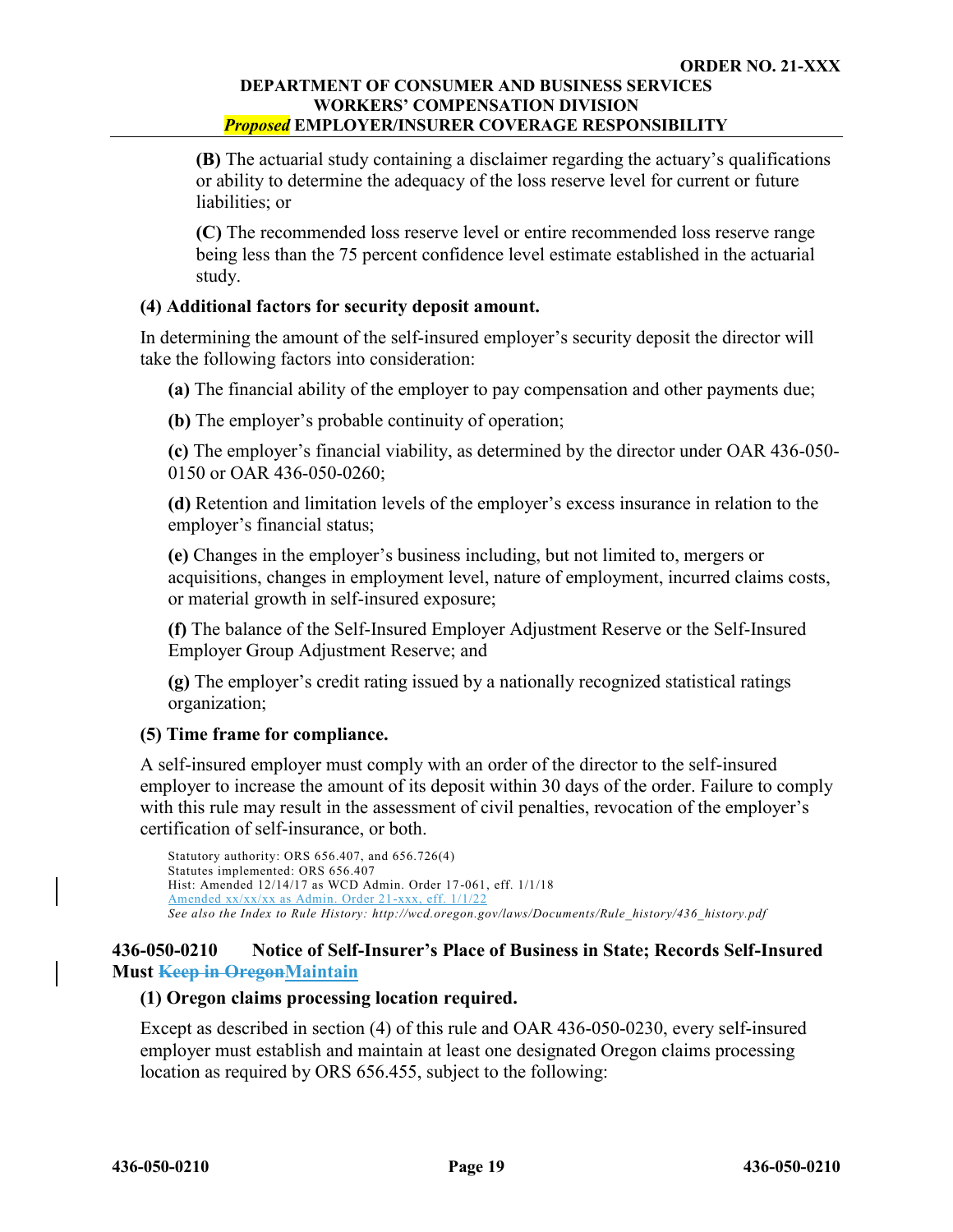**(a)** The self-insured employer must conduct all claims processing activities necessary to meet the requirements of ORS chapter 656 and OAR chapter 436 from its designated claims processing locations, including, but not limited to:

**(A)** Processing claims;

**(B)** Maintaining Making available all records required under OAR 436-050-0220; and

**(C)** Responding to specific claims processing inquiries;

**(b)** At the director's request, the self-insured employer must:

**(A)** Make claims processing locations must be made accessible during regular business hours or other reasonable times to accommodate periodic audits and examination of records; orand

**(B)** Provide the director electronic access to the records to be audited or examined.

**(c)** The self-insured employer may not process or maintain records of claims subject to ORS chapter 656 remotely. As used in this subsection, to **"process claims remotely"**  means to process claims outside of a self-insured employer's at any Oregon claims processing location, including at the place of residence of an employee of the self-insured employer, as directed from the Oregon claims processing location. Hover location outside of this state, subject to the following:

**(A)** The self-insured employer may not process claims at places of business outside of Oregon that are maintained or operated by the self-insured employer or a service company, except as follows;

**(i)** The self-insured employer may receive claims reports at locations outside of the state if claims are forwarded to an Oregon claims processing location for processing;

**(iiB)** Payments may be made from outside of Oregon as directed from the Oregon claims processing location; and

**(iiiC)** The self-insured employer may, with prior approval of the director, have one location, in or out of state, for maintaining payroll records pertaining to premium assessments and other assessments and contributions.

**(B)** The director may suspend a self insured employer's authority to process claims remotely from its designated claims processing locations, subject to the following:

**(i)** The director may suspend a self insured employer's authority to process claims remotely when:

**(I)** The director finds the self insured employer has repeatedly violated ORS chapter 656 or OAR chapter 436; and

**(II)** The director has reason to believe that the violations are related to the self insured employer's practice of processing claims remotely.

**(ii)** The director will not suspend a self insured employer's authority to process claims remotely until the self insured employer has been given notice and the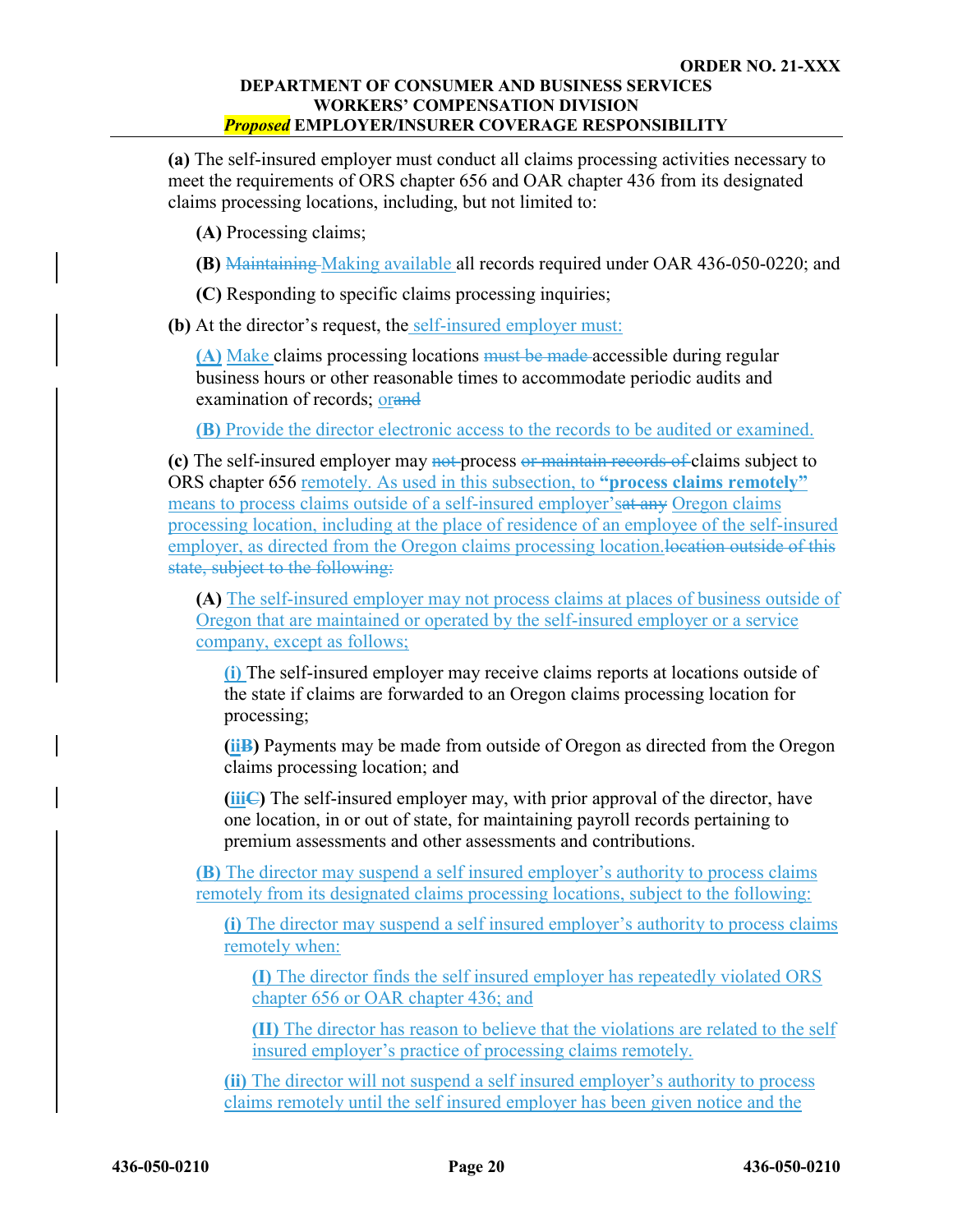opportunity to be heard through a show-cause hearing with the director. During the show-cause hearing, the self insured employer will be provided an opportunity to:

**(I)** Present evidence regarding the proposed order to suspend the self insured employer's authority to process claims remotely; and

**(II)** Give reason why the self insured employer should be permitted to continue processing claims remotely.

**(iii)** If the director suspends a self insured employer's authority to process claims remotely, the self insured employer may not process claims remotely for a specified period of time, up to two years.

**(iv)** The self-insured employer may request the director restore its authorization by submitting a plan demonstrating its ability and commitment to comply with ORS chapter 656 and OAR chapter 436.

**(v)** A proposed and final order of suspension issued under this rule is a preliminary order subject to revision by the director, and may be appealed under OAR 436-050-0008.

# **(2) Notice of self-insured employer's claims processing location.**

The self-insured employer must give the director notice of its designated claims processing locations, subject to the following:

**(a)** The notice must be provided upon application for certification as a self-insured employer; and

**(b)** The notice must identify:

**(A)** The self-insured employer's principal place of business, including its street and mailing addresses, telephone number, and a general email address that is monitored on a regular basis, where the director can direct general inquiries;

**(B)** Contact information for a designated person or position within the company who will assure payment of penalties and resolution of collections issues;

**(C)** If the self-insured employer uses more than one claims processing location, or locations operated by service companies as described in section (4) of this rule:

**(i)** The name of each service company, if applicable;

**(ii)** The street and mailing addresses of each claims processing location; and

**(iii)** The name, title, phone number, and email address of a contact person at each claims processing location; and

**(D)** Any other information requested by the director; and

**(c)** The information provided under this section must reasonably lead an inquirer to an Oregon certified claims examiner who can respond to inquiries regarding workers'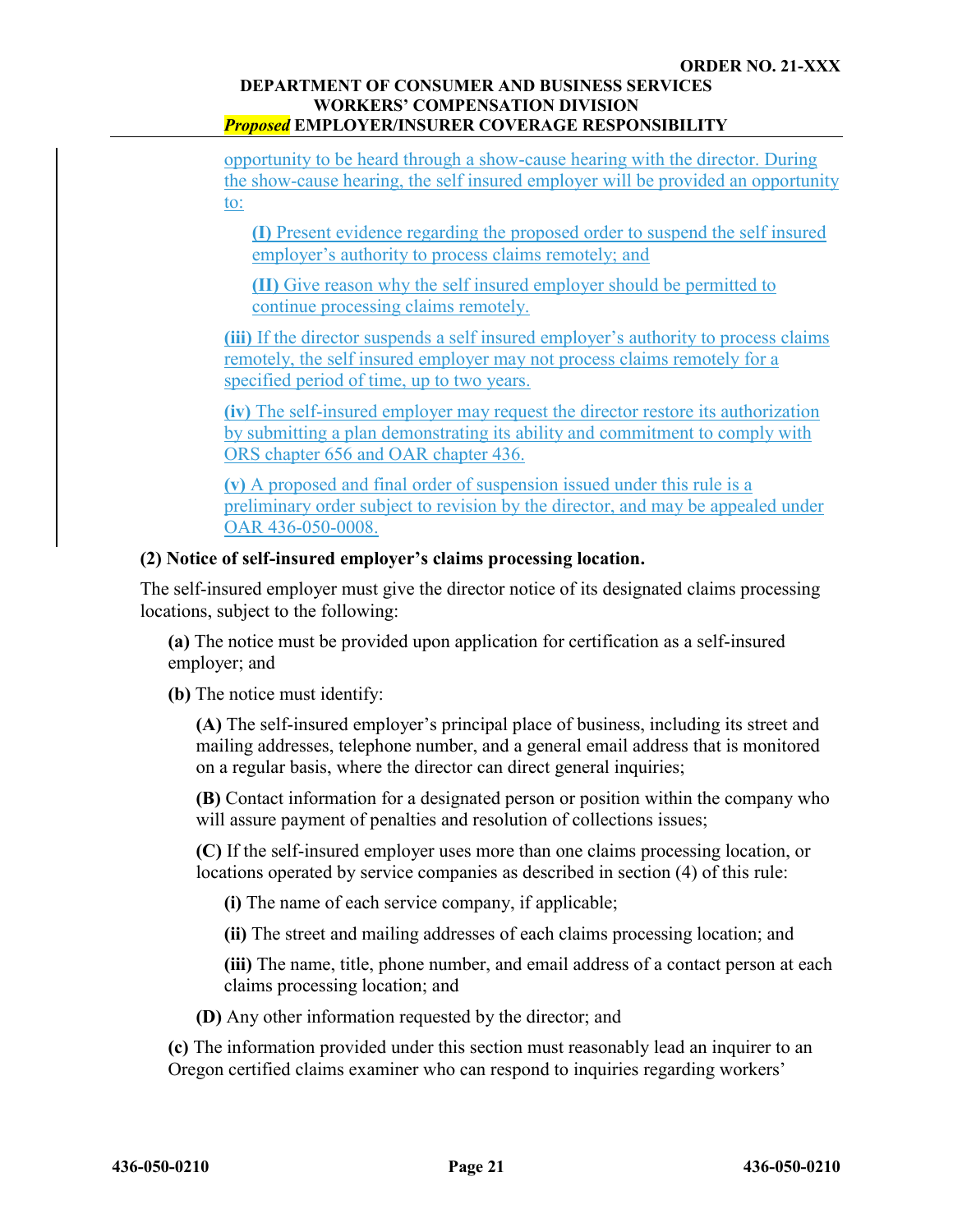compensation policies, claim filing, claims processing, and claims processing location information within 48 hours, not including weekends or legal holidays.

### **(3) Changes in place of business.**

The self-insured employer must notify the director of a change in any of the information required under section (2) of this rule, subject to the following:

**(a)** The notice must be filed at least 30 days before the effective date of the change; and

**(b)** The self-insured employer may use **Form 5188**, "Insurer Contact Update," to satisfy the requirements of this section.

### **(4) Service companies.**

In lieu of, or in addition to, establishing its own claims processing locations in this state, the self-insured employer may use Oregon claims processing locations operated by service companies to satisfy the requirements of section (1) of this rule. If a self-insured employer elects to use claims processing locations operated by one or more service companies with respect to all or any portion of its business:

**(a)** Each service company must be incorporated in or authorized to do business in Oregon;

**(b)** The self-insured employer must provide the director with a copy of the service agreement between the self-insured employer and each service company for approval. The director must approve the service agreement before the service company begins processing the self-insured employer's Oregon claims, regardless of the agreement's effective date. To be approved, the service agreement must:

**(A)** Be an agreement for claims processing services between the self-insured employer and a service company, and must not be between any other third parties;

**(B)** Identify the self-insured employer by name, and specify the self-insured employer's legal or assumed business name as registered with the Oregon Secretary of State;

**(C)** Identify the service company by name;

**(D)** Describe the claims processing services to be provided;

**(E)** Identify the effective date of the agreement;

**(F)** Identify the termination date of the agreement, if any;

**(G)** Grant the service company a power of attorney to act for the self-insured employer in workers' compensation coverage and claims proceedings under ORS chapter 656, subject to the following:

**(i)** The power of attorney must be effective the same date of the service agreement;

**(ii)** The power of attorney must not be revocable before all claims processing services provided under the service agreement have concluded;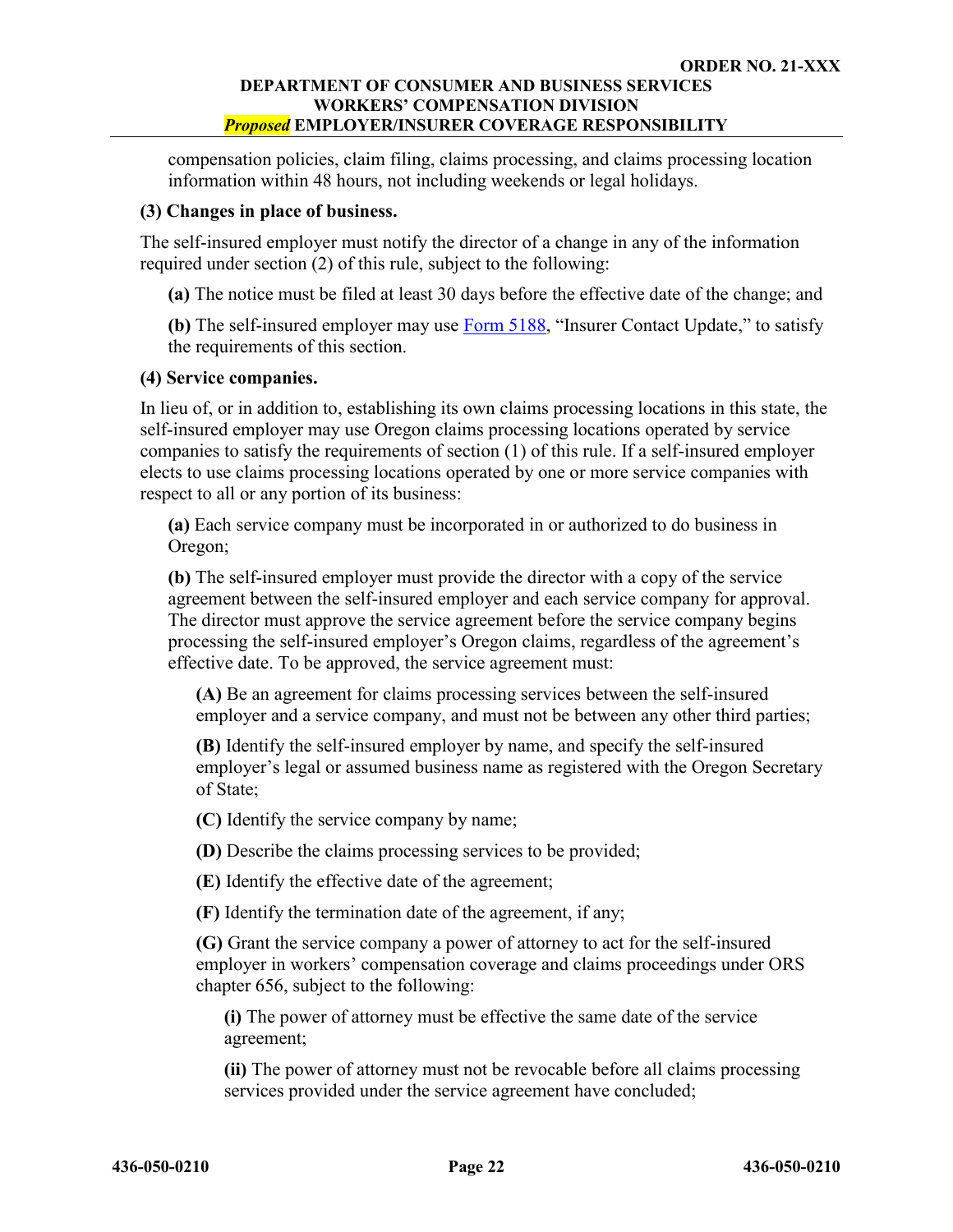**(iii)** The power of attorney must be applicable to all claims processed under the agreement, and may not have unspecified limitations; and

**(iv)** The service agreement must use language that clearly grants power of attorney to the service company, such as the words "power of attorney" or "attorney-in-fact"; and

**(H)** Contain only those provisions for workers' compensation activities that are allowed in Oregon; subject to the following:

**(i)** The director may approve an agreement that contains provisions for activities not allowed in Oregon if the agreement or an addendum provides that any services or provisions not allowed under Oregon workers' compensation law will not be applied when processing Oregon claims; and

**(ii)** The director may require existing agreements that contain provisions for activities not allowed in Oregon to be amended accordingly;

**(c)** Each service company must notify the division of its business in Oregon, subject to the following:

**(A)** The notice must include the service company's location, mailing address, telephone number, email address, and any other contact information requested by the director;

**(B)** The notice must be filed before the self-insured employer begins using a place of business operated by the service company as a claims processing location; and

**(C)** The service company may use [Form 4929](https://wcd.oregon.gov/WCDForms/4929.doc), "Service Company's Notification of Business in Oregon," to satisfy the requirements of this subsection; and

**(d)** The self-insured employer or service company must notify the director of a change in any of the information required under subsection (4)(c) of this rule, subject to the following:

**(A)** The notice must be filed at least 30 days before the effective date of the change; and

**(B)** The self-insured employer or service company may use [Form 5215](https://wcd.oregon.gov/WCDForms/5215.doc), "Service Company Contact Update," to satisfy the requirements of this subsection.

# **(5) Limit on claims processing locations.**

The self-insured employer may not have more than three claims processing locations at any time. For the purposes of this section:

**(a)** Each of the following is considered to be one claims processing location:

**(A)** Each physical location where the self-insured employer processes claims or maintains records; and

**(B)** Each physical location where a service company processes the self-insured employer's claims or maintains records; and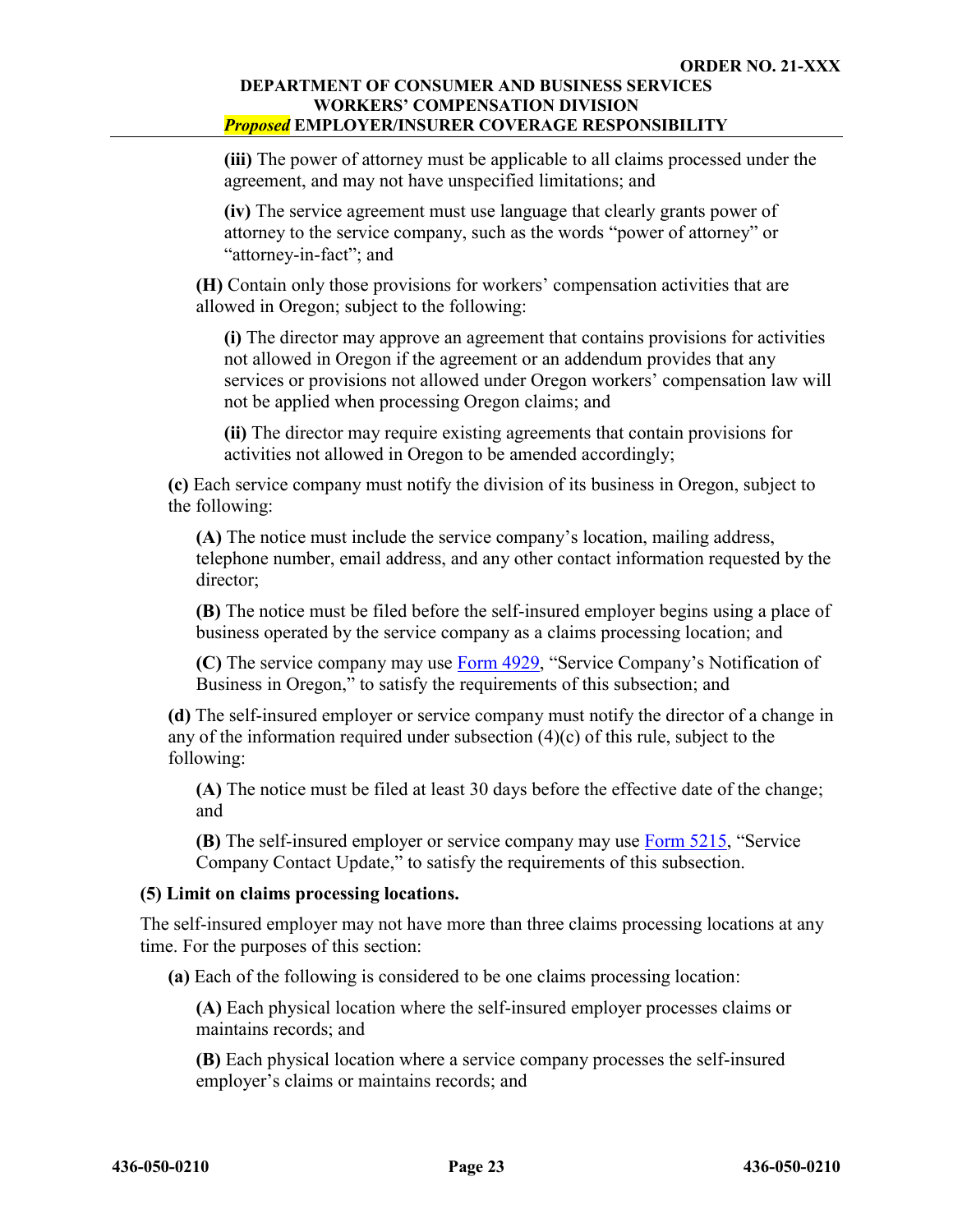**(b)** If more than one entity, including the self-insured employer or a service company, processes claims at the same physical location, each entity must be counted as a separate claims processing location.

### **(6) Change in claims processing locations.**

If a self-insured employer intends to change the location where claims are processed or records of claims are stored, the self-insured employer must, at least 10 days before the change is effective:

**(a)** Provide notice of the change to any worker, the estate of any deceased worker, or any worker's beneficiary with an open or active claim that will be processed at the new location, subject to the following:

**(A)** The notice must include contact information for the new claims processing location, including the name and title of a contact person, telephone number, email address, and mailing address; and

**(B)** The self-insured employer must send a copy of the notice to the worker's attorney, if the worker is represented, and to the worker's attending physician.

**(b)** Provide notice of the change to the director, subject to the following:

**(A)** The notice must include:

**(i)** Contact information for the current claims processing location, including the name of the claims processor, the name and title of a contact person, mailing address, telephone number, and email address;

**(ii)** Contact information for the new claims processing location, including the name of the claims processor, the name and title of a contact person, street and mailing address, if different, telephone number, and email address;

**(iii)** The effective date of the transfer; and

**(iv)** Any other information requested by the director; and

**(B)** The notice must specify if all or a portion of the self-insured employer's claims will be transferred, and if closed and denied claims will be included. If only a portion of the self-insured employer's claims will be transferred, the notice must include a listing of the claims being transferred that identifies, for each claim:

**(i)** The claimant's name;

**(ii)** The date of injury; and

**(iii)** The sending processor's claim number; and

**(c)** The self-insured employer may use [Form 5042](https://wcd.oregon.gov/WCDForms/5042.doc), "Claim Move Notice," to satisfy the requirements of this section.

# **(7) Civil penalties.**

The director may assess a civil penalty against a self-insured employer that does not comply with the requirements of this rule.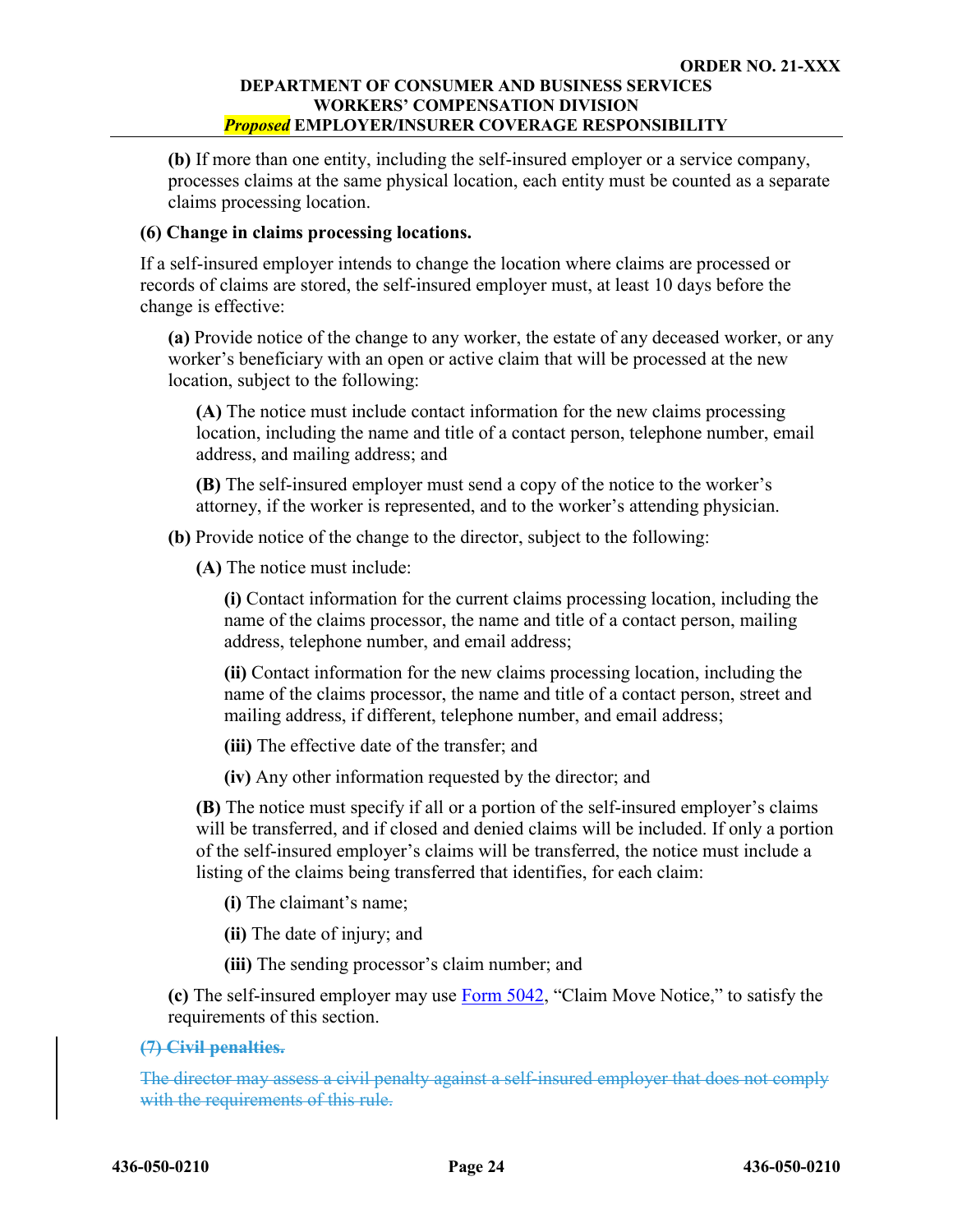Statutory authority: ORS 656.455, and 656.726(4) Statutes implemented: ORS 656.455 Hist: Amended 11/14/18 as WCD Admin. Order 18-061, eff. 1/1/19 Amended xx/xx/xx as Admin. Order 21-xxx, eff. 1/1/22 *See also the Index to Rule History: http://wcd.oregon.gov/laws/Documents/Rule\_history/436\_history.pdf*

# <span id="page-30-0"></span>**436-050-0220 Records Self-Insured Employer Must Keep in OregonMaintain; Period to be Retained, Removal and Disposition**

### **(1) Claims rRecords self-insured employers must keep in Oregonmaintain.**

Each self-insured employer is required to keep-maintain the following records in this state, Oregon and, to make those the records available at an Oregon claims processing location, and to provide the director access to the records to the director upon request:

**(a)** Written records necessary to ensure compliance with ORS 656.506, 656.612, 656.614, and 656.622 including:

**(A)** A record of payroll by National Council on Compensation Insurance classification; and

**(B)** Complete records of all assessments, employer and employee contributions, and all such money due the director;

**(b)** Written records relating to its safety and health program as required by ORS 656.430(10) and OAR 437-001;

**(c)** Written records used and relied upon in processing claims;

**(d)** A written record of all payments made as a result of any claim, including documentation of:

**(A)** The amount of the payment;

**(B)** The date the payment was issued;

**(C)** The date payment was mailed or delivered; and

**(D)** An explanation of the time period between the date the payment was issued and the date the payment was mailed or delivered, if any;

**(e)** A written record of all reimbursements and recoveries received on each claim;

**(f)** A written record of the approval or denial of claims for supplemental temporary disability benefits under ORS 656.210(5);

**(g)** A summary sheet for each claim showing all payments made, separated into disability, medical, and vocational assistance payments showing all reimbursements made and cumulative totals, subject to the following:

**(A)** The record of disability payments should be limited to statutory benefits and not include any additional employer obligations; and

**(B)** Expenses must not be included in any of the three columns required on the summary sheet. "Expenses" are defined in National Council on Compensation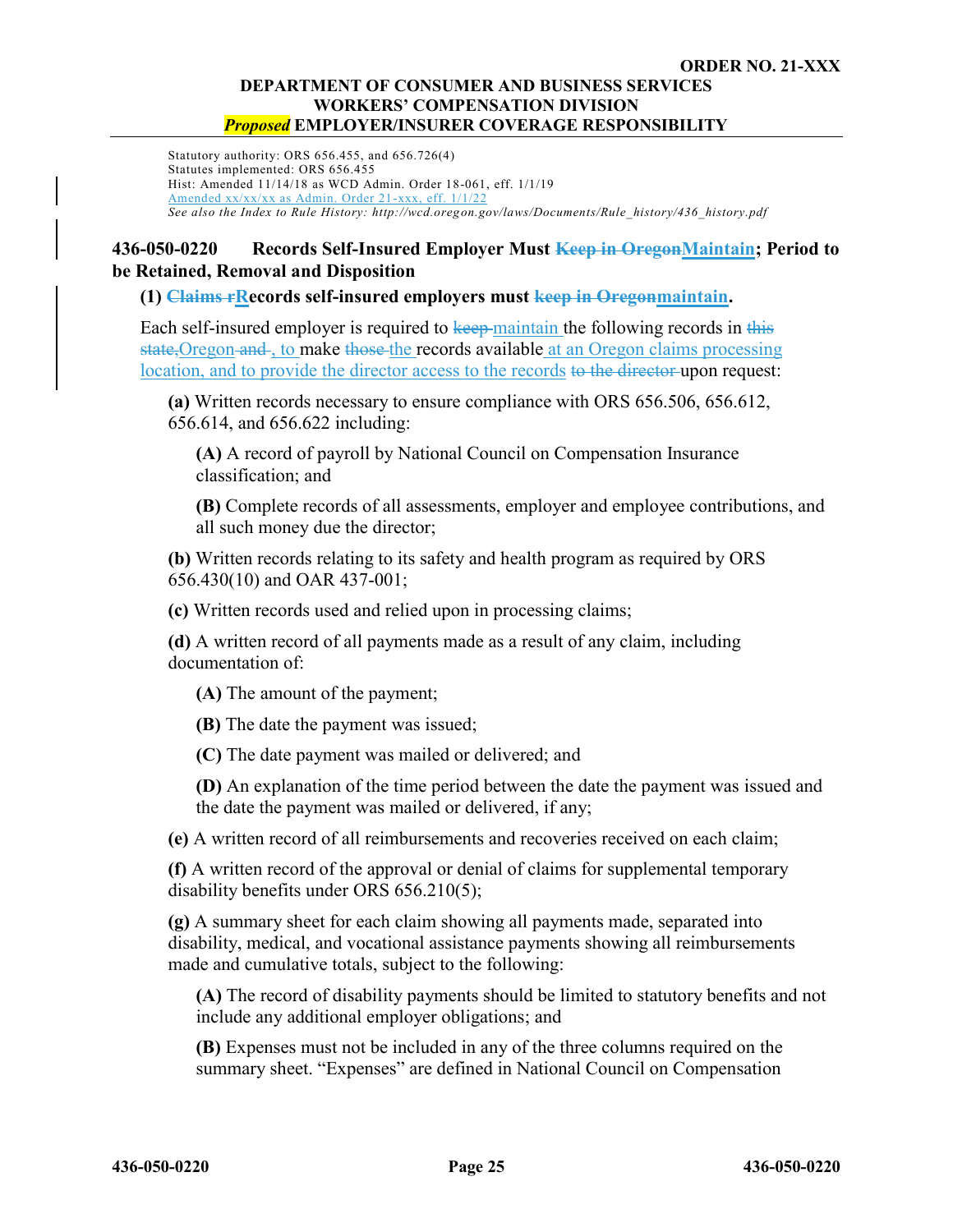Insurance, Workers' Compensation Statistical Plan, Part IV(available from NCCI, [www.ncci.com,](http://www.ncci.com/) 800-622-4123); and

**(h)** Written records, or copies of records, of claims processed by prior service companies.

# **(2) Removal Availability of claims records.**

A self-insured employer may remove the following records, under the conditions described in this section must make records available by one or more of the following methods:

**(a)** By making the records electronically accessible from an Oregon claims processing locations in real time;

**(b)** By keeping physical copies of the records at an Oregon claims processing location;

**(c)** By archiving physical copies of the records at a location other than an Oregon claims processing location, under the following conditions:

**(aA)** Records of a denied claim may be removed from this statearchived after all the appellate procedures have been exhausted and the denial is final by operation of law;

**(bB)** Records of any claim for a compensable injury, including a denied claim that is later found to be compensable, may be removed from this statearchived after the expiration of the aggravation rights or not less than one year following the final payment of compensation, whichever is the last to occur; and

**(cC)** If administrative or judicial review is requested, the claim records may not be removed from this statearchived or disposed of until the review is concluded and the time for an appeal from such review has expired, or at least one year after final payment of compensation has been made, whichever is the last to occur..; and

# **(3) Destruction of claims records.**

The self-insured employer may destroy claim records when the self-insured employer can verify that all potential for benefits to the injured worker or the worker's beneficiaries is gone.

# **(4) Retention of payroll records required under this rule.**

Payroll records retained under subsection  $(1)(a)$  of this rule may be removed from the statearchived or destroyed at the end of three full calendar years after the calendar year in which the money was remitted.

```
Statutory authority: ORS 656.455, and 656.726(4)
Statutes implemented: ORS 656.455
Hist: Amended 11/14/18 as WCD Admin. Order 18-061, eff. 1/1/19
Amended xx/xx/xx as Admin. Order 21-xxx, eff. 1/1/22
See also the Index to Rule History: http://wcd.oregon.gov/laws/Documents/Rule_history/436_history.pdf
```
# <span id="page-31-0"></span>**436-050-0230 Out-of-State Recordkeeping and Claims Processing by Self-Insured Employer; Conditions and Procedure for Permit; Revocation**

# **(1) Permission to keep records and process claims outside of Oregon.**

Notwithstanding OAR 436-050-0210 and 436-050-0220, with the prior approval of the director a self-insured employer may keep claims records and process claims and make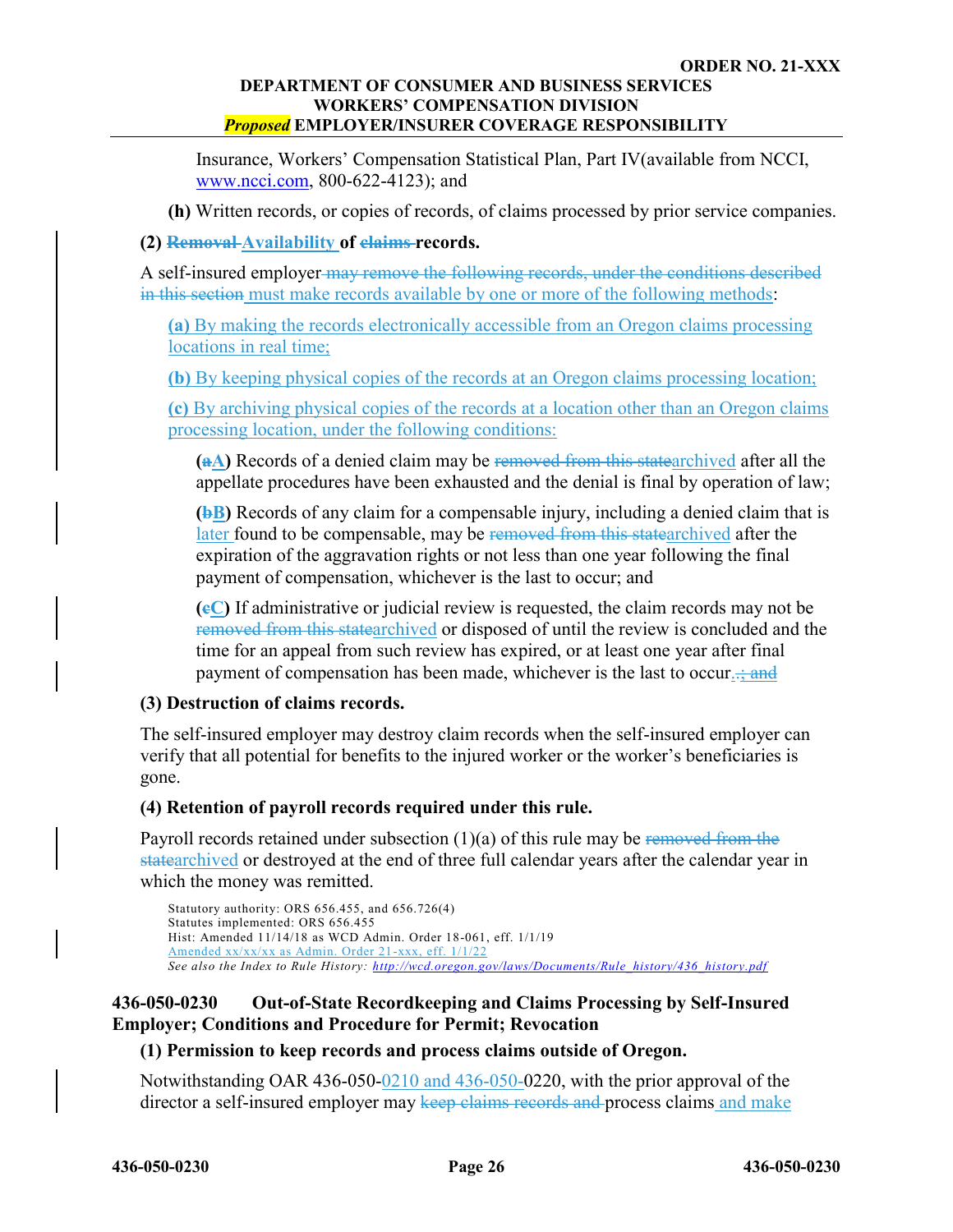claims records available at a claims processing location outside this stateOregon, under the following conditions:

**(a)** The self-insured employer must submit a written application to the director;

**(A)** The application must contain the reasons for the request and the mailing address, telephone number, email address and any other contact information of the location where the records will be kept and the claims processed; and

**(B)** The application must provide the director contact information for a designated person or position within the company who will assure payment of penalties and resolution of collections issues resulting from orders issued by the director, and a company email address that is monitored on a regular basis;

**(b)** Upon receipt, the director will review the application and notify the employer if the request has been approved or denied. If the request has been denied, the director will notify the employer of the reasons for the denial; and

**(c)** The director will not grant permission to any self-insured employer that has committed acts or engaged in a course of conduct that would be grounds for revocation of permission or that are contrary to any of the provisions of this rule.

### **(2) Requirements.**

A self-insured employer that keeps claims records and processes claims at a claims processing location outside this stateOregon must:

**(a)** Process claims and make payment of compensation in an accurate and timely manner;

**(b)** Make reports to the director promptly as required by ORS chapter 656 and the director's administrative rulesOAR chapter 436;

**(c)** Pay to the director promptly all assessments and other money as it becomes due;

**(d)** Increase or decrease its security deposit promptly when directed to do so by the director under ORS 656.407(2);

**(e)** Comply with the rules and orders of the director in processing and paying claims for compensation; and

**(f)** Provide written records which have been removed from this state to the director as requested within a reasonable time not to exceed 14 days or as otherwise negotiated.

### **(3) Revocation of permission.**

After notice given as required by ORS 656.455(2), permission granted under this rule will be revoked by the director if the employer has committed acts or engaged in a course of conduct that are in violation of any provisions of this rule.

Statutory authority: ORS 656.455, and 656.726(4) Statutes implemented: ORS 656.455 Hist: Amended 11/28/16 as WCD Admin. Order 16-054, eff. 1/1/17 Amended xx/xx/xx as Admin. Order 21-xxx, eff. 1/1/22 *See also the Index to Rule History: http://wcd.oregon.gov/laws/Documents/Rule\_history/436\_history.pdf*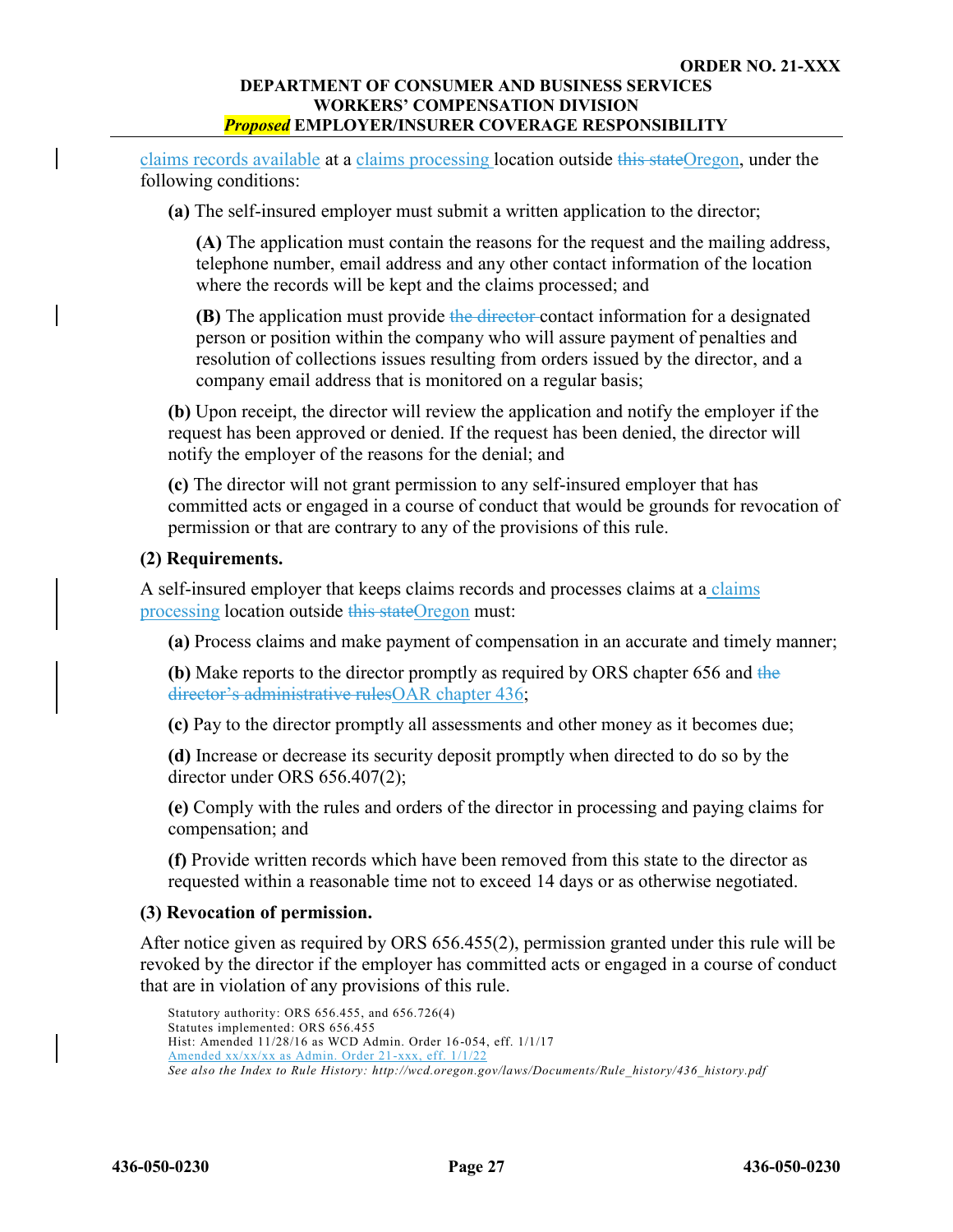# <span id="page-33-0"></span>**436-050-0300 Self-Insured Employer Group, Common Claims Fund**

**(1)** Except for qualified self-insured employer groups approved by the director as exempt from security deposit requirements under OAR 436-050-0185, a self-insured employer group must establish and maintain, under the direction and control of the board of trustees and administrator, a common claims fund for the sole purpose of ensuring the availability of funds to make certain the prompt payment of all compensation and all other payments that may become due from such self-insured employer group under the workers' compensation law. This requirement does not apply in any year in which the director applies an incurred but not reported (IBNR) factor of greater than zero percent in the determination of the selfinsured employer group's security deposit under OAR 436-050-0180.

**(2)** The common claims fund must be maintained in an account held by an Oregon state chartered or a federally chartered bank. Government subdivisions certified as a self-insured employer group may also maintain the common claims fund in a "Local Government Investment Pool" account held by the Office of the State Treasurer.

**(3)** Except as provided in section (6) of this rule, the balance of the common claims fund must be maintained in an amount at least equal to 30 percent of the average of the group's paid losses for the previous four years. The full sum of the required common claims fund balance must be maintained at all times.

**(4)** The director may require the self-insured group to increase the amount maintained in the common claims fund.

**(5)** By March 1 of each year, a self-insured employer group must provide the director with adequate documentation to validate the balance in the common claims fund or notice that the amount calculated under section (3) or (6) of this rule must be included in the determination of the self-insured employer group's security deposit under OAR 436-050-0180. The director may require a self-insured employer group to provide documentation of the common claims fund balance more frequently.

**(6)** For governmental subdivisions certified as a self-insured employer group, the balance of the common claims fund must be maintained in an amount at least equal to 60 percent of the average of the group's yearly paid losses for the previous four years.

Statutory authority: ORS 656.726(4) Statutes implemented: ORS 656.430 Hist: Amended 8/15/14 as WCD Admin. Order 14-059, eff. 9/15/14 Amended 11/28/16 as WCD Admin. Order 16-054, eff. 1/1/17 Amended xx/xx/xx as Admin. Order 21-xxx, eff. 1/1/22 *See also the Index to Rule History: [http://wcd.oregon.gov/laws/Documents/Rule\\_history/436\\_history.pdf](http://wcd.oregon.gov/laws/Documents/Rule_history/436_history.pdf)*

### <span id="page-33-1"></span>**436-050-0500 Assessment of Civil Penalties**

The director may assess a civil penalty under ORS 656.745(2) against an employer or insurer that violates ORS chapter 656, OAR 436-050, or an order of the director.

Statutory authority: ORS 656.726(4) Statutes implemented: ORS 656.745(2) Hist: Adopted xx/xx/xx as Admin. Order 21-xxx, eff. 1/1/22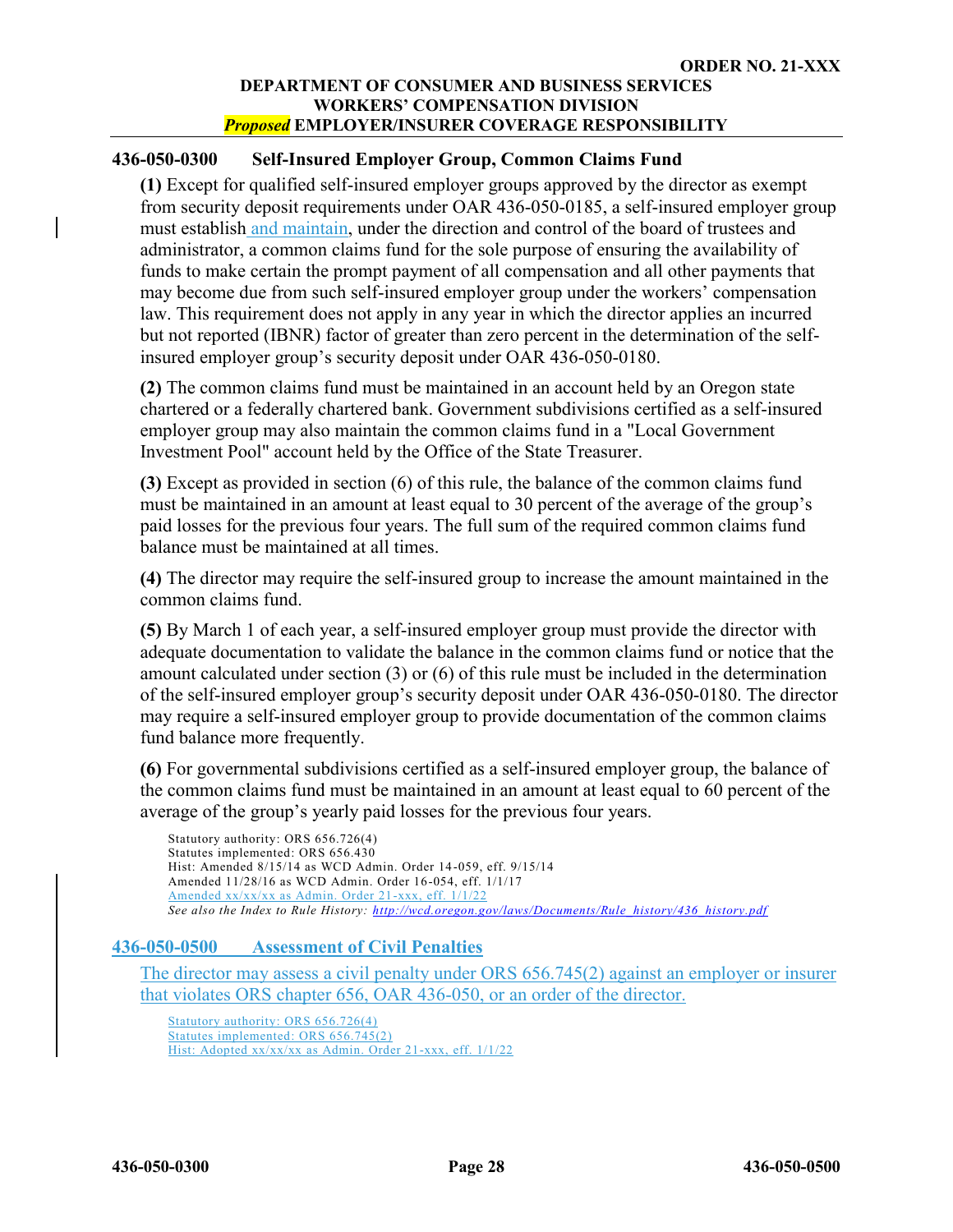<span id="page-34-0"></span>

# **Claims Administration Oregon Administrative Rules Chapter 436, Division 060**

# *Proposed Effective Jan. 1, 2022*

# **TABLE OF CONTENTS**

# **Rule Page**

| 436-060-0015 |  |
|--------------|--|
| 436-060-0017 |  |
| 436-060-0035 |  |
| 436-060-0180 |  |
|              |  |

**Historical rules: [http://wcd.oregon.gov/laws/Documents/Rule\\_history/436\\_history.pdf](http://wcd.oregon.gov/laws/Documents/Rule_history/436_history.pdf)**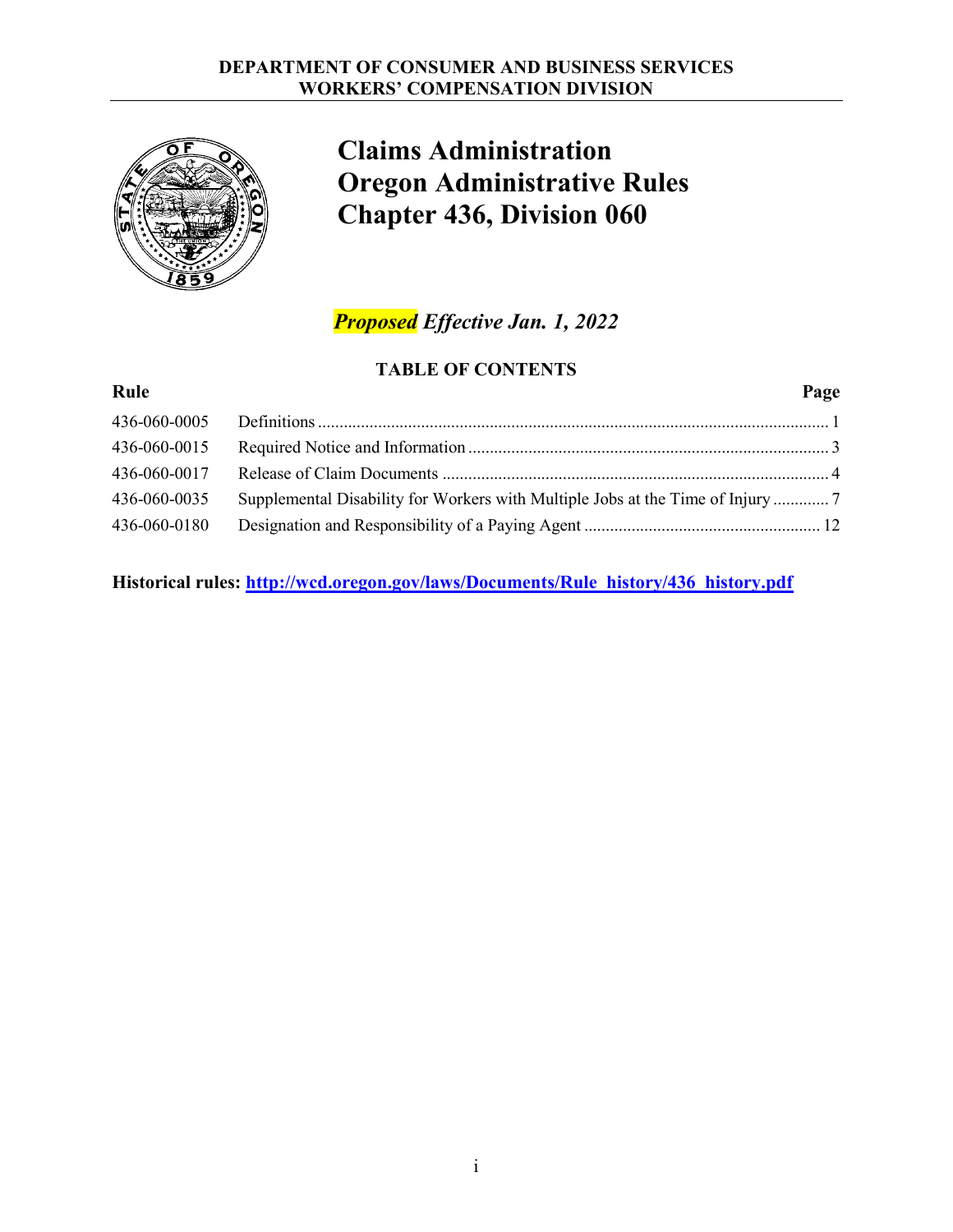# **OREGON ADMINISTRATIVE RULES CHAPTER 436, DIVISION 060**

**NOTE**: Revisions are marked as follows: new text  $\left| \right|$  deleted text.

### <span id="page-35-0"></span>**436-060-0005 Definitions**

Unless a term is specifically defined elsewhere in these rules or the context otherwise requires, the definitions of ORS chapter 656 are hereby incorporated by reference and made a part of these rules. For the purpose of these rules unless the context requires otherwise:

**(1) "Aggravation"** means an actual worsening of the compensable conditions after the last award or arrangement of compensation that satisfies the requirements of ORS 656.273.

**(2) "Authorized nurse practitioner"** means a nurse practitioner authorized to provide compensable medical services under ORS 656.245 and OAR 436-010.

**(3) "Board"** means the Workers' Compensation Board and includes its Hearings Division.

**(4) "Business days"** means Monday through Friday, excluding legal holidays. Legal holidays are those listed in OAR 436-060-0150(2).

**(5) "Date stamp"** means to stamp or display the initial receipt date and the recipient's name on a paper or electronic document, regardless of whether the document is printed or displayed electronically.

**(65) "Dependent"** means any of the relatives of a worker listed under ORS 656.005(10) who, at the time of an accident, depended in whole or in part for support on the earnings of a worker who dies as a result of an injury.

**(76) "Designated paying agent"** means the insurer temporarily ordered responsible to pay compensation for a compensable injury under ORS 656.307.

**(87) "Director"** means the Director of the Department of Consumer and Business Services or the director's designee.

**(98) "Disposition"** or **"claim disposition"** means the written agreement to release rights or obligations under ORS 656.236.

**(109) "Division"** means the Workers' Compensation Division of the Department of Consumer and Business Services.

**(110) "Employer"** means a subject employer under ORS 656.023.

**(121) "Inpatient"** means a worker who is admitted to a hospital before and extending past midnight for treatment and lodging.

**(132) "Insurer"** means the State Accident Insurance Fund Corporation; an insurer authorized under ORS chapter 731 to transact workers' compensation insurance in Oregon;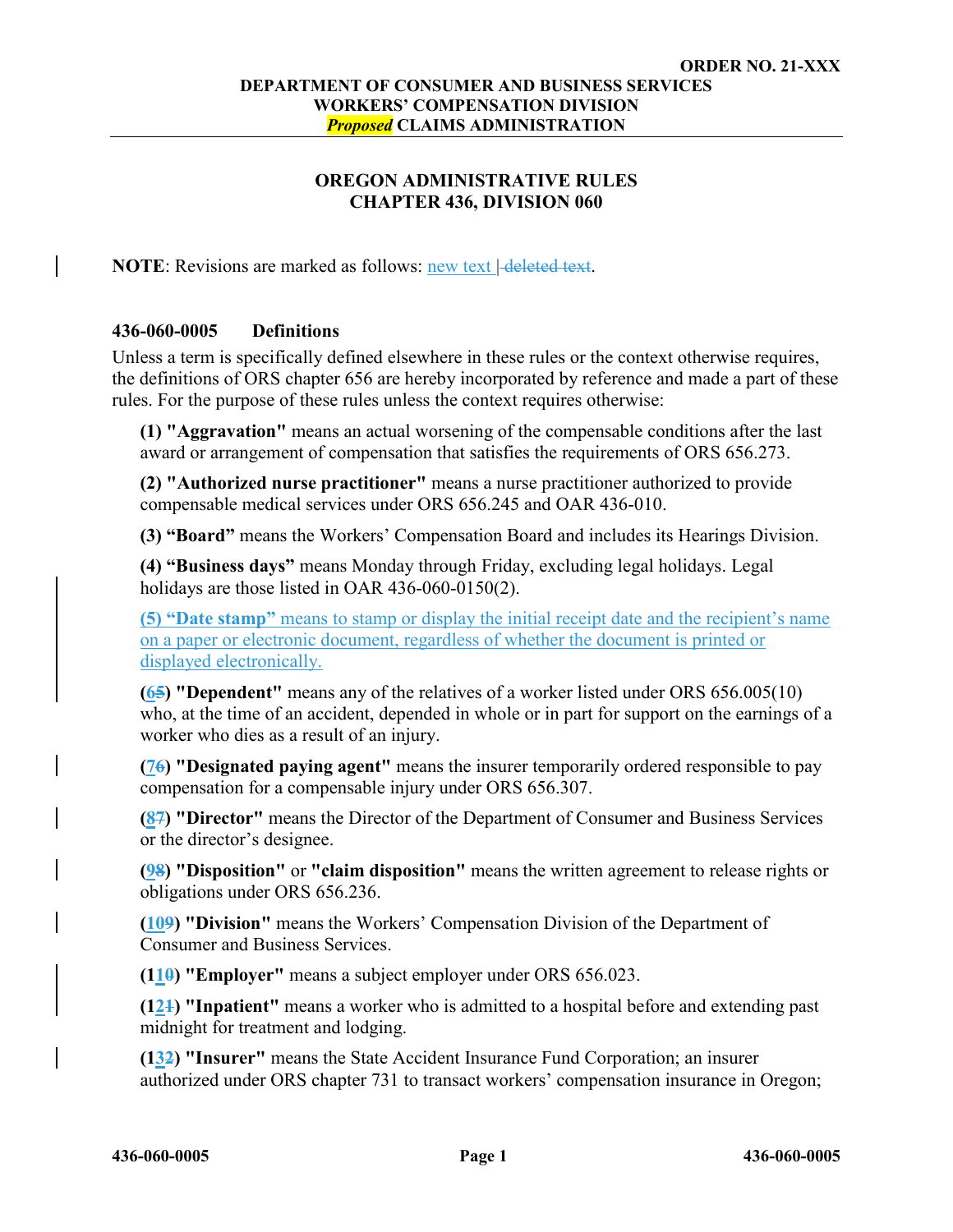or an employer or employer group certified under ORS 656.430 that meets the qualifications of a self-insured employer under ORS 656.407.

**(143) "Mailing date,"** unless otherwise specified, means:

- **(a)** The date a document is postmarked;
- **(b)** The date automatically produced by electronic transmission (e.g., email or facsimile);
- **(c)** The date a hand-delivered document is received by the recipient; or
- **(d)** The date of a phone or in-person request, when allowed under these rules.

**(154) "Physical rehabilitation program"** means any services provided to a worker to prevent the compensable injury from causing continuing disability.

**(165) "Regularly employed"** means a worker is receiving a regular wage as defined in section (18) of this rule. For workers who are paid a daily wage, "regularly employed" means actual employment or availability for such employment.

**(176) "Service company"** means the contracted agent for an insurer authorized to process claims and make payment of compensation on behalf of the insurer.

**(187) "Suspension of compensation"** means a period of time where:

**(a)** No temporary disability, permanent total disability, or medical and related service benefits accrue or are payable; and

**(b)** Vocational assistance and payment of permanent partial disability benefits will be stayed.

**(198) "Wages"** is as defined in ORS 656.005(29) and, in these rules, is categorized as either irregular wages or regular wages. Wages do not include expenses incurred due to the job and reimbursed by the employer (e.g., meals, lodging, per diem, equipment rental).

**(a) "Irregular wages"** means a variable pay rate at which the service rendered is recompensed under the contract of hiring in force at the time of the accident, and it includes but is not limited to:

**(A)** Tips;

**(B)** Commissions;

**(C)** Monies paid on unscheduled or unpredictable intervals, including but not limited to workers who are seasonally employed, on call, paid hourly at varying hours, or paid by piece rate; and

**(D)** The reasonable value of any in-kind considerations only if the considerations will not continue during the period of disability; and

**(b) "Regular wages"** means a constant and uniform pay rate at which the service rendered is recompensed under the contract of hiring in force at the time of the accident, and it includes, but is not limited to, wages paid on a daily or weekly basis. Hourly wages may be considered regular if the same number of hours are worked each pay period.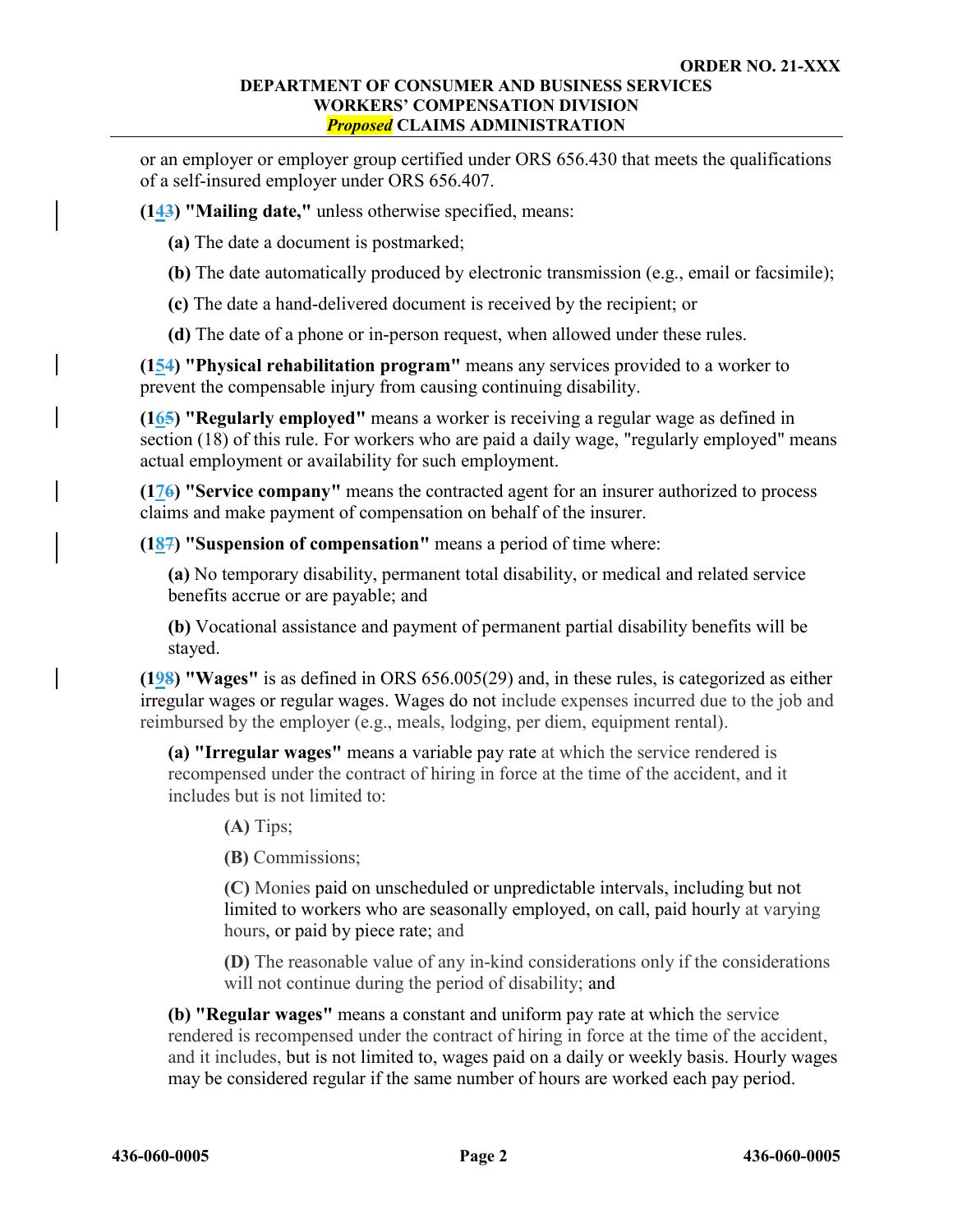**(2019) "Wage earning agreement"** means the verbal or written contract of hiring or terms of employment made between the worker and employer.

**(210) "Written"** means expressed in writing, including electronic transmission.

Statutory authority: ORS 656.726(4) Statutes implemented: ORS 656.005 and 656.726(4) Hist: Amended 7/17/18 as WCD Admin. Order 18-058, eff. 8/1/18 Amended 3/13/20 as WCD Admin. Order 20-054, eff. 4/1/20 Amended xx/xx/xx as WCD Admin. Order 21-xxx, eff. 1/1/22 See also the Index to Rule History: [http://wcd.oregon.gov/laws/Documents/Rule\\_history/436\\_history.pdf.](http://wcd.oregon.gov/laws/Documents/Rule_history/436_history.pdf) 

### <span id="page-37-0"></span>**436-060-0015 Required Notice and Information**

### **(1) Notice to worker's attorney.**

If a worker is represented by an attorney, and the attorney has given written notice of representation, the insurer must provide written notice to the worker's attorney before, or at the same time, as the insurer:

**(a)** Requests the worker to submit to a medical examination;

**(b)** Contacts the worker regarding any matter that may result in denial, reduction, or termination of the worker's benefits; or

**(c)** Contacts the worker regarding any matter relating to the disposition of a claim under ORS 656.236.

#### **(2) Penalty for failure to provide notice to worker's attorney.**

The director may assess a civil penalty against an insurer that intentionally or repeatedly fails to give notice as required under section (1) of this rule.

### **(3) Information provided to worker.**

The insurer or service company must provide:

**(a)** [Form 1138,](https://wcd.oregon.gov/Publications/1138.pdf) "What happens if I'm hurt on the job?" to every worker who has a disabling claim with the first disability check or earliest written correspondence. For nondisabling claims, [Form 3283,](https://wcd.oregon.gov/WCDForms/3283.doc) "A Guide for Workers Recently Hurt on the Job," may be provided in place of Form 1138, unless the worker specifically requests Form 1138;

**(b)** [Form 3283](https://wcd.oregon.gov/WCDForms/3283.doc) to its insured employers. Form 3283 may be printed on the back of [Form](https://wcd.oregon.gov/WCDForms/801.doc)  [801;](https://wcd.oregon.gov/WCDForms/801.doc)

**(c)** [Form 3058,](https://wcd.oregon.gov/WCDForms/3058.doc) "Notice to Worker," or an equivalent form, to the worker with the initial notice of acceptance of the claim under OAR 436-060-0140(6). If an equivalent form is provided, it must include all of the information included on Form 3058; and

**(d)** The additional notices required under OAR 436-060-0018, 436-060-0030, 436-060- 0035, 436-060-0095, 436-060-0105, 436-060-0135, 436-060-0140, and 436-060-0180; and

**(e)** With the first disability check or earliest written correspondence, contact information that will: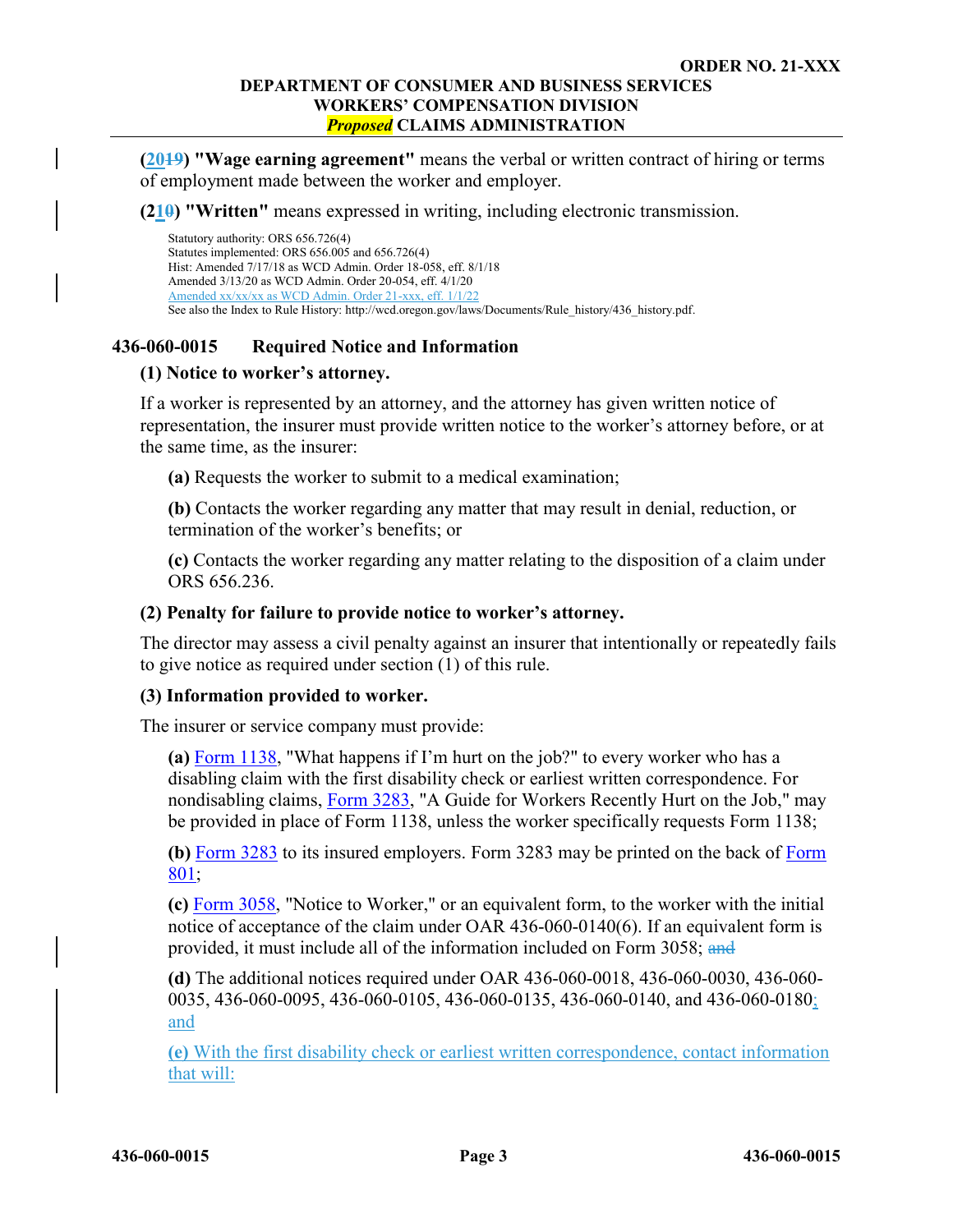**(A)** Reasonably lead the worker to an Oregon certified claims examiner during regular Oregon business hours; and

**(B)** Reasonably ensure that inquiries from the worker are responded to within 48 hours, not including weekends or legal holidays.

### **(4) Notice of change of processing location.**

When the insurer changes claims processing locations, service companies, or selfadministration, the insurer must provide at least 10 days prior notice to workers with open or active claims, their attorneys, and attending physicians. The notice must provide the name of a contact person, telephone number, email address, and mailing address of the new claim processor.

### **(5) Notice of change in rate of compensation and benefit amounts.**

When the insurer changes the rate of compensation, the wage used to calculate benefit amounts, or the method of calculation used to determine benefits, the insurer must provide a written explanation of any change to the worker and the worker's attorney, if any.

### **(6) Notice of wage used to calculate benefits at closure.**

Before closure of a disabling claim the insurer must send a notice to the worker that:

**(a)** Documents the wage upon which benefits were based;

**(b)** Informs the worker that work disability, if applicable, will be determined when the claim is closed; and

**(c)** Explains how the worker can appeal the insurer's wage calculation if the worker disagrees with the wage.

```
Statutory authority: ORS 656.331, 656.726(4), and 656.745
Statutes implemented: ORS 656.331, 656.726(4), and 656.745
Hist: Amended 11/28/16 as WCD Admin. Order 16-055, eff. 1/1/17
Amended 3/13/20 as WCD Admin. Order 20-054, eff. 4/1/20
Amended xx/xx/xx as WCD Admin. Order 21-xxx, eff. 1/1/22
 http://wcd.oregon.gov/laws/Documents/Rule_history/436_history.pdf .
```
# <span id="page-38-0"></span>**436-060-0017 Release of Claim Documents**

**(1)** For the purpose of this rule:

**(a) "Documents"** means the written records making up, or relating to, the worker's claim, including but not limited to:

**(A)** Medical records, including any correspondence to and from the medical experts who provide the reports;

**(B)** Vocational records, including any correspondence to and from the vocational experts who provide the reports;

**(C)** Payment ledgers for both temporary disability and medical servicesRecords of all compensation paid;

**(D)** Payroll records;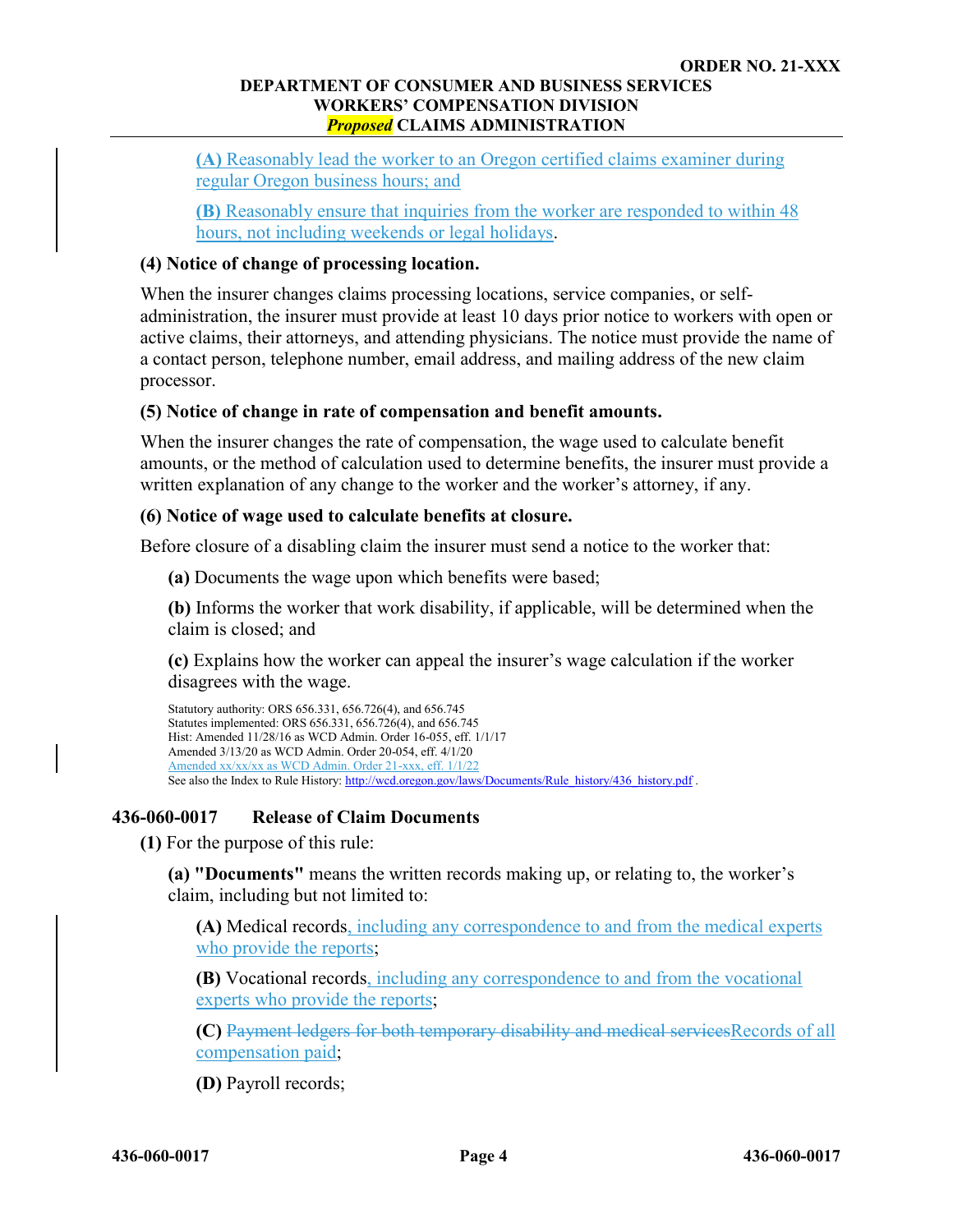**(E)** Recorded statements;

**(F)** Investigative statements and investigative summaries;

**(FG)** Insurer generated records, excluding a claims examiner's generated file notes, such as documentation or justification concerning setting or adjusting reserves, claims management strategy, or any privileged communications document not subject to discovery under OAR 438-007-0015;

**(GH)** All forms and notices on the claim filed with the directorrequired by ORS chapter 656 or OAR chapter 436;

**(HI)** Notices of closure; and

**(JI)** Electronic transmissions and correspondence between the insurer, service providers, worker, director, or board.

**(b)** Any documents generated or received by the insurer five or more business days before the mailing date of a request for copies of claims documents are considered to be in the insurer's or service company's possession, even if the documents have not reached the insurer's or service company's claim file.

# **(2) Date of receipt.**

The insurer or service company must display evidence of the initial date of receipt ondate stamp each document in its possession on the date received.

**(a)** The evidence must include the month, day, year of receipt, and name of the company that received the document.

**(b)** Acceptable evidence under this section includes, but is not limited to, a machine produced date stamp or the data automatically produced by electronic transmission.

# **(3) Requests for claims documents.**

The insurer or service company must provide, without charge, legible copies of documents in its possession relating to a claim, upon request of the worker, worker's attorney, worker's beneficiary, or beneficiary's attorney at times other than those provided for under ORS 656.268 and OAR chapter 438, as provided in this rule.

**(a)** A request for copies of claim documents must be submitted to the insurer or service company, and copied simultaneously to the insurer's defense counsel, if known.

**(b)** Except as provided in OAR 436-060-0180, an initial request by anyone other than the worker or worker's beneficiary must be accompanied by an attorney retainer agreement or a medical release that has been signed by the worker.

**(A)** The signed medical release must be provided using [Form 2476,](https://wcd.oregon.gov/WCDForms/2476.doc) "Request for Release of Medical Records for Oregon Workers' Compensation Claim," or an equivalent form.

**(B)** Information not otherwise available through this release, but relevant to the claim, may only be obtained in compliance with applicable state or federal laws.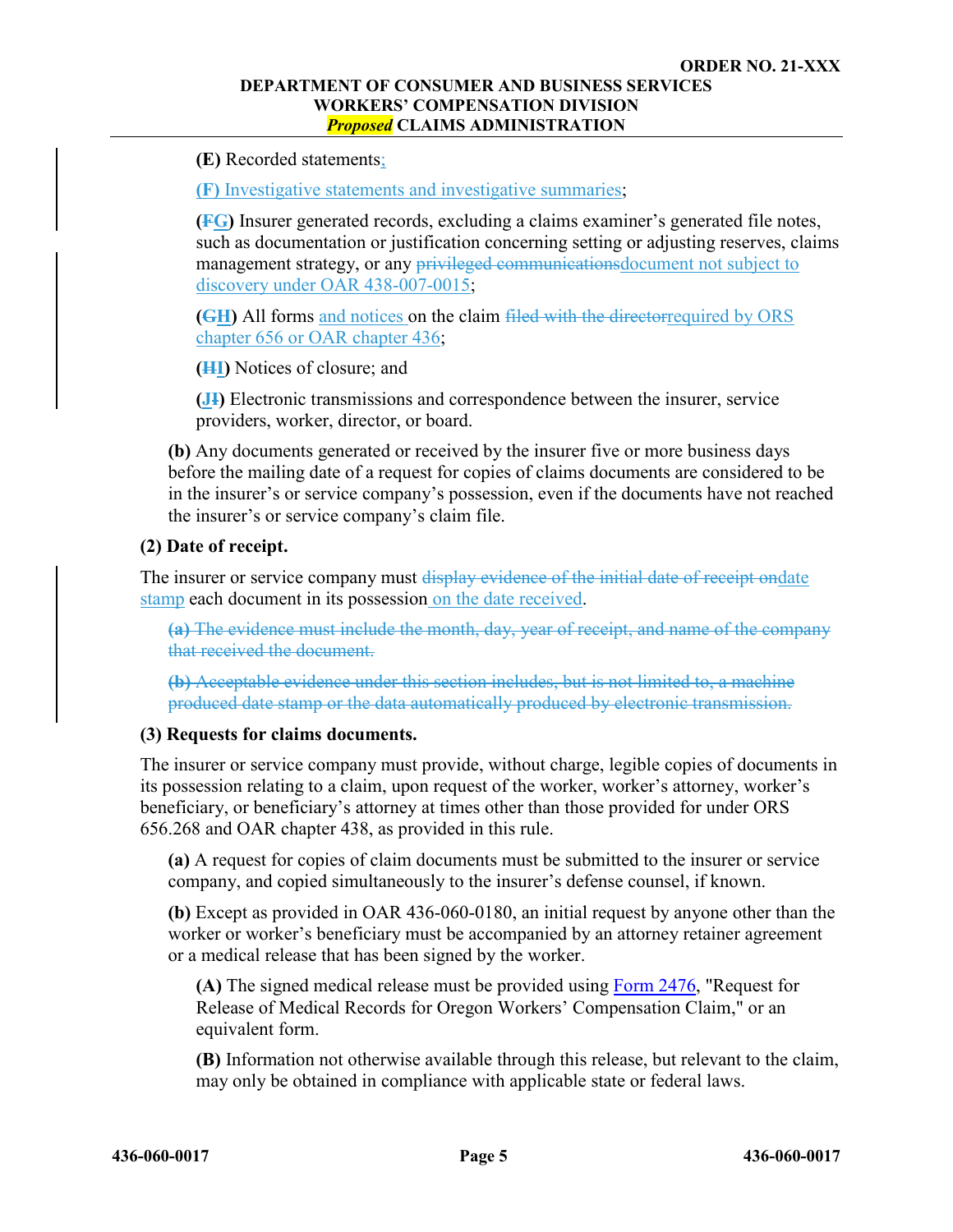**(c)** If the worker or beneficiary is represented by an attorney:

**(A)** The documents must be mailed directly to the worker's or beneficiary's attorney;

**(B)** The insurer is not required to provide copies to both the worker or beneficiary and the attorney; however, the insurer must inform the worker or beneficiary that the documents were mailed to the attorney if the documents were requested by the worker or beneficiary; and

**(C)** If the worker or beneficiary changes attorneys, the insurer must provide the new attorney with copies upon request.

**(d)** If the worker's or beneficiary's attorney makes an ongoing request for documents:

**(A)** The insurer must provide all new documents received and generated by the insurer for 180 days after the initial mailing date under section (4) of this rule, or until a hearing is requested before the board; and

**(B)** The insurer must provide new documents to the worker's or beneficiary's attorney every 30 days. If the attorney requests that specific documents be sent sooner, those documents must be provided within the time frame specified in section (4) of this rule.

**(e)** The insurer must provide to the worker or the worker's attorney the entire health information record in its possession, except the following may be withheld:

**(A)** Information obtained from someone other than a health care provider under a promise of confidentiality and access to the information would likely reveal the source of the information;

**(B)** Psychotherapy notes;

**(C)** Information compiled for use in a civil, criminal, or administration action or proceeding; or

**(D)** Information that must be withheld under federal regulation.

**(f)** If a hearing is requested before the board, the release of documents is controlled by OAR chapter 438 until the hearing request is withdrawn or the hearing record is closed, provided a request for documents is renewed.

# **(4) Format of documents.**

The insurer may provide electronic or paper copies of documents requested under this rule, unless the worker, worker's attorney, worker's beneficiary, or beneficiary's attorney specifically requests paper copies.

### **(54) Time frame to provide documents.**

The insurer must provide copies of documents requested under this rule within the following time frames:

**(a)** For files that are not archived, documents must be mailed within 14 days of receipt of a request;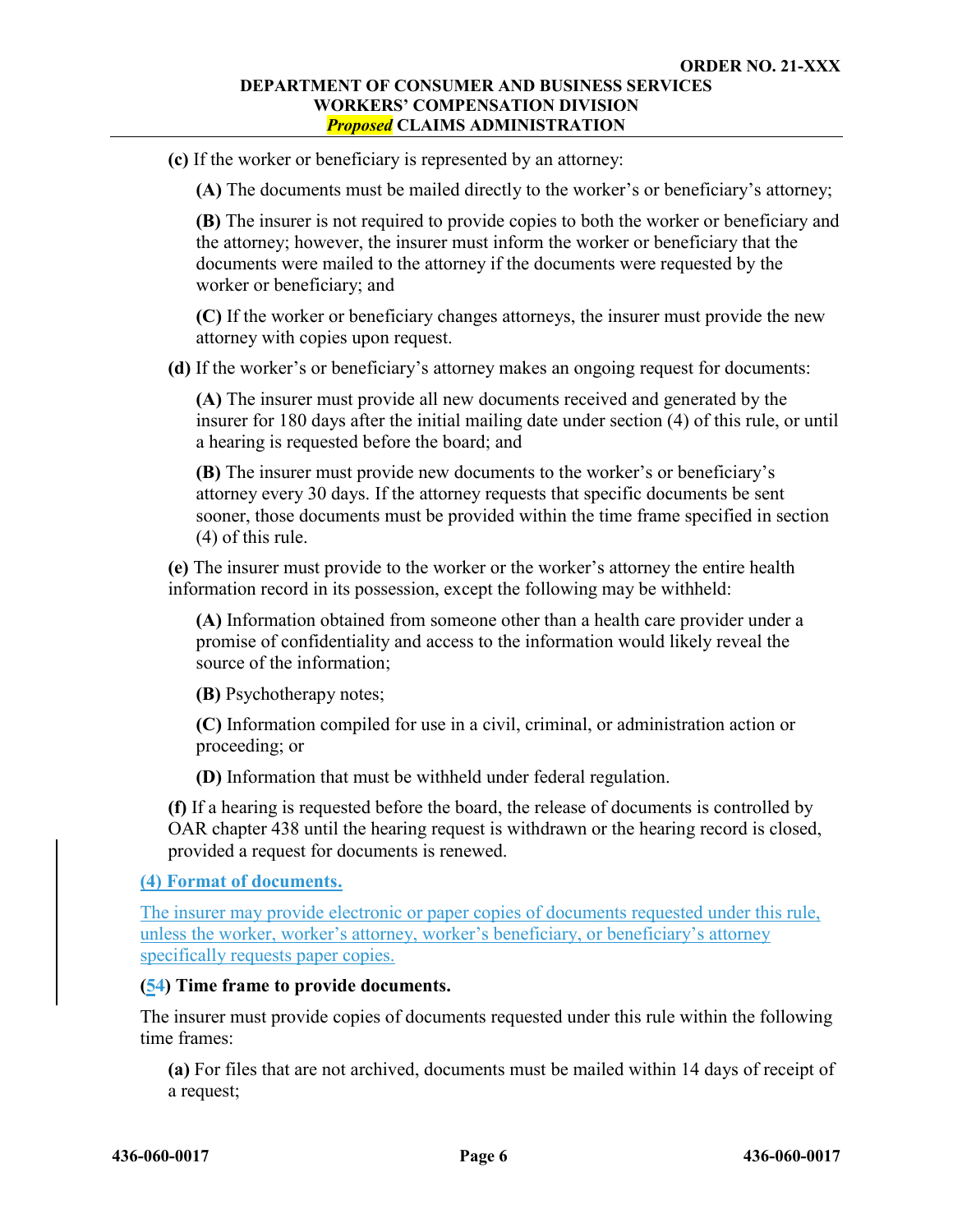**(b)** For files that are archived, documents must be mailed within 30 days of receipt of a request;

**(c)** If a claim is lost or has been destroyed, the insurer must so-notify the requester and the director in writing within 14 days of receiving the request for claim documents. The insurer must reconstruct and mail the file within 30 days from the date of the lost or destroyed file notice; and

**(d)** If the insurer does not possess any documents at the time the request is received:

**(A)** The insurer must mail any documents relating to the claim it receives to the requestor within 14 days of receipt of the documents; and

**(B)** The request will be considered ongoing for 90 days.

# **(56) Complaints of violation.**

Complaints about a violation of the rules regarding release of requested claims documents must be made in writing and mailed or delivered to the division within 180 days of the request for documents, and must include a copy of the request submitted under section (3) of this rule.

**(a)** When notified by the director that a complaint has been filed, the insurer must mail or deliver a written response to the director within 14 days of the mailing date of the director's inquiry letter. A copy of the response, including any attachments, must be simultaneously mailed to the requester of claim documents.

**(b)** If the director does not receive a timely response or the insurer provides an inadequate response (e.g., failing to answer specific questions or provide requested documents), the director may assess a civil penalty against the insurer under OAR 436- 060-0200. Assessment of a penalty does not relieve the insurer of its obligation to provide a response.

### **(67) Failure to provide documents.**

The director may assess a civil penalty against an insurer that fails to provide documents as required under this rule. The matrix attached to these rules in Appendix "A" will be used in assessing penalties.

Statutory authority: ORS 656.726(4) and 656.745 Statutes implemented: ORS 656.360, 656.362, and 656.745. Hist: Amended 11/28/16 as WCD Admin. Order 16-055, eff. 1/1/17 Amended 3/13/20 as WCD Admin. Order 20-054, eff. 4/1/20 Amended xx/xx/xx as WCD Admin. Order 21-xxx, eff. 1/1/22 See also the Index to Rule History: [http://wcd.oregon.gov/laws/Documents/Rule\\_history/436\\_history.pdf](http://wcd.oregon.gov/laws/Documents/Rule_history/436_history.pdf) .

# <span id="page-41-0"></span>**436-060-0035 Supplemental Disability for Workers with Multiple Jobs at the Time of Injury**

**(1)** For the purpose of this rule:

**(a) "Primary job"** means the job at which the injury occurred, or the job where the worker was employed at the time of medical verification that the worker is unable to work because of disability caused by occupational disease;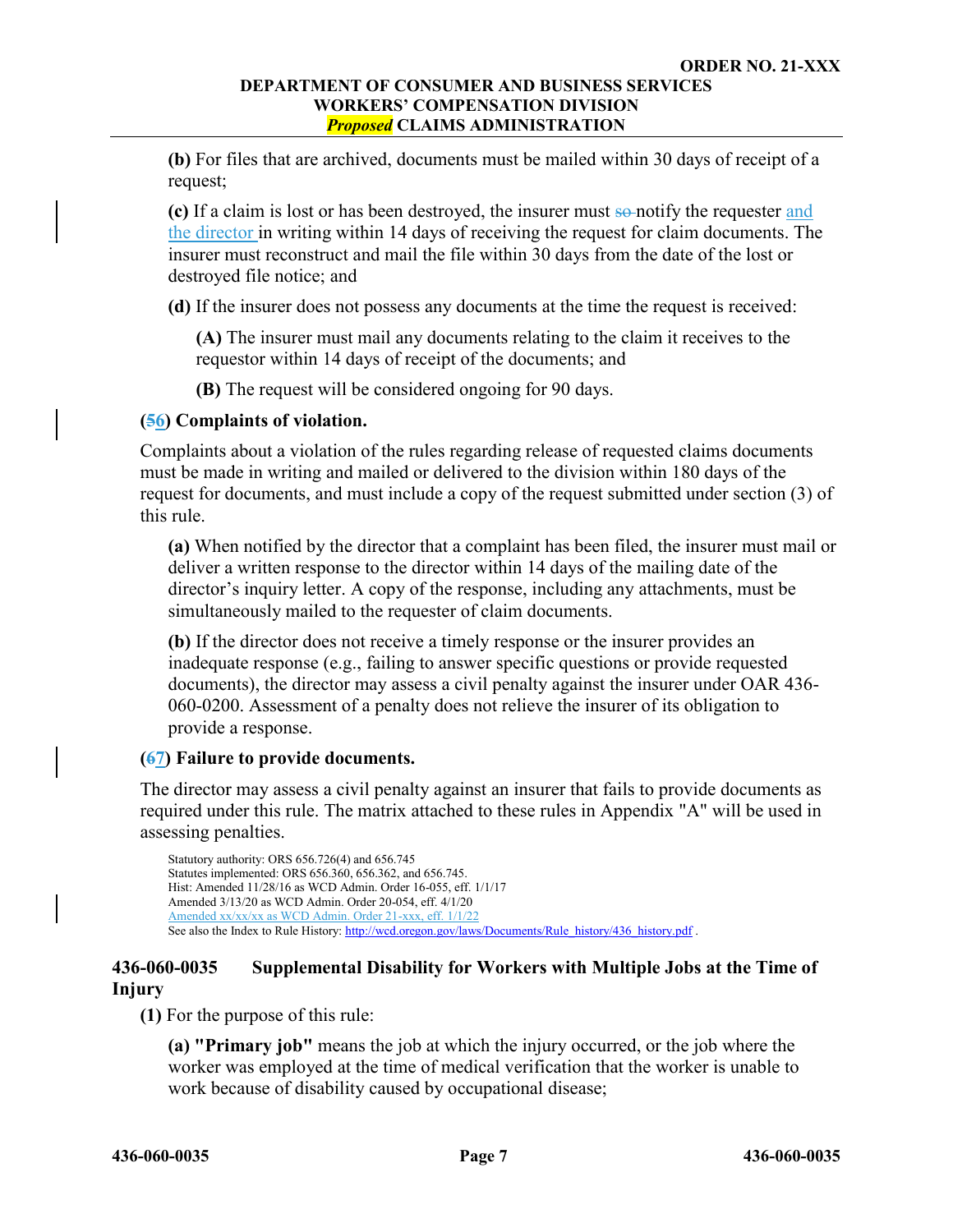**(b) "Secondary job"** means any other job held by the worker in Oregon subject employment at the time of injury;

**(c) "Temporary disability"** means wage loss replacement for the primary job;

**(d) "Supplemental disability"** means wage loss replacement for the secondary jobs that exceeds the temporary disability, up to, but not exceeding, the maximum established by ORS 656.210; and

**(e) "Insurer"** has the same meaning as OAR 436-060-0005 $\frac{(12)(13)}{13}$ , and also includes service companies.

# **(2) Election to process and pay supplemental disability.**

An insurer may elect to be responsible for payment and processing of supplemental disability benefits to a worker employed in more than one job at the time of injury. The insurer is not required to inform the director of its election if it elects to process and pay supplemental disability, unless the insurer's last notice to the director was that it would not process and pay supplemental disability. If the insurer informs the director of its election, the insurer must report its election to the director under OAR 436-060-0011(12).

**(a)** The election must be made by the insurer, and applies to all service companies an insurer may use for processing claims.

**(b)** The election remains in effect for all supplemental disability claims the insurer receives until the insurer changes its election.

**(c)** If the insurer has elected to process and pay supplemental disability benefits:

**(A)** The insurer must determine the worker's ongoing entitlement to supplemental disability;

**(B)** The insurer must pay the worker supplemental disability benefits simultaneously with any temporary disability benefits due;

**(C)** The insurer must maintain a record of supplemental disability benefits paid to the worker, separate from temporary disability benefits paid as a result of the job at injury; and

**(D)** The director will reimburse the insurer for supplemental disability paid under OAR 436-060-0500.

**(d)** If the insurer has elected not to process and pay supplemental disability benefits:

**(A)** The director will select an assigned processing administrator who is authorized to process and pay supplemental disability benefits on behalf of the director;

**(B)** The assigned processing administrator must determine the worker's ongoing entitlement to supplemental disability and must pay the worker supplemental disability benefits due once each 14 days; and

**(C)** The insurer and assigned processing administrator must cooperate and communicate, as necessary, to coordinate benefits due.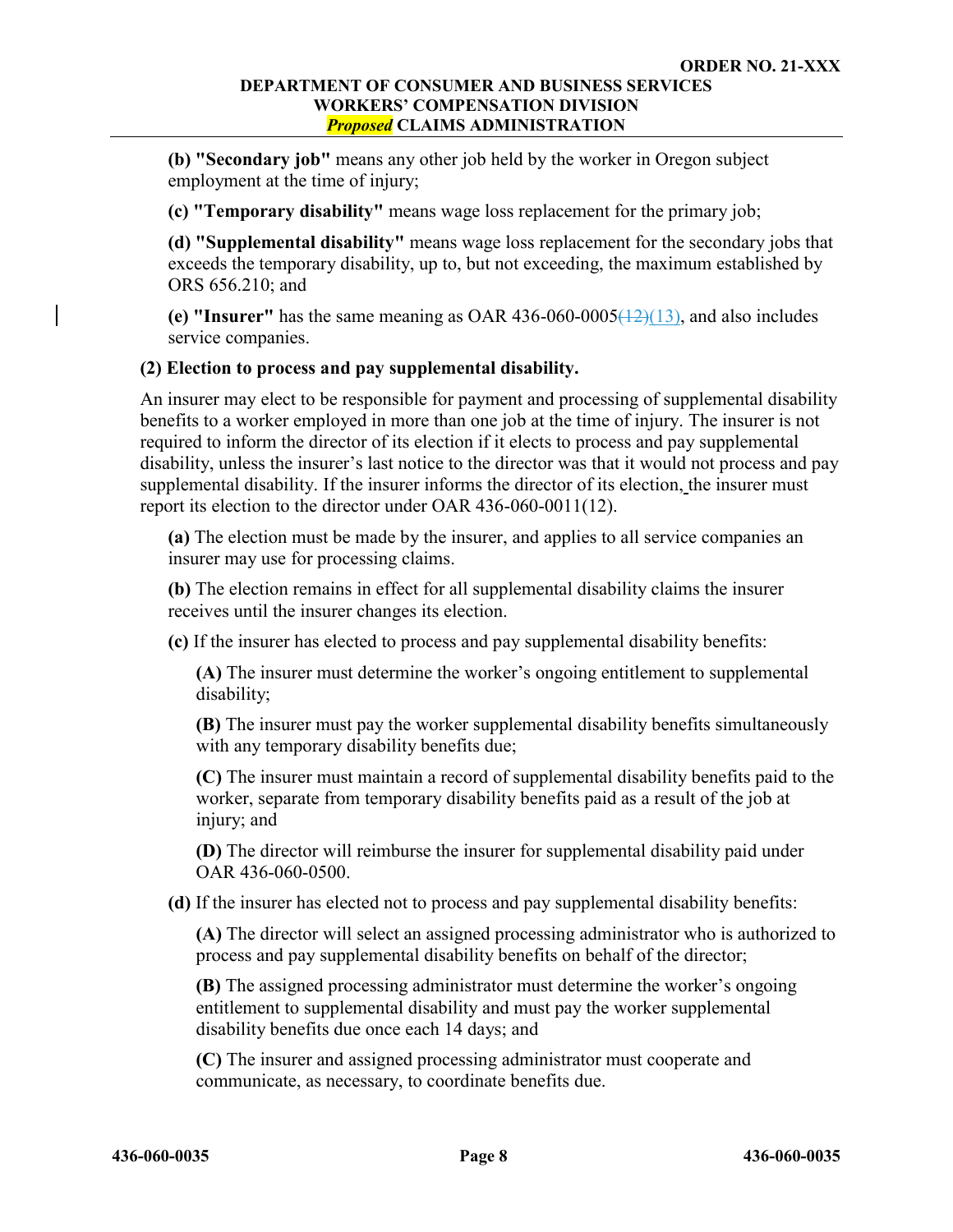**(i)** The assigned processing administrator must provide the insurer with any verifiable documentation of wages from a secondary job received from the worker; and

**(ii)** The insurer and assigned processing administrator must retain documentation of shared information.

### **(3) Eligibility for supplemental disability.**

A worker who was employed at one or more secondary jobs with Oregon subject employers at the time of injury or medical verification of an occupational disease may be eligible to receive supplemental disability if:

**(a)** The worker provides notification of the secondary job to the insurer within 30 days of the insurer's receipt of the initial claim;

**(b)** The rate of compensation for wages at the primary job under OAR 436-060-0025 is less than the maximum temporary disability rate established under ORS 656.210; and

**(c)** The worker provides verifiable documentation of the wages from any secondary jobs at the time of injury or medical verification of an occupational disease within 60 days of the mailing date of the request for documentation sent under section (4) of this rule. For each secondary job, the documentation must:

**(A)** Identify the Oregon subject employer for each secondary job;

**(B)** Establish that the worker held the secondary job, in addition to the primary job, at the time of injury or medical verification of occupational disease; and

**(C)** Provide adequate information to calculate the average weekly wage under OAR 436-060-0025.

# **(4) Determination of eligibility.**

Upon receiving notification of a worker's secondary job the insurer must determine the rate of temporary disability compensation for wages at the primary job under OAR 436-060- 0025, and:

**(a)** If the rate of temporary disability compensation meets or exceeds the maximum temporary disability rate, the worker is not eligible for supplemental disability benefits; or

**(b)** If the rate of temporary disability is less than the maximum temporary disability rate, the worker may be eligible for supplemental disability benefits. If the worker may be eligible for supplemental disability benefits, the insurer must:

**(A)** Mail the worker a request for verifiable documentation of the worker's wages from any secondary jobs within five business days of notice or knowledge that the worker may be eligible for supplemental disability benefits;

**(i)** The request must inform the worker what verifiable documentation the worker must submit to the insurer or assigned processing administrator, to determine the worker's eligibility for supplemental disability;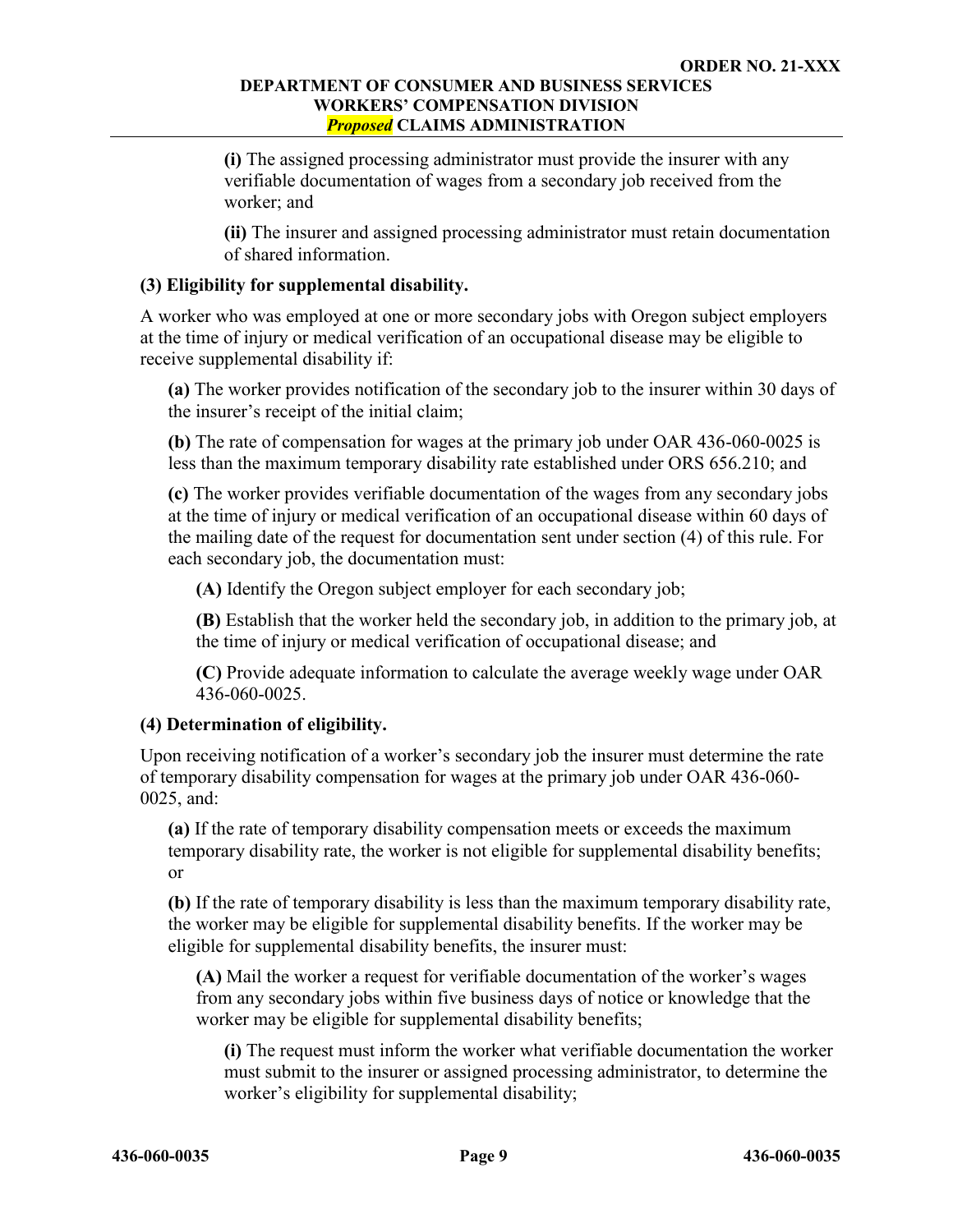**(ii)** The request must clearly state that if the insurer or assigned processing administrator does not receive the required documentation within 60 days of the mailing date of the request, the insurer will determine the worker's temporary disability rate based only on the job at which the injury occurred, and the worker will be found ineligible for supplemental disability;

**(B)** If the insurer has elected not to process and pay supplemental disability benefits under section (2) of this rule, the insurer must also send a copy of the request to the assigned processing administrator. In addition to the requirements of this section, the request must also:

**(i)** Contain the name, address, email address, and telephone number of the assigned processing administrator;

**(ii)** Clearly advise the worker that the verifiable documentation must be sent to the assigned processing administrator; and

**(C)** The insurer or assigned processing administrator must determine the worker's eligibility for supplemental disability within 14 days of:

**(i)** Receipt of the worker's verifiable documentation; or

**(ii)** The end of the 60-day period in the insurer's request, if the worker does not provide verifiable documentation.

**(c)** Any delay in the payment of a higher disability rate because of the worker's failure to provide verifiable documentation under this section will not result in a penalty under ORS 656.262(11).

# **(5) Notification of eligibility determination.**

The insurer or the assigned processing administrator must determine the worker's eligibility for supplemental disability and must communicate the determination to the worker and the worker's attorney, if any, in writing. If the worker is found ineligible for supplemental disability, the letter must also advise the worker of the reason why they are not eligible, and how to appeal if the worker disagrees with the determination.

# **(6) Calculation of supplemental disability.**

The insurer or the assigned processing administrator must calculate supplemental disability for an eligible worker by adding the weekly averages of the worker's wages from each secondary job as calculated under OAR 436-060-0025. For the purposes of calculating and payment of supplemental disability:

**(a)** The total rate of supplemental disability may not exceed the difference between the maximum rate of temporary disability under ORS 656.210(1) and the rate of compensation for wages under the worker's primary job;

**(b)** No supplemental disability is due for jobs where the rate of compensation is based on an assumed wage;

**(c)** In no case may an eligible worker receive less compensation than would be paid if based solely on wages from the primary employer;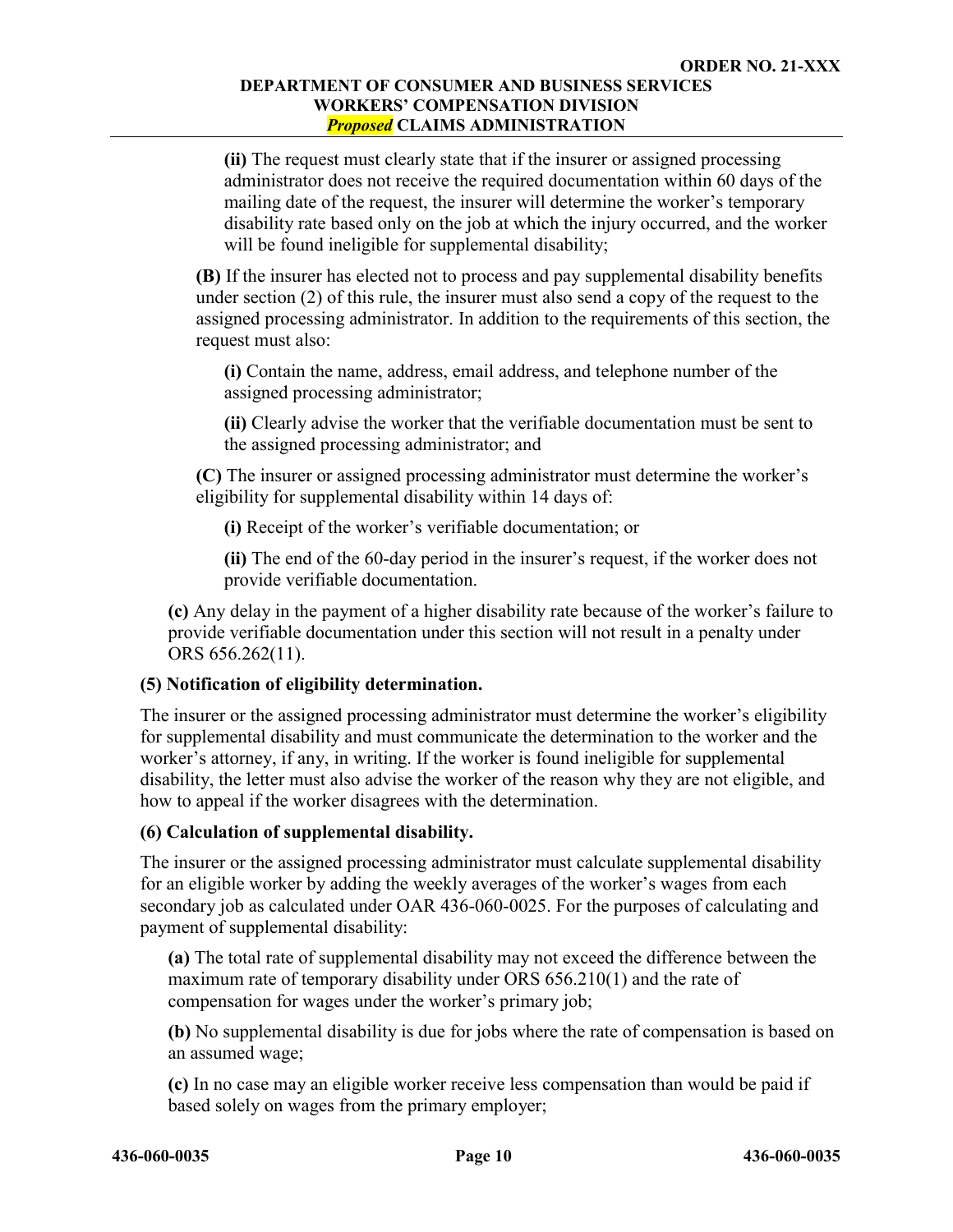**(d)** The worker's scheduled days off for the primary job must be used to calculate and pay supplemental disability; and

**(e)** No three-day waiting period applies to supplemental disability benefits.

# **(7) Partial disability.**

When a worker who is eligible to receive supplemental disability benefits has post-injury wages from either the primary job or any secondary job:

**(a)** The insurer or the assigned processing administrator must calculate the rate of temporary partial disability due to the worker under OAR 436-060-0030 based on the worker's wages from both the primary and secondary jobs;

**(b)** The insurer or the assigned processing administrator must calculate the amount of supplemental disability by subtracting the rate of partial disability due based on wages from only the primary job from the total rate of compensation due to the worker;

**(c)** If the worker receives post-injury wages from the secondary job equal to or greater than the secondary wages at the time of injury, no supplemental disability is due; and

**(d)** If the worker returns to a job not held at the time of the injury, the insurer or the assigned processing administrator must process supplemental disability under the same terms, conditions and limitations as OAR 436-060-0030.

# **(8) If temporary disability is not due from the primary job.**

Supplemental disability may be due on a nondisabling claim even if temporary disability is not due from the primary job.

**(a)** A nondisabling claim will not change to disabling status due to payment of supplemental disability.

**(b)** When supplemental disability payments cease on a nondisabling claim, the insurer or the assigned processing administrator must send the worker written notice advising the worker that their supplemental disability payments have stopped and of the worker's right to appeal that action to the Workers' Compensation Board within 60 days of the notice, if the worker disagrees.

# **(9) Worker's responsibilities.**

A worker who is eligible for supplemental disability under this rule has an ongoing responsibility to provide information and documentation to the insurer or the assigned processing administrator, even if temporary disability is not due from the primary job.

# **(10) Hearings.**

If a worker disagrees with the insurer's or the assigned processing administrator's decision about the worker's eligibility for supplemental disability or the rate of supplemental disability, the worker may request a hearing under OAR 436-060-0008.

**(a)** If the worker requests a hearing on the insurer's decision concerning the worker's eligibility for supplemental disability, the worker must submit an appeal of the insurer's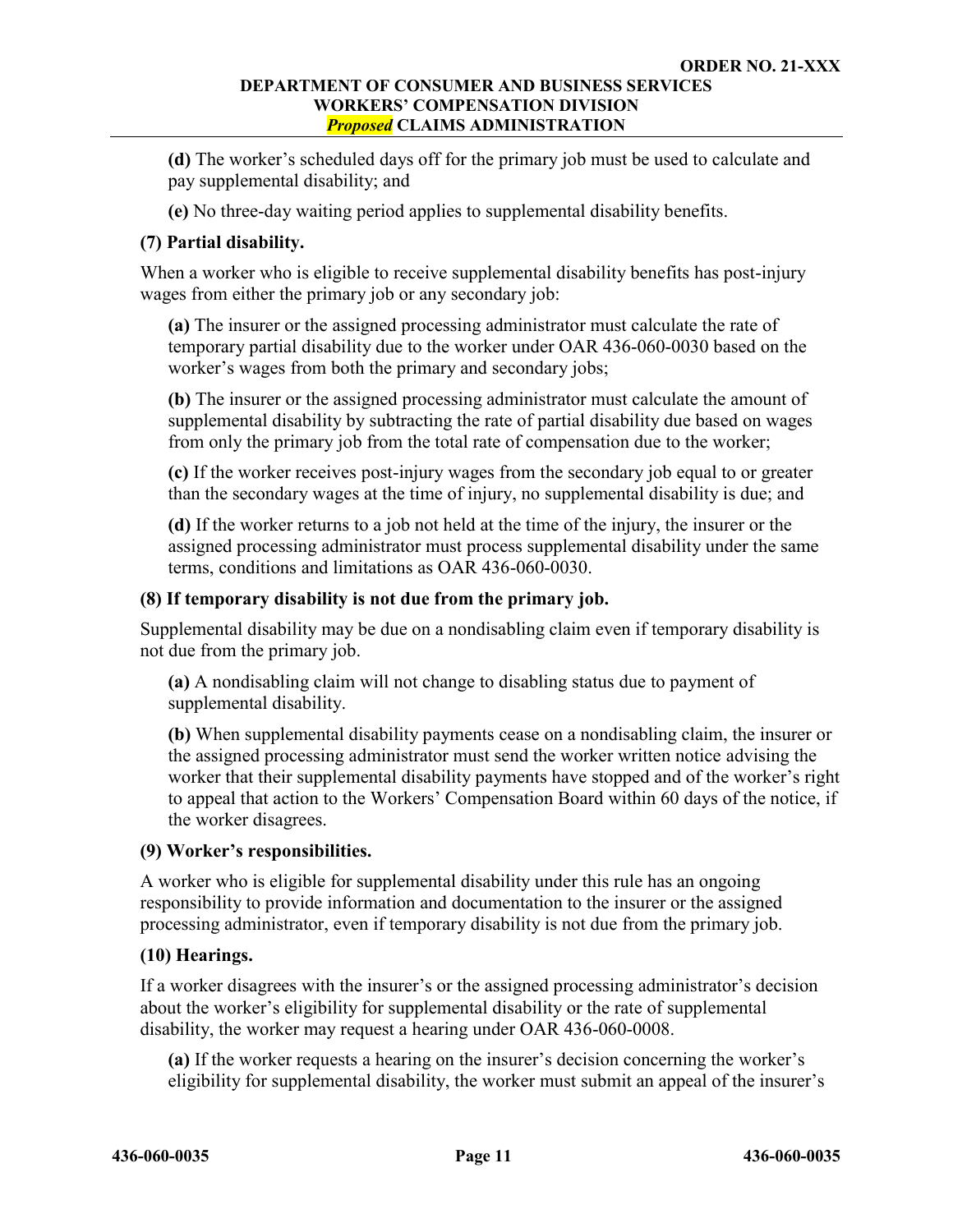or the assigned processing administrator's decision within 60 days of the notice in section (5) of this rule.

**(b)** The insurer for the primary job is not required to contact the secondary job employer. The worker is responsible to provide any necessary documentation.

### **(11) Sanctions.**

An insurer that elects not to process and pay supplemental disability benefits may be sanctioned upon a worker's complaint if the insurer delays sending necessary information to the assigned processing administrator and that delay causes a delay in the worker receiving supplemental disability benefits.

# **(12) Third party recovery.**

In the event of a third party recovery:

**(a)** Previously reimbursed supplemental disability benefits are a portion of the paying agency's lien; and

**(b)** Remittance on recovered benefits must be made to the department in the quarter following the recovery in amounts determined in accordance with ORS 656.591 and ORS 656.593.

```
Statutory authority: ORS 656.210 and 656.726(4)
Statutes implemented: ORS 656.210, 656.212, 656.325(5), 656.704, and 656.726(4)
Hist: Amended 12/14/17 as WCD Admin. Order 17-062, eff. 1/1/18
Amended 3/13/20 as WCD Admin. Order 20-054, eff. 4/1/20
Amended xx/xx/xx as WCD Admin. Order 21-xxx, eff. 1/1/22
 http://wcd.oregon.gov/laws/Documents/Rule_history/436_history.pdf
```
# <span id="page-46-0"></span>**436-060-0180 Designation and Responsibility of a Paying Agent**

**(1)** For the purpose of this rule:

**(a) "Compensable injury"** means an accidental injury or damage to a prosthetic appliance, or an occupational disease arising out of and in the course of employment with any Oregon employer, and which requires medical services or results in disability or death.

**(b) "Exposure"** means a specific incident or period during which a compensable injury may have occurred.

**(c) "Responsibility"** means liability under the law for the acceptance and processing of a compensable claim.

### **(2) General.**

The director will designate by order which insurer must pay a claim if the employers and insurers admit that the claim is otherwise compensable, and where there is an issue regarding:

**(a)** Which subject employer is the true employer of the worker;

**(b)** Which of more than one insurer of a certain employer is responsible for payment of compensation to the worker;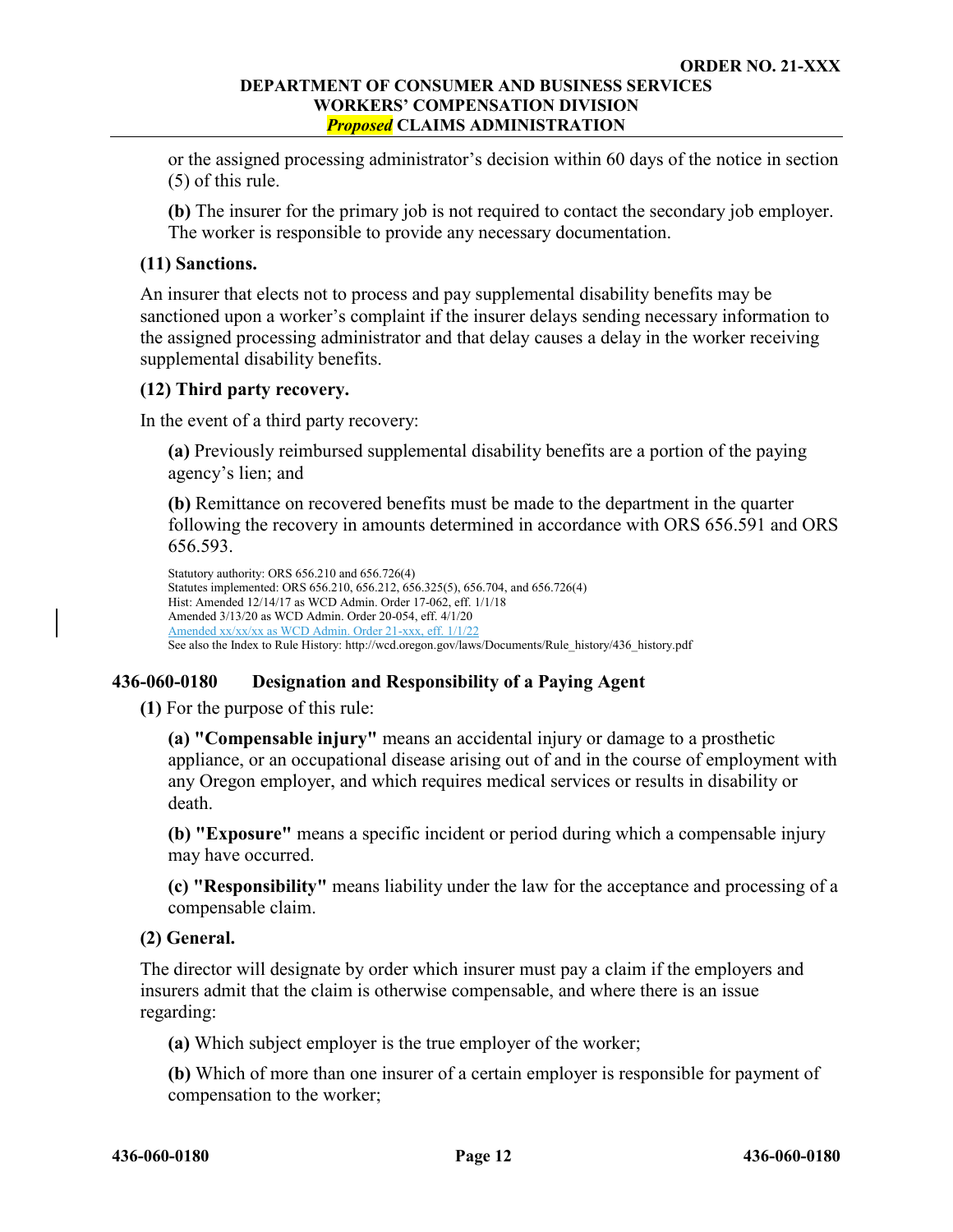**(c)** Which of two or more employers or their insurers is responsible for paying compensation for one or more on-the-job injuries or occupational diseases; or

**(d)** Which of two or more employers is responsible when there is joint employment.

### **(3) Own motion claims.**

With the consent of the board, own motion claims under ORS 656.278(1) are subject to this rule.

# **(4) Determination of compensability.**

Upon learning of any of the issues described in section (2) of this rule, the insurer must expedite the processing of the claim by immediately investigating the claim to determine responsibility and whether the claim is otherwise compensable.

**(a)** For the purposes of this rule, insurers identified in a potential responsibility dispute under ORS 656.307 must, upon request, share claim related medical reports and other information pertinent to the injury without charge in order to expedite claim processing.

**(b)** The act of the worker applying for compensation benefits from any employer identified as a party to a responsibility dispute constitutes authorization for the involved insurers to share the pertinent information in accordance with the criteria and restrictions provided in OAR 436-060-0017 and 436-010-0240.

**(c)** Copies of claims documents must be mailed under the time frames established in OAR  $436-060-0017(4)(5)$ .

**(d)** An insurer that shares information under this rule bears no legal liability for disclosure of the information.

# **(5) Notification of affected insurers.**

Upon learning of any of the issues described in section (2) of this rule, the insurer must immediately notify any other affected insurers of the situation. Such notice must identify the compensable injury and include a copy of all medical reports and other information pertinent to the injury. The notice must identify each period of exposure that the insurer believes responsible for the compensable injury by the following:

- **(a)** Name of employer;
- **(b)** Name of insurer;
- **(c)** Specific date of injury or period of exposure; and
- **(d)** Claim number, if assigned.

# **(6) Request for designation of a paying agent.**

Upon deciding that the responsibility for an otherwise compensable injury cannot be determined, the insurer must request designation of a paying agent from the director in writing and mail a copy of the request to the worker and the worker's attorney, if any.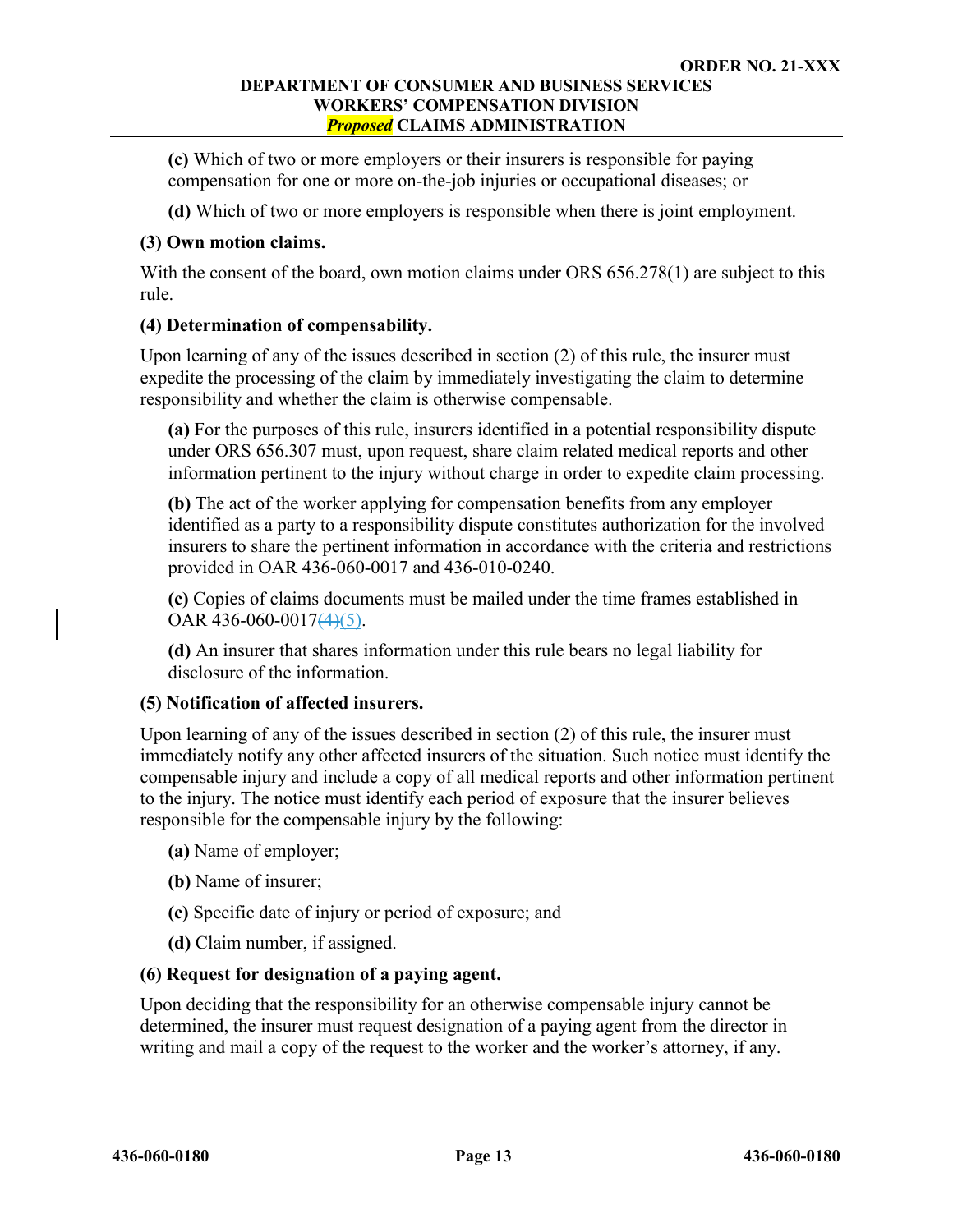**(a)** The insurer may not attach the request to, or include the request in, any form or report the insurer is required to submit under OAR 436-060-0011 or in the denial letter to the worker required by OAR 436-060-0140.

**(b)** The request, or agreement to designation of a paying agent, is not an admission that the insurer is responsible for the compensable injury; it is solely an assertion that the injury is compensable against a subject Oregon employer.

**(c)** The insurer's written request must contain the following information:

- **(A)** Identification of the compensable injuries or occupational diseases;
- **(B)** That the insurer is requesting designation of a paying agent under ORS 656.307;
- **(C)** That the insurer acknowledges the claim is otherwise compensable;
- **(D)** That responsibility is the only issue;
- **(E)** Identification of the specific claims or exposures involved by:

**(i)** Employer;

**(ii)** Insurer;

**(iii)** Date of injury or specific period of exposure; and

**(iv)** Claim number, if assigned;

**(F)** Acknowledgment that medical reports and other material pertinent to the injury have been provided to the other parties; and

**(G)** Confirmation the worker has been advised of the actions being taken on the worker's claim.

**(d)** The director will not designate a paying agent when:

**(A)** It has not been determined if the injury is compensable against a subject Oregon employer;

**(B)** An insurer included in the question of responsibility opposes designation of a paying agent because it has received no claim; or

**(C)** The 60 day appeal period of a denial expired and:

**(i)** No request for hearing had been received by the board; or

**(ii)** No request for a designation of paying agent order had been received by the director.

# **(7) Failure to respond to request for clarification.**

When notified by the director that there is a reasonable doubt as to the status of the claim or intent of a denial, the insurer must provide written clarification to the director, the worker, the other insurers involved and other interested parties within 21 days of the mailing date of the notification. If an insurer fails to respond timely or provides an inadequate response (e.g., failing to answer specific questions or provide requested documents), the director may assess a civil penalty under OAR 436-060-0200.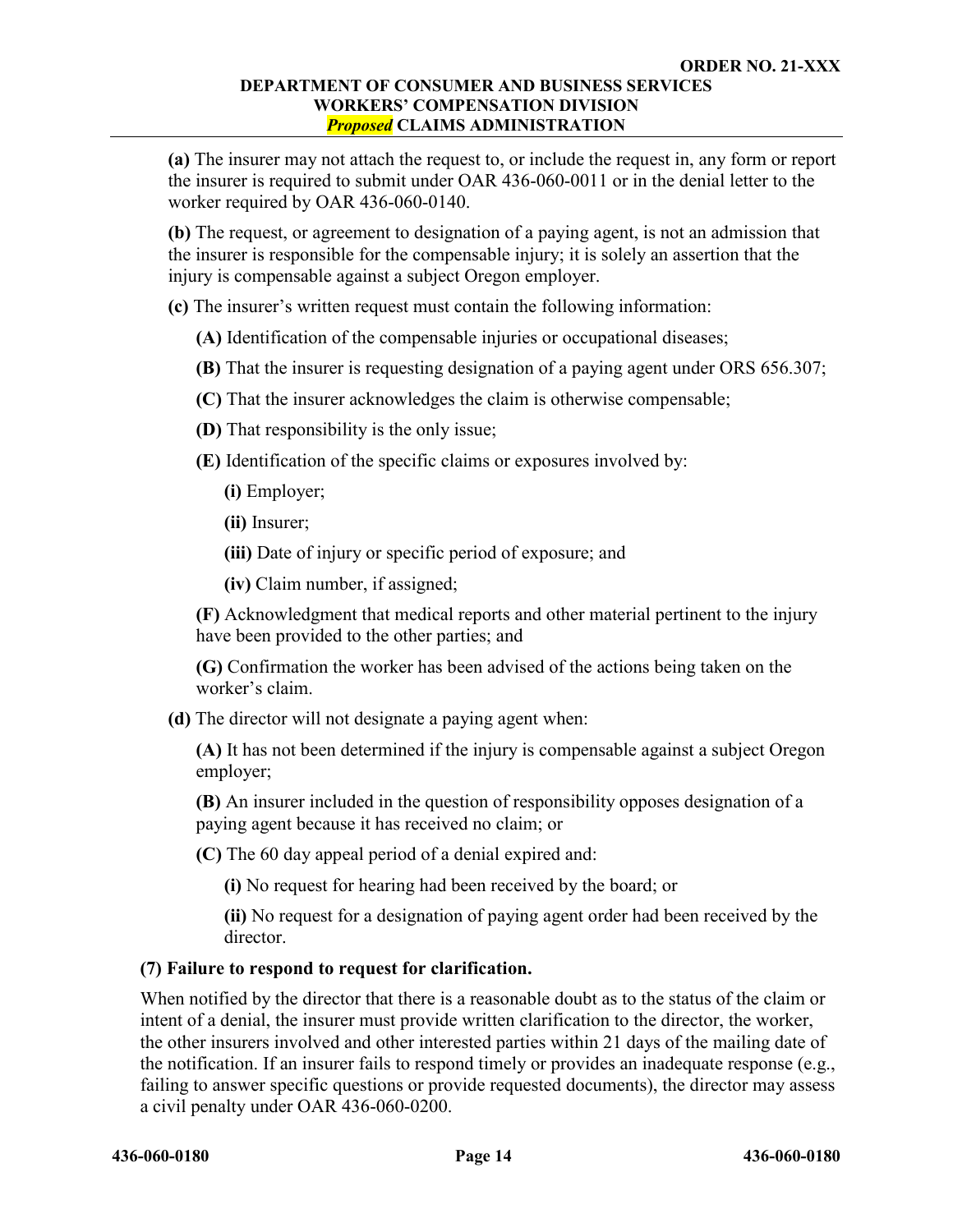### **(8) Insurer responsibilities.**

Insurers receiving notice from the director of a worker's request for designation of a paying agent must immediately process the request in accordance with sections (4) through (6) of this rule.

# **(9) Factors for designation.**

Upon receipt of written acknowledgment from the insurers that the only issue is responsibility for an otherwise compensable injury claim, the director will issue an order designating a paying agent under ORS 656.307. The director will designate the insurer with the lowest compensation considering the following factors:

**(a)** The claim with the lowest temporary total disability rate;

**(b)** If the temporary total disability rates and the rates per degree of permanent disability are the same, the earliest claim;

**(c)** If there is no temporary disability or the temporary total disability rates are the same, but the rates per degree of permanent disability are different, the claim with the lowest rate per degree of permanent disability;

**(d)** If one or more claims have disposed of benefits in accordance with ORS 656.236(1), the claim providing the lowest compensation not released by the claim disposition agreement;

**(e)** If one claim is under own motion jurisdiction, that claim, even if it is not the claim with the lowest temporary total disability rate; and

**(f)** If more than one claim is under own motion jurisdiction, the own motion claim with the lowest temporary total disability rate.

# **(10) Referral to the Worker's Compensation Board.**

By copy of its order, the director will refer the matter to the board to set a proceeding under ORS 656.307 to determine which insurer is responsible for paying benefits to the worker.

# **(11) Responsibilities of designated paying agent.**

The designated paying agent must process the claim as an accepted claim through claim closure under OAR 436-030-0015 unless it is relieved of the responsibility by an order of the administrative law judge or resolution through mediation or arbitration under ORS 656.307(6).

**(a)** The parties to an order under this section may not settle any part of a claim under ORS 656.236 or 656.289, except to resolve the issue of responsibility, unless prior approval and agreement is obtained from all potential responsible insurers.

**(b)** Resolution of a dispute by mediation or arbitration by a private party cannot obligate the Consumer and Business Services Fund without the director's prior approval.

**(c)** The Consumer and Business Services Fund is not obligated when one party declines to participate in a legitimate settlement conference under an ORS 656.307 order.